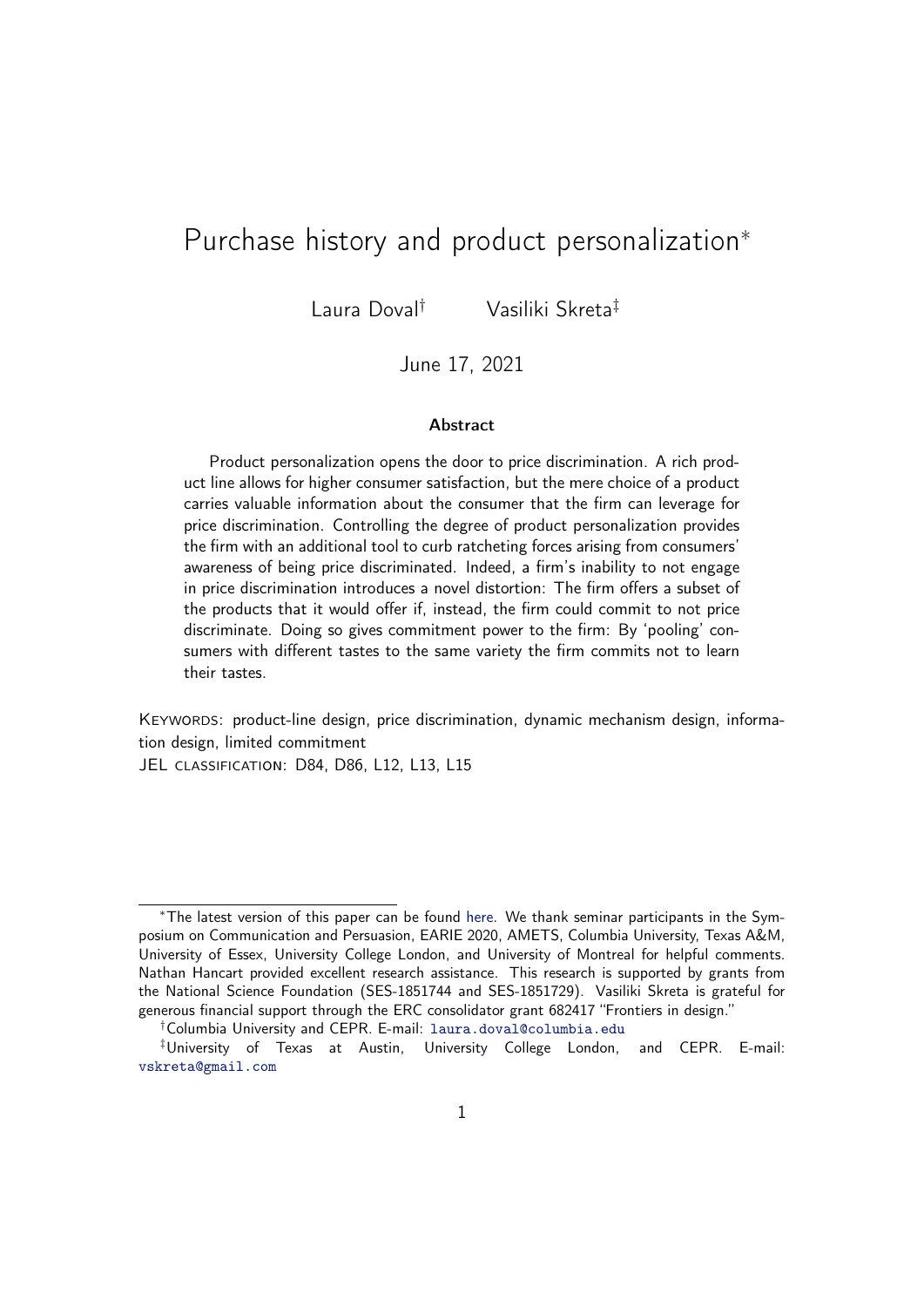# <span id="page-1-0"></span>1 Introduction

Repeated interactions between firms and consumers are ubiquitous. Consider, for instance, a consumer who purchases repeatedly from an online retailer, such as Amazon. Repeated interactions also occur in more traditional settings, where the purchase of a basic good is often followed by an add-on: Car dealers sell vehicles and maintenance plans, insurance companies sell home insurance and various "umbrella" insurance addons, printer manufacturers sell printers and ink cartridges. These repeated interactions are not limited to consumers and firms: In government contracting, once a firm is hired to do a big project, smaller side projects often follow.

Particularly in online settings, firms nowadays have an immense capacity to store information that can be used both for product personalization and for future price discrimination. Product personalization allows the firm to better meet its customers' needs, thereby increasing consumer welfare. However, via their product choices, consumers reveal information about their preferences and willingness to pay which, in turn, allows firms to engage in price discrimination later on, that is, to charge different customers different prices for identical products produced at the same marginal cost.<sup>1</sup> Indeed, this trade-off between the value of product personalization and the perils of price discrimination is of concern to policy makers:

The increased availability of behavioral data has also encouraged a shift from third-degree price discrimination based on broad demographic categories towards personalized pricing. [. . . ] Much of this activity facilitates personalized tracking and targeting, which create value by helping firms better identify and serve consumers' needs.<sup>2</sup>

Consumers are well aware of such price discriminating practices and change their behavior by making it harder for firms to use the information, if the cost of being charged a higher price does not justify the benefit of receiving a bespoke product (e.g., by

<sup>&</sup>lt;sup>1</sup>Thus, we define price discrimination as in [Stigler](#page-37-0) [\(1966\)](#page-37-0) and [Varian](#page-37-1) [\(1989\)](#page-37-1). Note this definition excludes, for instance, the model of [Mussa and Rosen](#page-36-0) [\(1978\)](#page-36-0) as a model of price discrimination: In [Mussa and Rosen](#page-36-0) [\(1978\)](#page-36-0), consumers pay different prices for goods of different quality.

<sup>&</sup>lt;sup>2</sup>See [Executive Office of the President of the United States](#page-35-0) [\(2015\)](#page-35-0).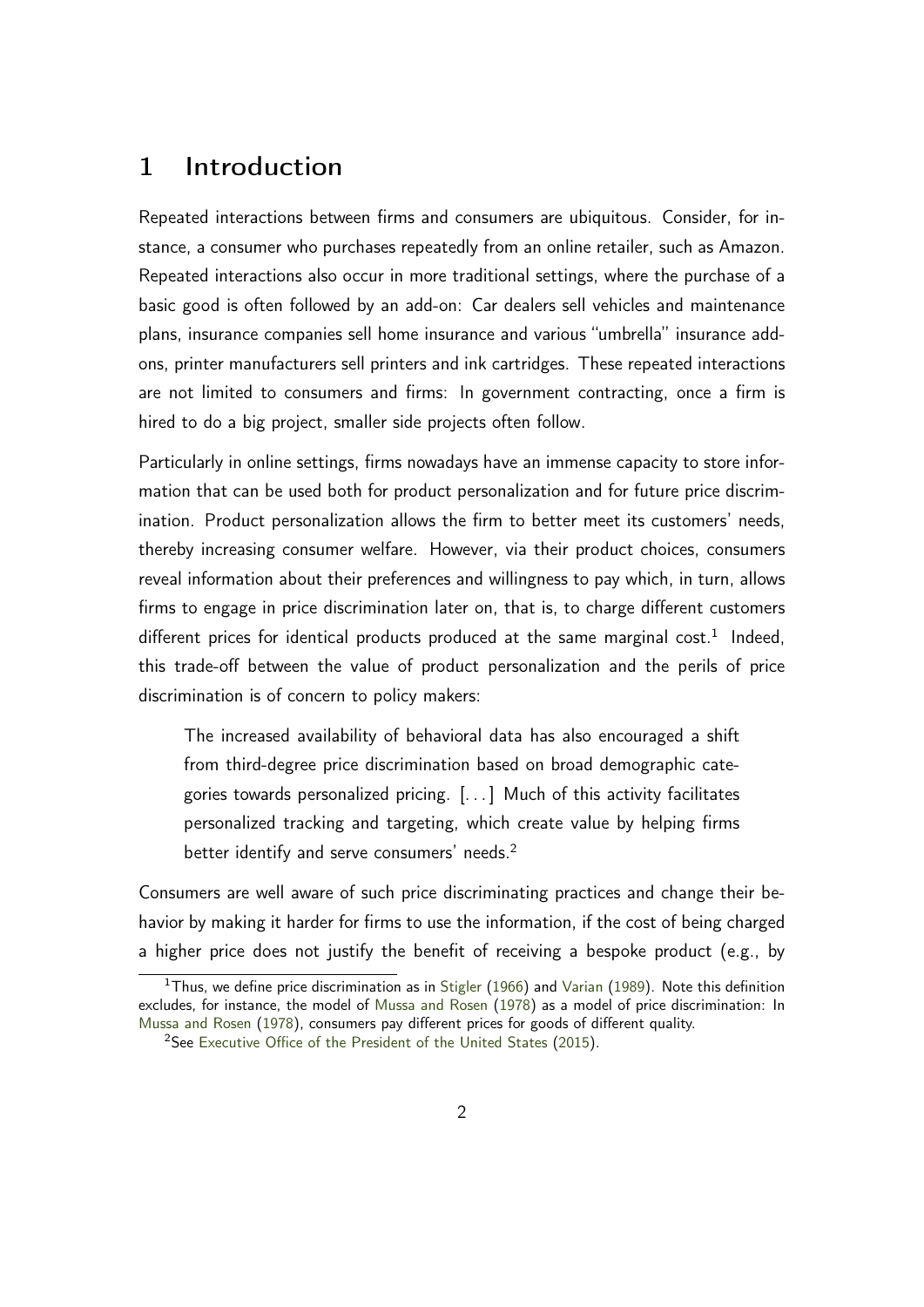deleting their browser's cookies or refraining from revealing purchases).<sup>3</sup> These ratcheting forces are strongest when consumers are sophisticated, demanding that the firms compensate them up front for the future rents that they give up when they reveal their information.

This forward-looking behavior by consumers is the reason the vast literature on intertemporal price discrimination, starting with the seminal work of [Stokey](#page-37-2) [\(1979\)](#page-37-2), shows that firms optimally choose not to price discriminate (see also [Riley and Zeck](#page-37-3)[hauser,](#page-37-3) [1983,](#page-37-3) [Baron and Besanko,](#page-34-0) [1984,](#page-34-0) [Wilson,](#page-37-4) [1993,](#page-37-4) and the references in the surveys of [Varian,](#page-37-1) [1989](#page-37-1) and [Armstrong,](#page-34-1) [2006\)](#page-34-1). The suboptimality of price discrimination, however, depends on the assumption that the firm can commit not to use the information gleaned from consumers' choices. Instead, without such commitment, price discrimination obtains (see, e.g., [Hart and Tirole,](#page-35-1) [1988;](#page-35-1) [Acquisti and Varian,](#page-33-0) [2005\)](#page-33-0). It follows that price discrimination erodes the firm's profits, rather than increasing them.

Whereas firms use consumers' information both for product personalization and price discrimination, most of the literature has focused on the latter. This ignores a fundamental trade-off: A "rich" product line improves consumers' experience, but also makes purchase decisions more informative. Purchase histories become more detailed, thus allowing for even finer discrimination. In turn, a firm that can design its product line has an additional tool to prevent price discrimination: By selecting which products the consumer can choose from, the firm can control how much it learns about the consumer.

In this paper, we study how limited commitment (and hence, the temptation to price discriminate) shapes the design of a firm's product line. We answer this question in a stylized setting where a firm and a consumer interact over two periods and two different transactions. In the first period, the firm chooses its product line as in [Mussa](#page-36-0)

<sup>&</sup>lt;sup>3</sup>[Indeed, in a report on the impact of big data on differential pricing,](#page-36-0) [Executive Office of the](#page-35-0) [President of the United States](#page-36-0) [\(2015\)](#page-35-0) states

[In particular, three broad trends suggest that concerns about big data and personalized](#page-36-0) [pricing are not stifling consumer activity on the Internet. Those trends are: \(1\) the](#page-36-0) [rapid growth of electronic commerce, \(2\) the proliferation of consumer- empowering](#page-36-0) [technologies, and \(3\) the slow uptake of privacy tools.](#page-36-0)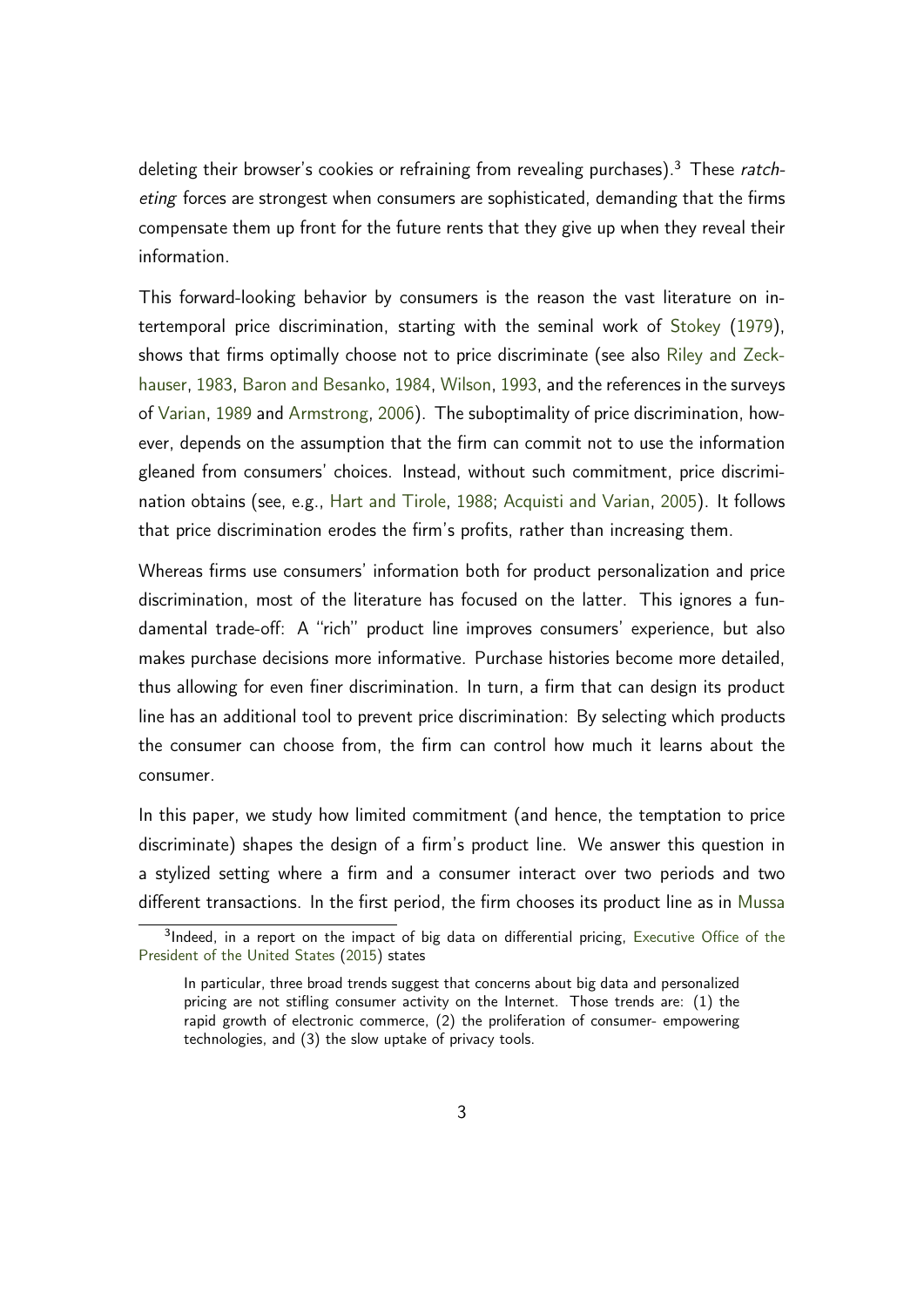[and Rosen](#page-36-0) [\(1978\)](#page-36-0). That is, it produces a good of varying quality at nondecreasing marginal cost. Furthermore, as in [Mussa and Rosen](#page-36-0) [\(1978\)](#page-36-0), tailoring quality to the consumer's tastes is beneficial: Consumers with higher types value higher quality more than consumers with lower types. In the second period, the firm sells an indivisible good, produced at zero marginal cost, as in the setting of [Hart and Tirole](#page-35-1) [\(1988\)](#page-35-1). In line with our motivation, one can think of the first period transaction as the basic good (i.e., the vehicle, the insurance plan, or the printer), whereas the second transaction is the add-on (i.e., the maintenance plan, insurance add-on, ink cartridge). The first period good captures the benefits to both the firm and the consumer from utilizing the consumer's information for product personalization. Instead, the second period product gives the firm the opportunity to use the information gleaned from personalization to price discriminate.

We assume that the consumer's valuation for each of the goods is her private information. When the consumer contracts with the firm in period 1, she does not know her valuation for the good in period 2. Instead, the consumer's value in period 1 is informative about her valuation in period 2: A consumer who values quality more is more likely to value the second period good more. To distinguish the consumer's private information in period 1 from that in period 2, we denote the consumer's valuation for the good in period 1 her type, and we reserve the term valuation for the value of the period 2 good. Whereas the consumer's period-1 type is drawn from a continuum, we assume that the consumer's period-2 valuation is binary.

As a benchmark, we derive the solution for the case in which the firm can commit at the beginning of the interaction to the mechanism that the consumer will face. Because we are analyzing a dynamic mechanism design problem, where the consumer's information evolves over time as in [Pavan et al.](#page-37-5) [\(2014\)](#page-37-5), the firm could have an incentive to intertemporally price discriminate.<sup>4</sup> To make the comparison with limited commitment the starkest, we consider a setting in which intertemporal price discrimination is not

<sup>4</sup>While the literature on dynamic mechanism design with commitment continues to grow (see [Bergemann and Välimäki,](#page-34-2) [2019](#page-34-2) and the references therein), to the best of our knowledge only [Deb](#page-34-3) [and Said](#page-34-3) [\(2015\)](#page-34-3) study optimal dynamic mechanism design under limited commitment. Whereas their model features persistent types and evolving population, ours features evolving private information within a fixed population.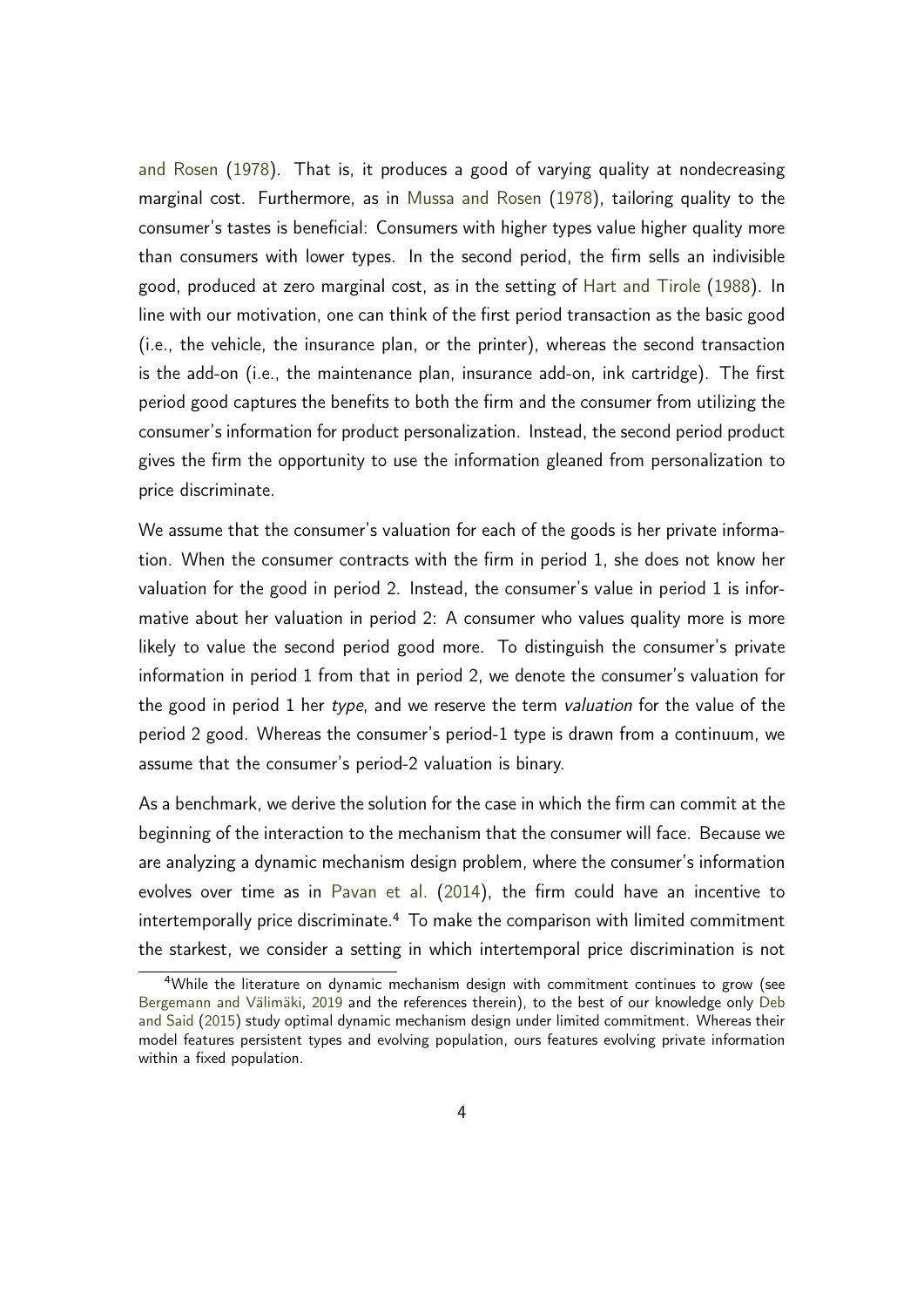optimal under commitment. In the optimal mechanism, the firm charges a price for the period 2 indivisible good that is *independent* of the quality purchased in period 1. This, in turn, implies the optimal mechanism in period 1 reduces to that in [Mussa and Rosen](#page-36-0) [\(1978\)](#page-36-0), which has an important implication. Whereas in [Mussa and Rosen](#page-36-0) [\(1978\)](#page-36-0), the firm distorts downwards the quality that each consumer type gets relative to what each type would get under symmetric information (the first best), interestingly, the product line that the firm chooses is the same as in the first best (see, e.g, [Anderson and](#page-33-1) [Celik,](#page-33-1) [2015\)](#page-33-1). That is, in terms of the product line, the second best derived in [Mussa](#page-36-0) [and Rosen](#page-36-0) [\(1978\)](#page-36-0) is observationally indistinguishable from the case in which the firm knows the consumer's information.

We then characterize the firm's optimal mechanism under limited commitment. Under limited commitment, the second period mechanism must be optimal given the information that the firm has at that point so it will necessarily depend on the purchase history. In particular, we show that the firm optimally chooses to *prune* the product line relative to the optimal mechanism under commitment (and hence, the first best). This choice, in turn, induces further distortions in the quality that each consumer type gets in the first period relative to the commitment solution. These distortions reflect the tension between the benefits of the use of the information, through product personalization, and the costs of its use, through its effect on the pricing scheme in period 2. By curtailing the range of products it offers the consumer, the firm obfuscates how much information it learns in period 1, and hence limits the amount of price discrimination in period 2.

Preview of results In our model, the firm's choice of a product line in period 1 depends on whether the firm would prefer to sustain low or high prices in period 2 under the commitment solution. Figures [1](#page-5-0) and [2](#page-6-0) depict the product line (left) and the choice of quality by each consumer type (right) in the first best (black), second best (blue), and under limited commitment (red) for each of these two cases. (Because the product line is the same under the first and second best, the left panel of each figure only depicts the product line for the first best and limited commitment.)

[Figure 1](#page-5-0) illustrates the optimal product line for the case in which the firm would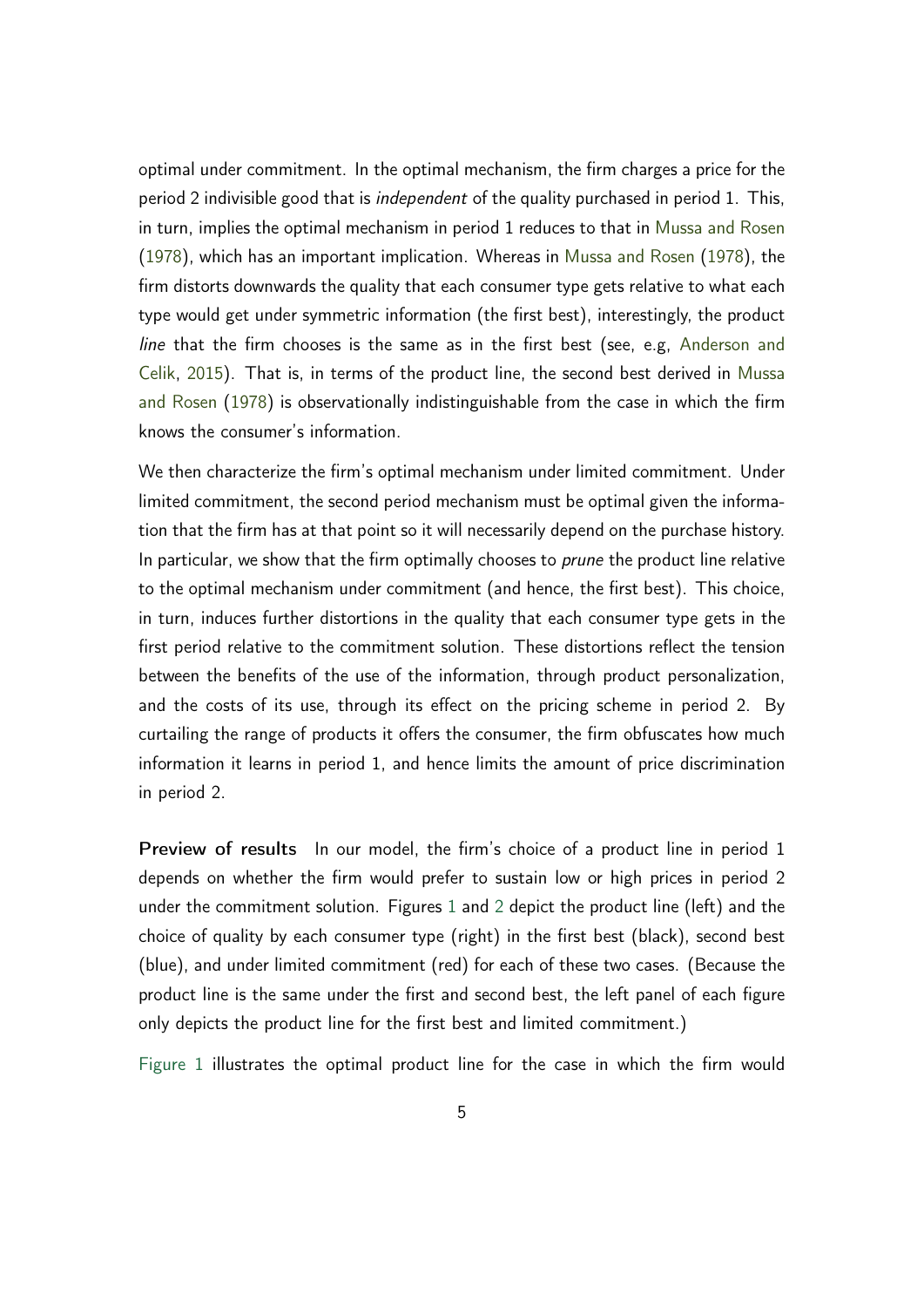prefer to set a high price in period 2 under the commitment solution. Because higher consumer types in period 1 are associated to higher consumer valuations in period 2, in order to sustain a high price in period 2, the quality chosen by the consumer in period 1 must convince the firm that the consumer's type is high. The firm accomplishes this by curtailing the quality range at the bottom of the product line, forcing a larger range of consumer types to purchase the good of the lowest quality in period 1. The firm then can justify setting a high price in period 2, even after observing a consumer who bought a low quality product in period 1. In this case, the effect of limited commitment is detrimental both to the firm and to the consumer. By curtailing the quality range in period 1, more consumer types purchase the lowest quality good than in the commitment solution. Moreover, it charges higher prices to those consumers that purchase higher quality goods: After all, fewer substitutes are available in period 1 for these consumer types, and hence, the firm can charge a higher price than in the commitment solution. Despite the higher prices in period 1, however, the firm is worse off.

<span id="page-5-0"></span>

Figure 1: Product line (left) and product choice (right).

[Figure 2](#page-6-0) illustrates the optimal product line for the case in which the firm would prefer to set a low price in period 2 under the commitment solution. Because higher consumer types in period 1 are associated with higher valuations for the good in period 2, in order to sustain a low price, the quality chosen by a consumer in period 1 must convince the firm that the consumer's type is low. The firm accomplishes this by offering less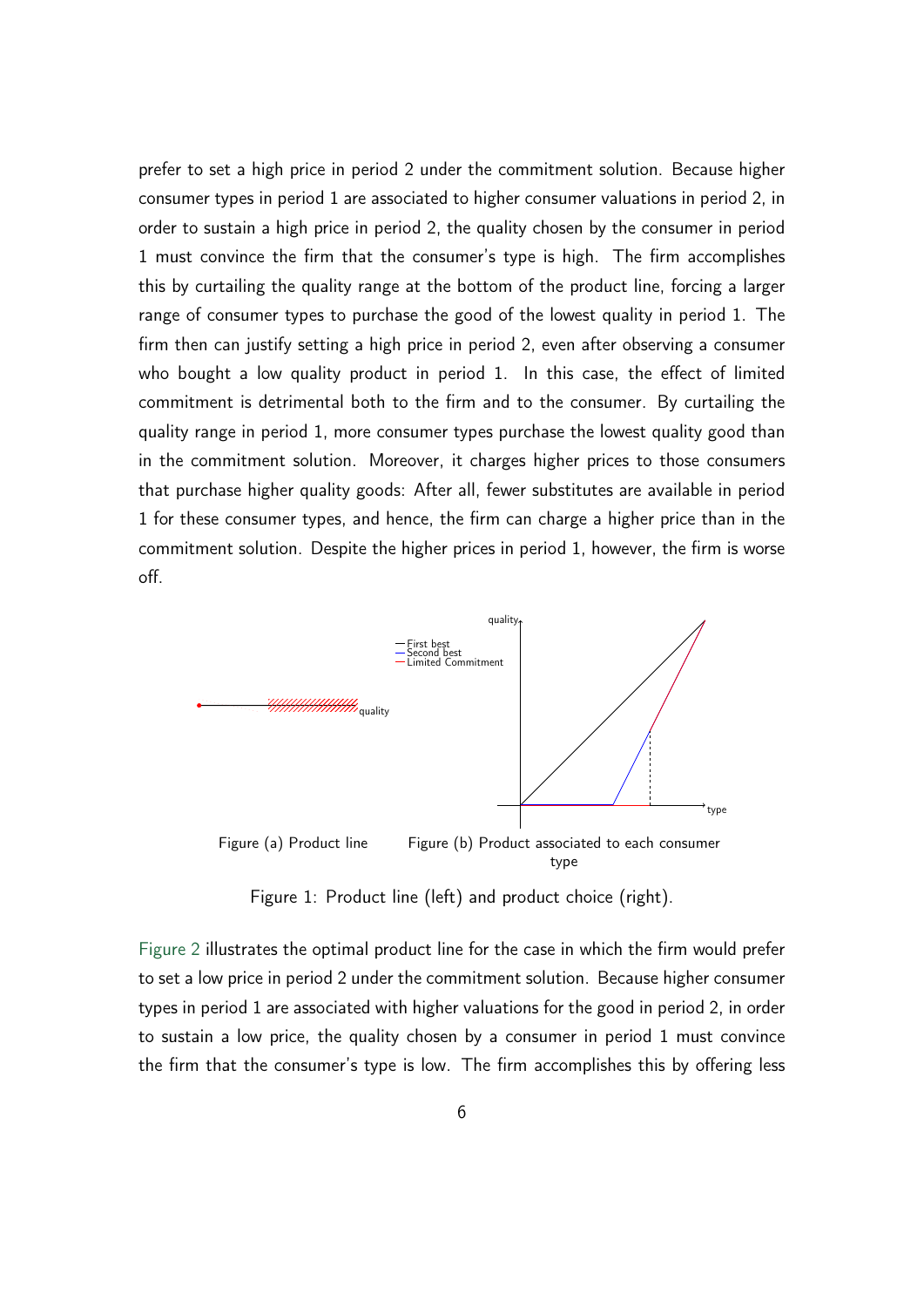qualities in the mid-range to increase the set of period 1 consumers who will face a low price in period 2. However, the firm continues to offer high consumer types the same quality that they would have received under the commitment solution. This, in turn, implies that the firm price discriminates by charging higher prices to those consumers who buy at the high end of the product line. Indeed, as our analysis shows, the cost of failing to offer a personalized product to high consumer types in period 1 is not compensated by the benefit of avoiding price discrimination.

<span id="page-6-0"></span>

Figure (a) Product line Figure (b) Product associated to each consumer type Figure 2: Product line (left) and product choice (right).

Our characterization highlights the trade-off that arises under limited commitment between the benefits of the use of information in period 1 to better cater to the consumer's period 1 valuation and the costs of doing so via its impact on the mechanism offered in period 2. The results in Propositions [2](#page-27-0) and [3](#page-30-0) show how the firm's sequential rationality constraints lead to allocative distortions above and beyond those due to informational rents, which include both under- and over-provision of quality in period 1. Underlying this rich pattern of distortions is the firm's attempt to obfuscate how much it learns about the consumer's private information, by sorting the consumer's types into (multiple) pooling and separation intervals. Interestingly, however, the optimal mechanism can be implemented with the firm observing the consumer choosing from a set of menus.

For reasons similar to those in [Laffont and Tirole](#page-36-1) [\(1988\)](#page-36-1), to derive the optimal mechanism under limited commitment, we cannot rely on the revelation principle (see, e.g.,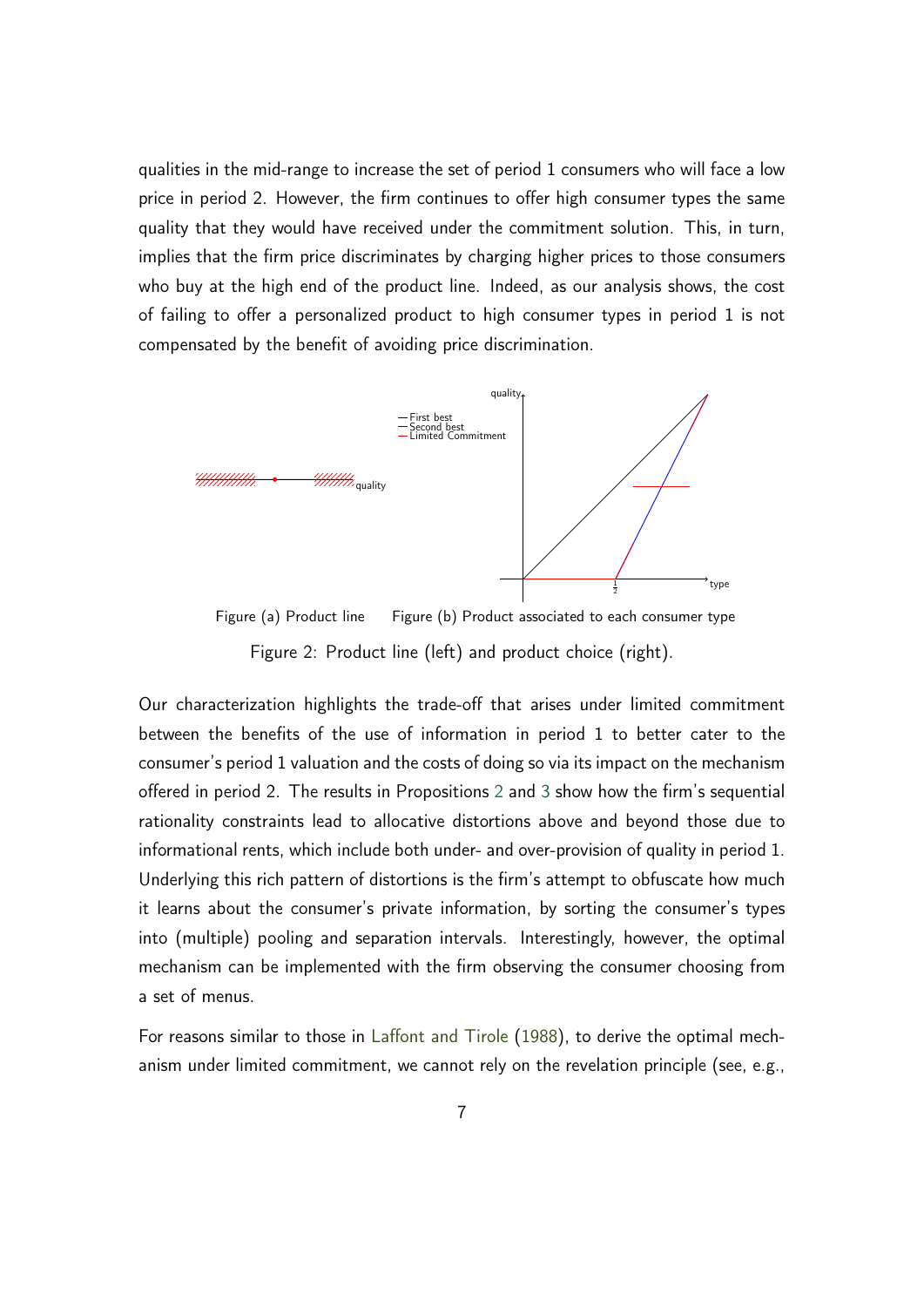[Myerson,](#page-36-2) [1986\)](#page-36-2). Instead, we rely on Theorem 2 in [Doval and Skreta](#page-35-2) [\(2020\)](#page-35-2), which provides a revelation principle for limited commitment in Markov environments, like the one we consider in this paper.<sup>5</sup> As we explain in [Section 4,](#page-16-0) Theorem 2 in [Doval](#page-35-2) [and Skreta](#page-35-2) [\(2020\)](#page-35-2) allows us to reduce the search for the firm's optimal mechanism to a constrained optimization program. In particular, by leveraging the analysis in [Doval](#page-35-2) [and Skreta](#page-35-2) [\(2020\)](#page-35-2), we construct the firm's optimal product line by marrying elements of mechanism design and information design. On the mechanism design side, we leverage the first order approach in dynamic mechanism design and dynamic public finance to characterize the solution to a relaxed problem and then provide conditions under which the firm can implement the solution to the relaxed problem (see [Pavan et al.,](#page-37-5) [2014;](#page-37-5) [Stantcheva,](#page-37-6) [2020\)](#page-37-6). On the information design side, we leverage the techniques of information design for continuum type spaces to transform the design of the product line, and hence how much information the firm learns about the consumer, into an information design problem (e.g., [Gentzkow and Kamenica,](#page-35-3) [2016;](#page-35-3) [Kolotilin,](#page-36-3) [2018;](#page-36-3) [Dworczak and Martini,](#page-35-4) [2019;](#page-35-4) [Arieli et al.,](#page-33-2) [2019\)](#page-33-2).

Related Literature: Our work contributes to the literatures on product-line design (e.g., [Mussa and Rosen,](#page-36-0) [1978;](#page-36-0) [Itoh,](#page-36-4) [1983\)](#page-36-4) and price discrimination, which for the most part have proceeded on separate tracks. An exception is [Sun](#page-37-7) [\(2014\)](#page-37-7), who studies a repeated version of the model in [Mussa and Rosen](#page-36-0) [\(1978\)](#page-36-0). [Sun](#page-37-7) [\(2014\)](#page-37-7) shows that offering a single variety may be optimal with binary values. Furthermore, when the firm chooses from a restricted class of mechanisms, he provides conditions under which a single variety is offered in the first period when types are drawn from a continuum: either it is optimal to offer a single variety under commitment, or the firm is patient so that it sacrifices product personalization today, in lieu of product personalization tomorrow. While our paper shares with [Sun](#page-37-7) [\(2014\)](#page-37-7) the observation that limited commitment limits varieties in the market, the results are not related otherwise: we do not restrict the set of mechanisms the firm offers to the consumer, but there is no product

 $5$ The terminology follows [Pavan et al.](#page-37-5) [\(2014\)](#page-37-5), who denote by Markov environments settings where (i) the consumer's private information follows a possibly nonhomogeneous Markov process, (ii) the principal and the consumer's payoffs are time-separable, and their flow payoffs depend only on today's allocation and the consumer's current type, and (iii) the transition probability may depend both on today's type and today's allocation.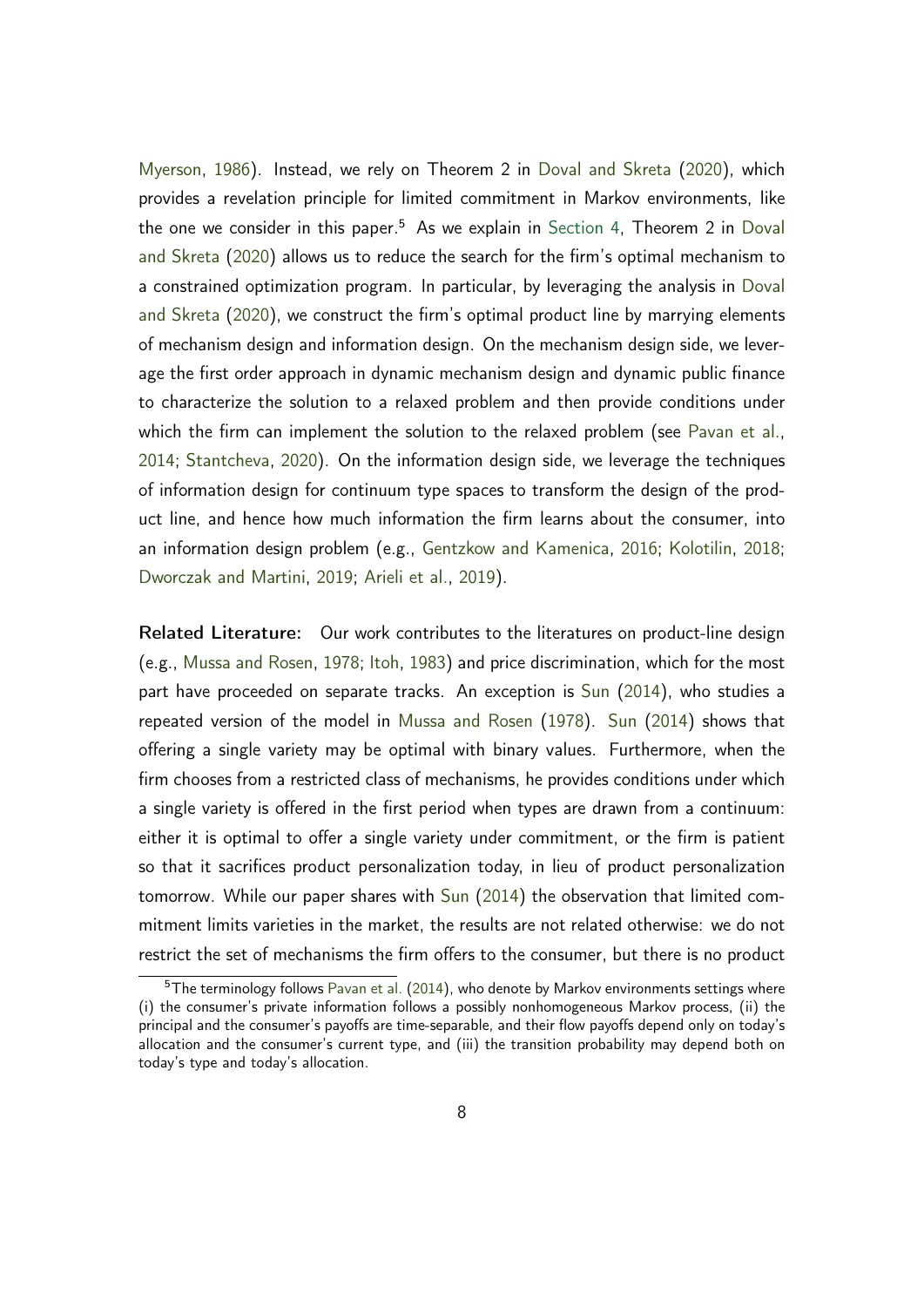personalization in period 2. Thus, even though there is no discounting across periods in our model, the firm still finds it optimal to offer fully personalized products in period 1 to consumers in the high-end of the type distribution.

[Johnson and Myatt](#page-36-5) [\(2003\)](#page-36-5) show that when two firms compete with differentiated products, product line pruning may be optimal because it softens competition by generating local monopolies. [Villas-Boas](#page-37-8) [\(2004\)](#page-37-8) examines the role of communication costs of different varieties, whereas [Fudenberg and Tirole](#page-35-5) [\(1998\)](#page-35-5) and [Ellison and Fudenberg](#page-35-6) [\(2000\)](#page-35-6) look at the intertemporal effects of product versioning. [Kamenica](#page-36-6) [\(2008\)](#page-36-6), and, more recently, [Xu and Dukes](#page-37-9) [\(2019\)](#page-37-9), examine to what extent firms can increase profits through an appropriate product-line design that leverages cognitive and behavioral biases of consumers. Our paper contributes to this strand by identifying a new rationale for product line pruning and studying the feedback between product personalization and price discrimination.

By considering the feedback between product personalization and price discrimination, we contribute to the long and influential literature on price discrimination (e.g., [Riley](#page-37-3) [and Zeckhauser,](#page-37-3) [1983;](#page-37-3) [Armstrong,](#page-34-1) [2006\)](#page-34-1) and especially to the works that study intertemporal price discrimination (e.g., [Stokey,](#page-37-2) [1979;](#page-37-2) [Hart and Tirole,](#page-35-1) [1988;](#page-35-1) [Acquisti](#page-33-0) [and Varian,](#page-33-0) [2005;](#page-33-0) [Fudenberg and Villas-Boas,](#page-35-7) [2006\)](#page-35-7). Because in our model the firm also designs its product line, the firm can condition on richer purchase histories when engaging in price discrimination.<sup>6</sup>

One of the costs of firms using consumers' information is the resulting loss in privacy. Thus, we relate to the works that study consumer privacy starting from the classic contributions of [Taylor](#page-37-10) [\(2004\)](#page-37-10) and [Calzolari and Pavan](#page-34-4) [\(2006b\)](#page-34-4).<sup>7</sup> More recently, [Bonatti](#page-34-5) [and Cisternas](#page-34-5) [\(2020\)](#page-34-5) and [Argenziano and Bonatti](#page-33-3) [\(2020\)](#page-33-3) also study data links across firms to determine pricing decisions, whereas [Eilat et al.](#page-35-8) [\(2020\)](#page-35-8) consider the design of

<sup>&</sup>lt;sup>6</sup>Whereas in [Johnson and Myatt](#page-36-5) [\(2003\)](#page-36-5) product line pruning softens competition by increasing differentiation, [Zhang](#page-38-0) [\(2011\)](#page-38-0) shows that competition can also soften differentiation when price discrimination is possible. In [Zhang](#page-38-0) [\(2011\)](#page-38-0), two firms choose a location in a Hotelling line (a product) in the first period, anticipating that in the second period they can make price offers conditional on whether the consumer purchased from the firm or the rival. [Zhang](#page-38-0) [\(2011\)](#page-38-0) shows that both firms choose the same location in period one, making the decision to purchase uninformative.

<sup>&</sup>lt;sup>7</sup>[Cummings et al.](#page-34-6) [\(2015\)](#page-34-6) study the impact of ad targeting in monopoly pricing in a two-period model with a continuum of types in the first period and binary types in the second period.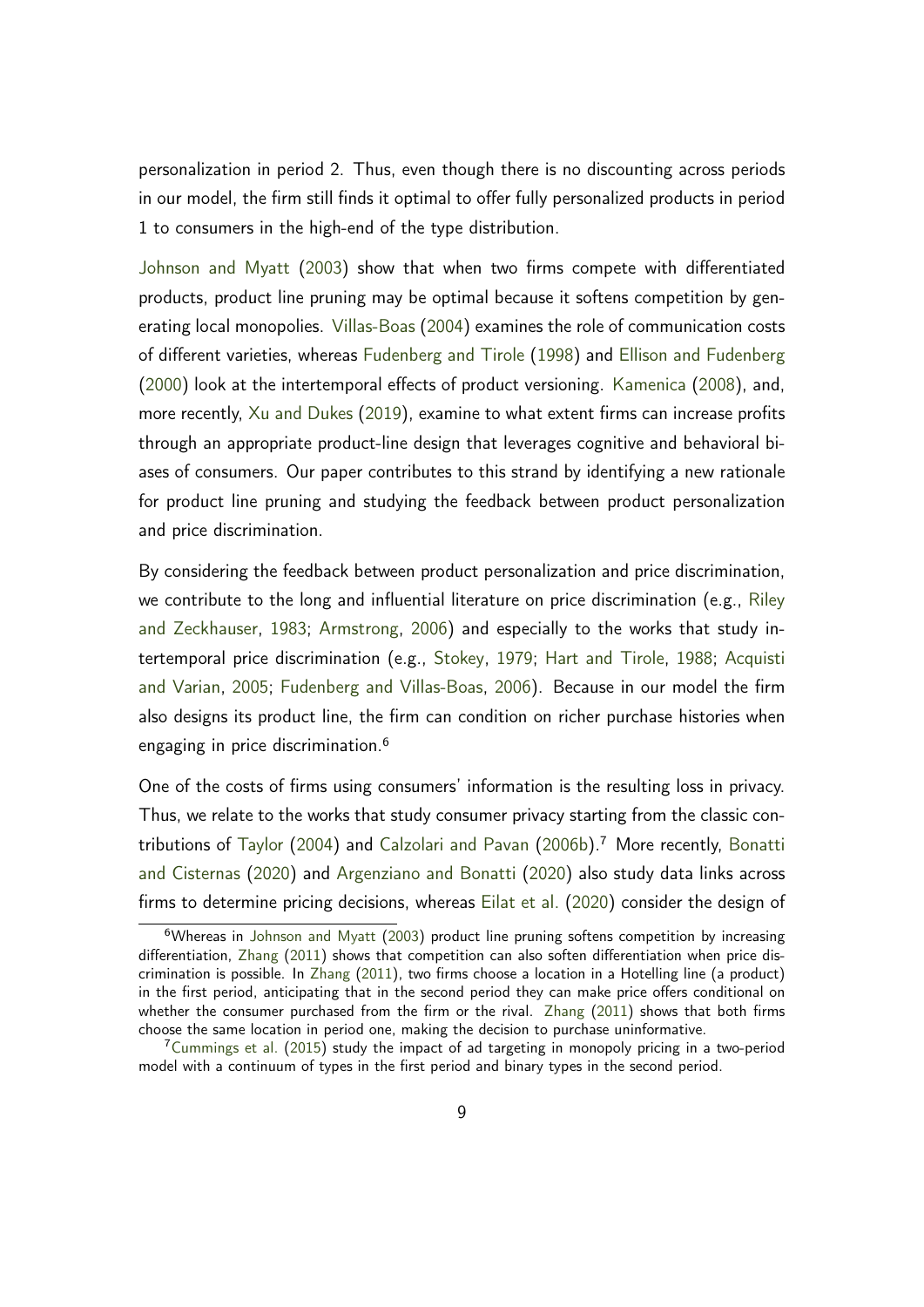mechanisms subject to a privacy constraint. In a model with exogenous varieties, [Ichi](#page-35-9)[hashi](#page-35-9) [\(2020\)](#page-35-9) studies the one-shot interaction between a multi-product firm, that can send product recommendations, and a consumer, who can reveal information about her preferences. Relatedly, [Hidir and Vellodi](#page-35-10) [\(2020\)](#page-35-10) study incentive compatible market segmentations in a static market where the firm produces a horizontally differentiated product.<sup>8</sup> Finally, [Ali et al.](#page-33-4) [\(2019\)](#page-33-4) uncover a reason consumers may prefer to reveal information to a firm, even if the firm produces a homogeneous product: It may allow the firm to serve consumers that it would have otherwise excluded.

Our model also relates to the literature on downstream markets, because the period-1 mechanism affects the "downstream" interaction between the firm and the consumer (see, e.g., [Zheng,](#page-38-1) [2002,](#page-38-1) [Calzolari and Pavan,](#page-34-7) [2006a,](#page-34-7) [Calzolari and Pavan,](#page-34-4) [2006b,](#page-34-4) and more recently, [Dworczak,](#page-35-11) [2020\)](#page-35-11). Unlike in those papers, the upstream and downstream firm are not independent players in our model and hence, the downstream firm learns whatever information the upstream firm learns about the consumer's type in period 1. From a technical perspective, this difference prevents us from invoking the results in [Calzolari and Pavan](#page-34-4) [\(2006b\)](#page-34-4) to argue that the commitment solution features no price discrimination.

From a methodological perspective, our paper contributes to the literature on mechanism design with limited commitment, by considering a setting where (i) the consumer's private information in the first period is drawn from a continuum, and (ii) whereas the consumer's private information is positively correlated across periods, it is not fully persistent. This is possible thanks to the results in [Doval and Skreta](#page-35-2) [\(2020\)](#page-35-2), who provide a revelation principle for environments such as those analyzed in this paper. Indeed, previous versions of the revelation principle for limited commitment only hold for environments with fully persistent and discrete types (see [Bester and Strausz,](#page-34-8) [2001,](#page-34-8) [2007\)](#page-34-9). Furthermore, the analysis in the papers that consider models with a continuum of types, such as [Skreta](#page-37-11) [\(2006\)](#page-37-11), [Deb and Said](#page-34-3) [\(2015\)](#page-34-3), [Skreta](#page-37-12) [\(2015\)](#page-37-12), does not readily extend to settings beyond those they consider.

<sup>&</sup>lt;sup>8</sup>Note that these models do not feature price discrimination as we have defined it: Consumers pay different prices in these models because they buy different products.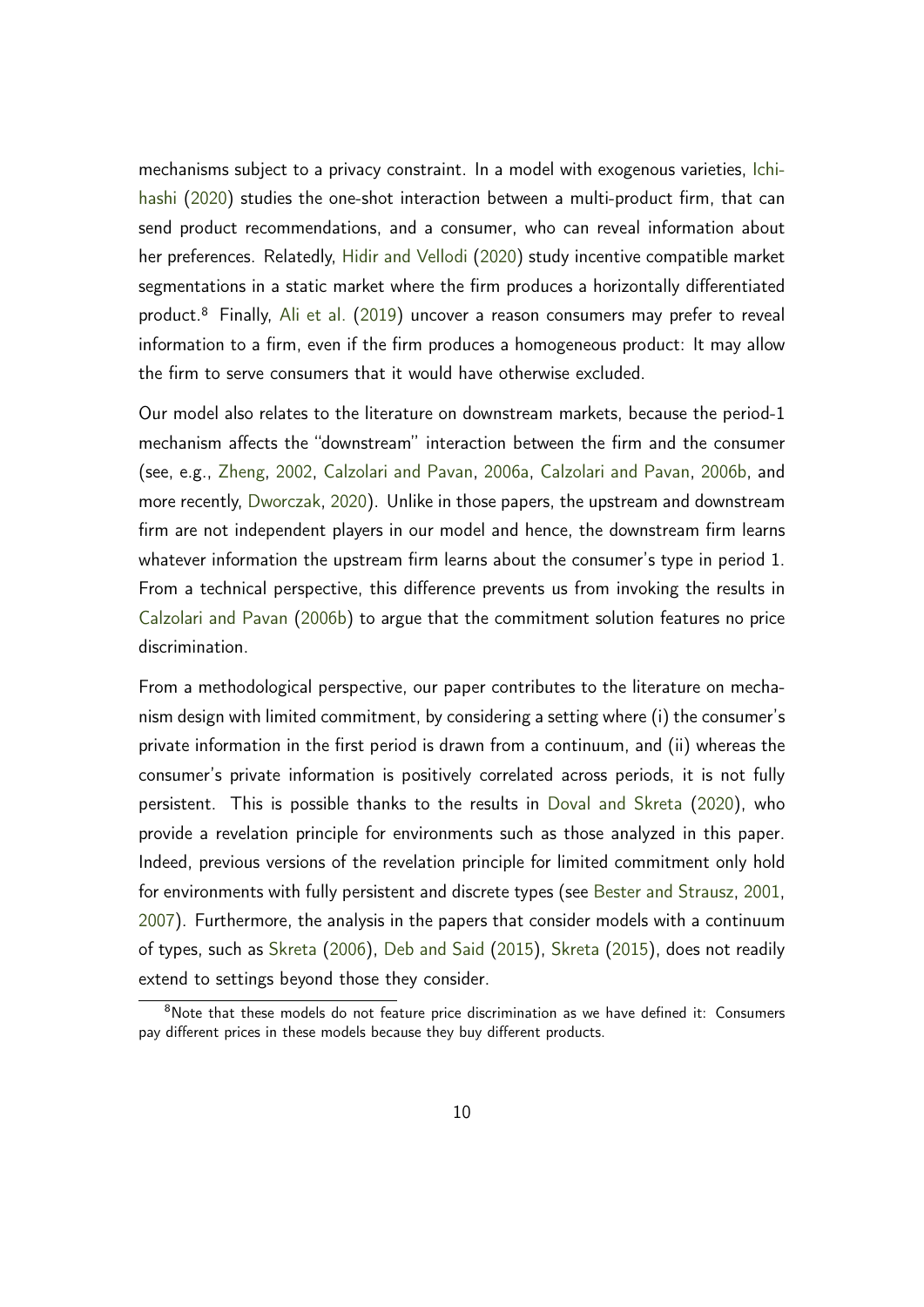Organization: The rest of the paper is organized as follows. [Section 2](#page-10-0) describes the model and notation. [Section 3](#page-11-0) solves two benchmarks: [Section 3.1](#page-11-1) considers the artificial case in which the firm only sells the indivisible good in period 2, whereas [Section 3.2](#page-12-0) characterizes the optimal mechanism under commitment. [Section 4](#page-16-0) derives the optimal mechanisms when the firm has limited commitment. [Section 5](#page-32-0) concludes. All proofs are in [Appendix A.](#page-38-2)

## <span id="page-10-0"></span>2 Model

A profit-maximizing firm and a consumer interact over two periods, *t* ∈ {1*;* 2}. We assume the firm and the consumer are fully patient and thus, do not discount payoffs across periods.

In period 1, the firm produces a good of variable quality at a nondecreasing marginal cost. Thus, letting  $q_1$  and  $x_1$  denote the good's quality and the payment from the consumer to the firm in period 1, period-1 allocations are given by  $(q_1, x_1) \in [0, \overline{Q}] \times \mathbb{R} \equiv$  $A_1$ . The firm incurs cost  $c(q_1) = cq_1^2/2$  to produce quality  $q_1$ . Note that the term allocation refers to both the quality and the transfer, that is, to the pair  $(q_1, x_1)$ .

In period 2, the firm produces an indivisible good at 0 marginal cost. Period-2 allocations are described by  $(q_2, x_2) \in \{0, 1\} \times \mathbb{R} \equiv A_2$ , where  $q_2$  denotes whether the period-2 good is assigned to the consumer and  $x_2$  denotes the payment from the consumer to the firm.

The consumer's valuation for each of the goods is private information. In period 1, if the consumer purchases a good of quality  $q_1$  and pays  $x_1$ , her flow payoff is  $u_1(q_1, x_1, \theta) = \theta q_1 - x_1$ , where  $\theta \in [0, 1] \equiv \Theta$  denotes the consumer's type. In period 2, if she purchases the good and pay  $x_2$ , their flow payoff is  $u_2(q_2, x_2, v) = v q_2 - x_2$ , *where v* ∈ {*v*<sub>*L*</sub>, *v*<sub>*H*</sub>}, 0 < *v*<sub>*L*</sub> < *v*<sub>*H*</sub>.

We assume that the consumer's type in period 1 is distributed uniformly on [0*;* 1], that is,  $\theta$  ∼ *U*[0, 1]. In period 1, the consumer does not know her valuation for the good in period 2. Conditional on the consumer's type in period 1 being  $\theta$ , her valuation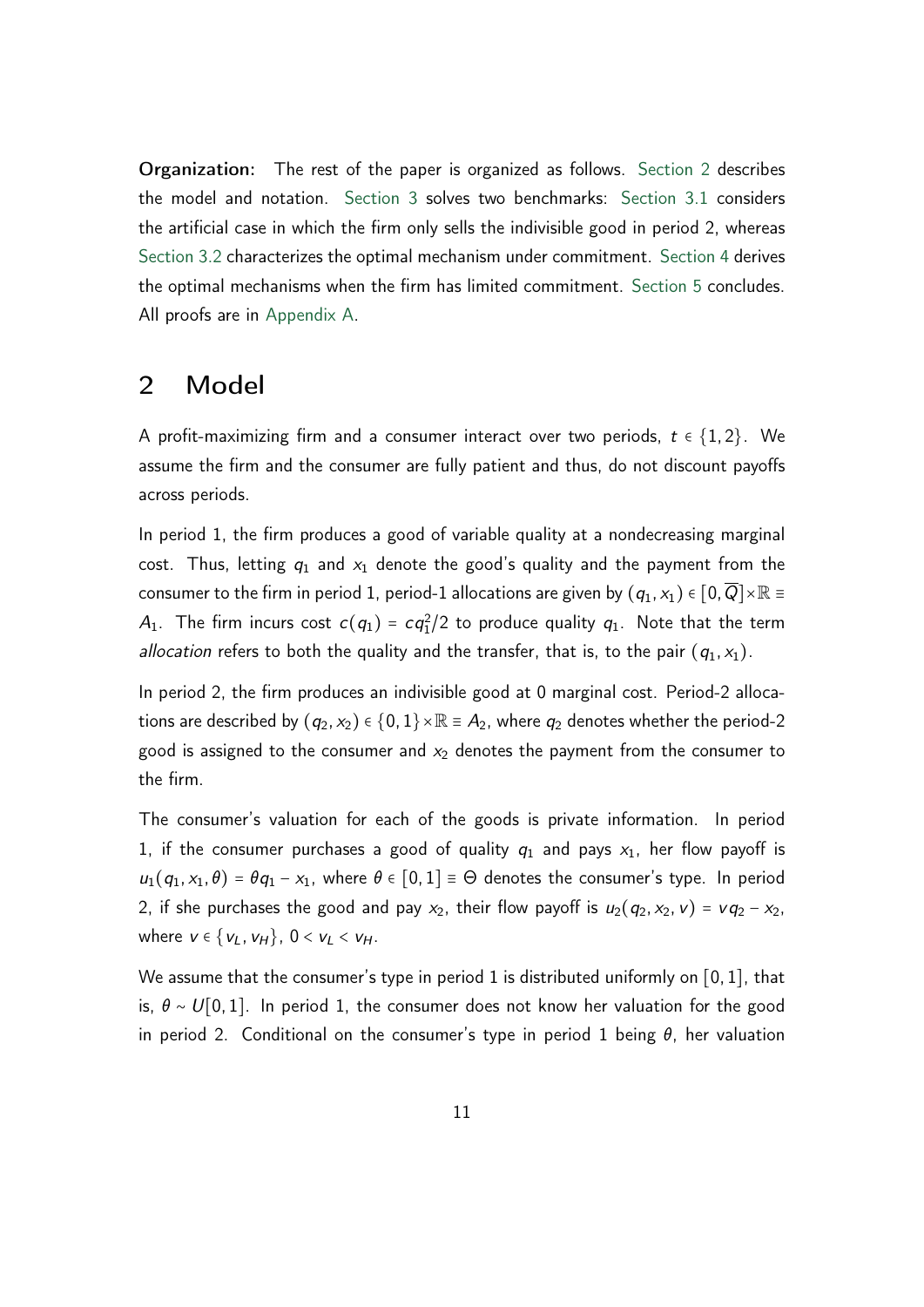in period 2 is  $v_H$  with probability  $p(\theta) = \theta$ .<sup>9</sup> In what follows, it is sometimes more informative to derive expressions without replacing the parametric assumptions so we reserve  $F_1$  to denote the firm's belief about the consumer's type in period 1 and  $p(\theta)$ to denote the probability that a consumer of type  $\theta$  has value  $v_H$  in period 2.

## <span id="page-11-0"></span>3 Two benchmarks

[Section 3](#page-11-0) solves two problems that help build intuition for the optimal mechanism under limited commitment. [Section 3.1](#page-11-1) considers a fictitious setting where the firm only designs the optimal mechanism to sell the period 2 good. The analysis in [Sec](#page-11-1)[tion 3.1](#page-11-1) allows us to understand how beliefs about  $\theta$  affect pricing decisions in period 2, which is useful to understand the optimal mechanisms under commitment and limited commitment. [Section 3.2](#page-12-0) then characterizes the firm's optimal mechanism under the assumption of commitment.

### <span id="page-11-1"></span>3.1 Period-2 pricing without product-line design

Suppose the firm could only sell the indivisible good to the consumer, so that their interaction is limited to period 2. Standard arguments imply the optimal mechanism is then a posted price. Whether this posted price is  $v_L$  or  $v_H$  depends on the likelihood the firm assigns to the consumer's value being  $v_H$ . This likelihood, in turn, depends on the firm's beliefs in period 2 about the consumer's type,  $\theta$ .

Letting  $F_2$  denote the firm's belief in period 2 about  $\theta$ , the firm assigns probability  $\mathbb{E}_{F_2}[\theta] \equiv \mu_{F_2}$  to the consumer's valuation being  $v_H$ . Then, the optimal price in period 2 is given by:

 $9A<sub>9</sub>$  as the analysis that follows will make clear, the main role of the parametric assumptions is to enable the application of the existing tools of information design with a continuum type spaces, which have been developed exclusively for the case in which the sender and the receiver care only about the posterior mean (e.g., [Gentzkow and Kamenica,](#page-35-3) [2016;](#page-35-3) [Kolotilin,](#page-36-3) [2018;](#page-36-3) [Dworczak and Martini,](#page-35-4) [2019;](#page-35-4) [Arieli et al.,](#page-33-2) [2019\)](#page-33-2). However, the economic force underlying the distortions in the product line is more primitive and, as we discuss in [Section 5,](#page-32-0) we expect that it will arise under more general assumptions.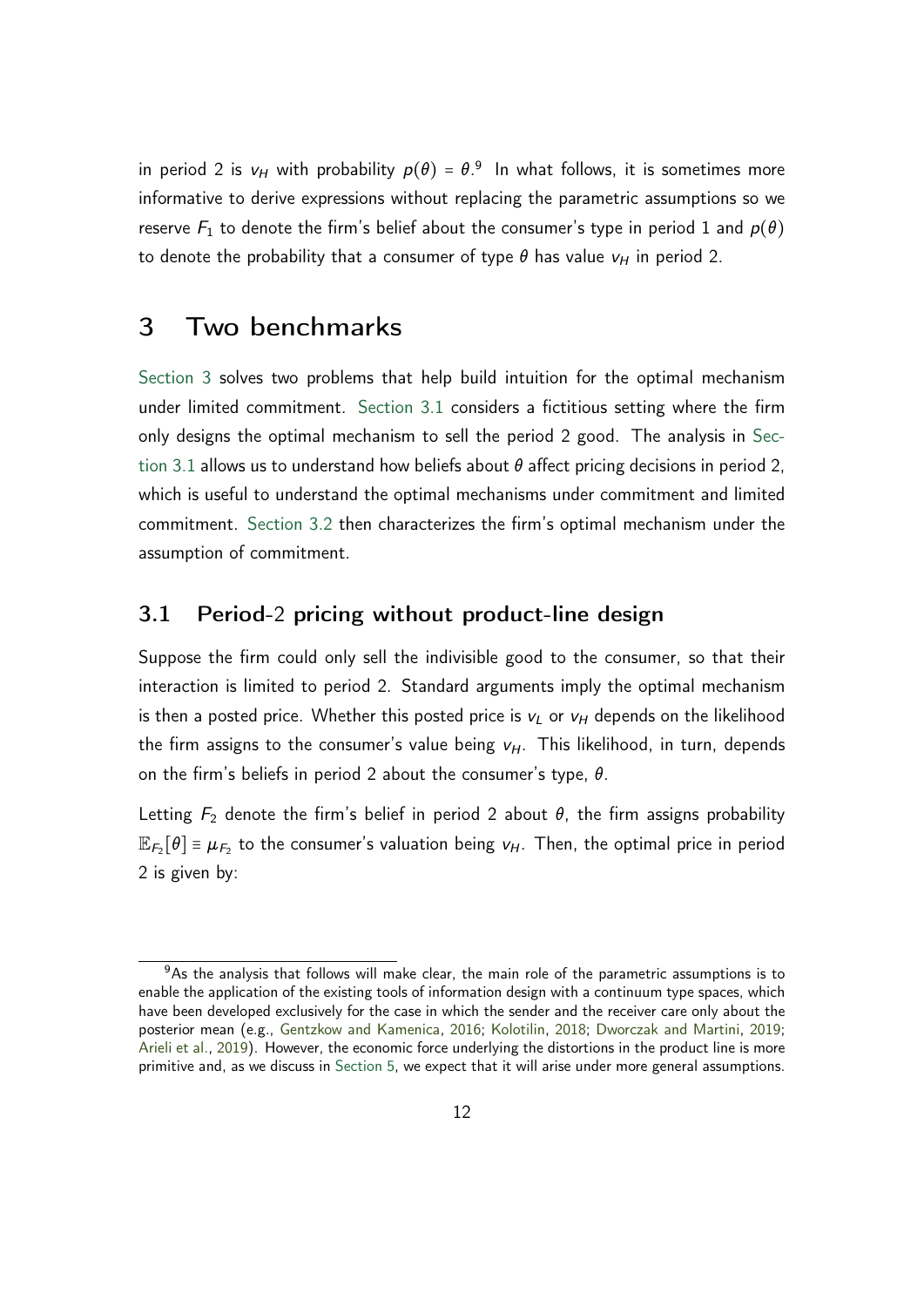<span id="page-12-1"></span>

Figure 3: Optimal period-2 price as a function of  $\mu_{F_2}$ 

where  $\overline{\mu} = v_L/v_H$  is the belief about  $v_H$  at which the firm is indifferent between selling at a price of  $v_H$  (obtaining revenue  $\mu_{F_2}v_H$ ) and selling at a price of  $v_L$  (obtaining revenue of  $v_L$ ).

[Figure 3](#page-12-1) illustrates two important themes for what follows. First, optimal period-2 pricing is sensitive to the information about  $\theta$ , which gives rise to the possibility of price discrimination. Second, optimal period-2 pricing only depends on the posterior mean of  $\theta$ ,  $\mu_{F_2}$ .

### <span id="page-12-0"></span>3.2 Product-line design under commitment

As our next benchmark, we consider the case in which the firm has full commitment. Our model is a special case of the environments studied in [Pavan et al.](#page-37-5) [\(2014\)](#page-37-5), so we can rely on the revelation principle to characterize the firm's optimal mechanism (see, e.g., [Myerson,](#page-36-2) [1986\)](#page-36-2).

A direct revelation mechanism consists of a tuple

$$
\{(q_1(\theta), x_1(\theta), (q_2(\theta, v), x_2(\theta, v))_{v \in \{v_L, v_H\}}): \theta \in [0, 1]\},\
$$

which specifies the allocation that the consumer receives in each period, as a function of the reports in each period. Importantly, when the consumer submits a type report,  $\theta'$ , in period 1, she restricts the menu from which she chooses in period 2, to  $(q_2(\theta',\cdot),x_2(\theta',\cdot)).$ 

The direct revelation mechanism must satisfy the following incentive compatibility constraints. In period 2, for all reported types  $\theta'$  in period 1, the consumer must find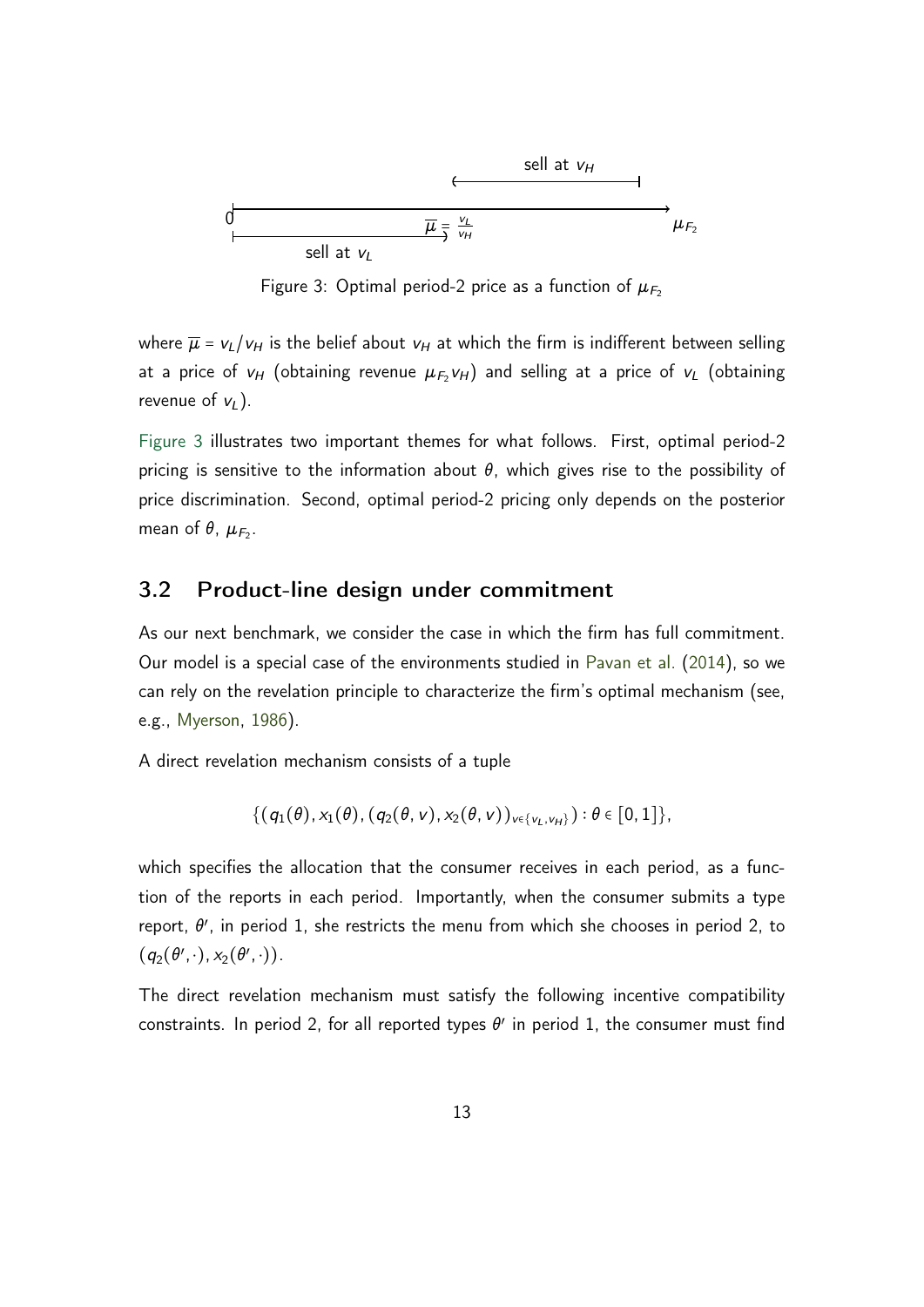it optimal to reveal her value,<sup>10</sup>

$$
u_2(\theta',v) \equiv v q_2(\theta',v) - x_2(\theta',v) \ge v q_2(\theta',v') - x_2(\theta',v').
$$
 (F-IC <sub>$\theta',v,v'$</sub> )

Furthermore, in period 1, the consumer must find it optimal to reveal her type. That is, letting

$$
U_1(\theta',\theta) \equiv \theta q_1(\theta') - x_1(\theta') + p(\theta) (v_H q_2(\theta',v_H) - x_2(\theta',v_H)) + (1-p(\theta)) (v_L q_2(\theta',v_L) - x_2(\theta',v_L))
$$

denote the expected payoff of a type  $\theta$  consumer who reports  $\theta'$  in period 1, it must be the case that for all  $\theta \in [0,1]$  and all reports  $\theta' \in [0,1]$ ,

<span id="page-13-2"></span><span id="page-13-0"></span>
$$
U_1(\theta,\theta) \ge U_1(\theta',\theta). \tag{F-IC_{\theta,\theta'}}
$$

Whereas the consumer could deviate by first misreporting  $\theta$  and then misreporting the value in period 2, this choice is not optimal by [\(F-IC](#page-13-0) $_{\theta',\mathrm{v},\mathrm{v'}}$ ). Finally, the consumer must find it optimal to participate in the mechanism; that is, for all  $\theta \in [0, 1]$ ,

<span id="page-13-1"></span>
$$
U_1(\theta, \theta) \ge 0. \tag{F-PC\theta}
$$

The optimal mechanism under commitment then solves

$$
\max_{q_1, x_1, q_2, x_2} \int_{\Theta} \left[ x_1(\theta) - c(q_1(\theta)) + p(\theta) x_2(\theta, v_H) + (1 - p(\theta)) x_2(\theta, v_L) \right] F_1(d\theta)
$$
\n(F-OPT)

subject to the constraints, [\(F-PC](#page-13-1) $_\theta$ ), [\(F-IC](#page-13-0) $_{\theta,\theta'}$ ), (F-IC $_{\theta',\nu,\nu'}$ ).

[Proposition 1](#page-13-3) describes the optimal mechanism and Figure [4](#page-14-0) below illustrates it:

<span id="page-13-3"></span>Proposition 1. Suppose the firm has full commitment. Then, the optimal mechanism is as follows:

 $10$ In the equation labels, the letter  $\overline{F}$  denotes *full* commitment.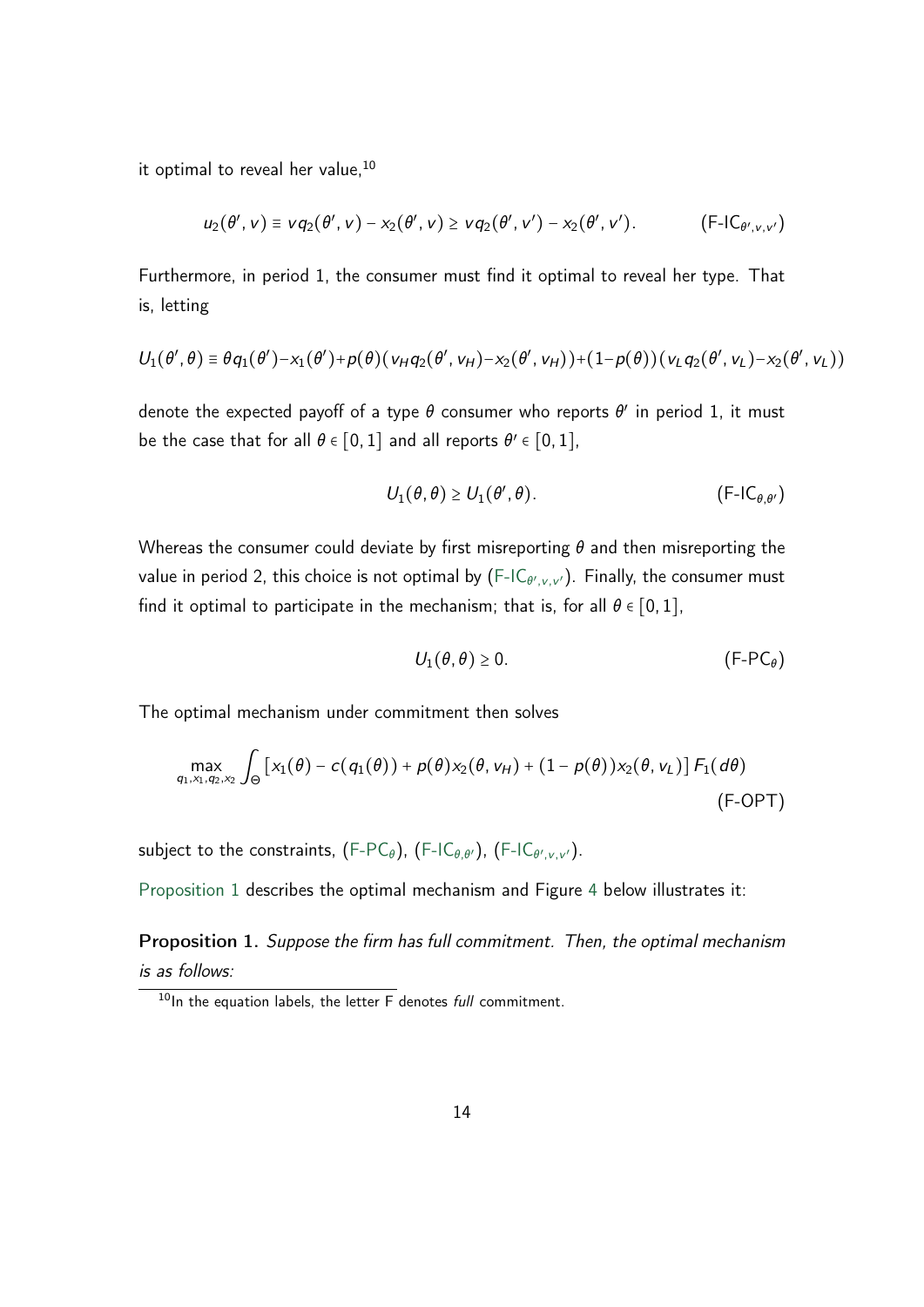1. In period 1, a consumer with type  $\theta$  obtains quality

$$
q_1(\theta) = \begin{cases} 0 & \text{if } \theta < \frac{1}{2} \\ \frac{2\theta - 1}{c} & \text{if } \theta \geq 1/2 \end{cases}.
$$

2. In period 2, a consumer with type  $\theta$  and valuation *v* obtains the following allocation. If  $\overline{\mu} \leq 1/2$ ,

$$
(q_2(\theta, v), x_2(\theta, v)) = \begin{cases} (1, v_H) & \text{if } v = v_H \\ (0, 0) & \text{otherwise} \end{cases}
$$

*:*

Instead, if  $\overline{\mu} > 1/2$ ,

$$
(q_2(\theta, v), x_2(\theta, v)) = (1, v_L)
$$
 for  $v \in \{v_L, v_H\}$ .

<span id="page-14-0"></span>

Figure 4: Period-1 quality and period-2 price under commitment as a function of  $\theta$ .

See [Section A.1](#page-38-3) for the proof. In what follows, we provide intuition for the optimal mechanism under commitment.

A feature of the optimal mechanism under commitment is the lack of price discrimination in period 2: All consumer types in period 1 face the same price in period 2 regardless of the quality purchased in period 1. The reason is that because the firm chooses the mechanism in period 1, the firm internalizes the information externalities across periods. To see why, note the following. The incentive compatibility constraint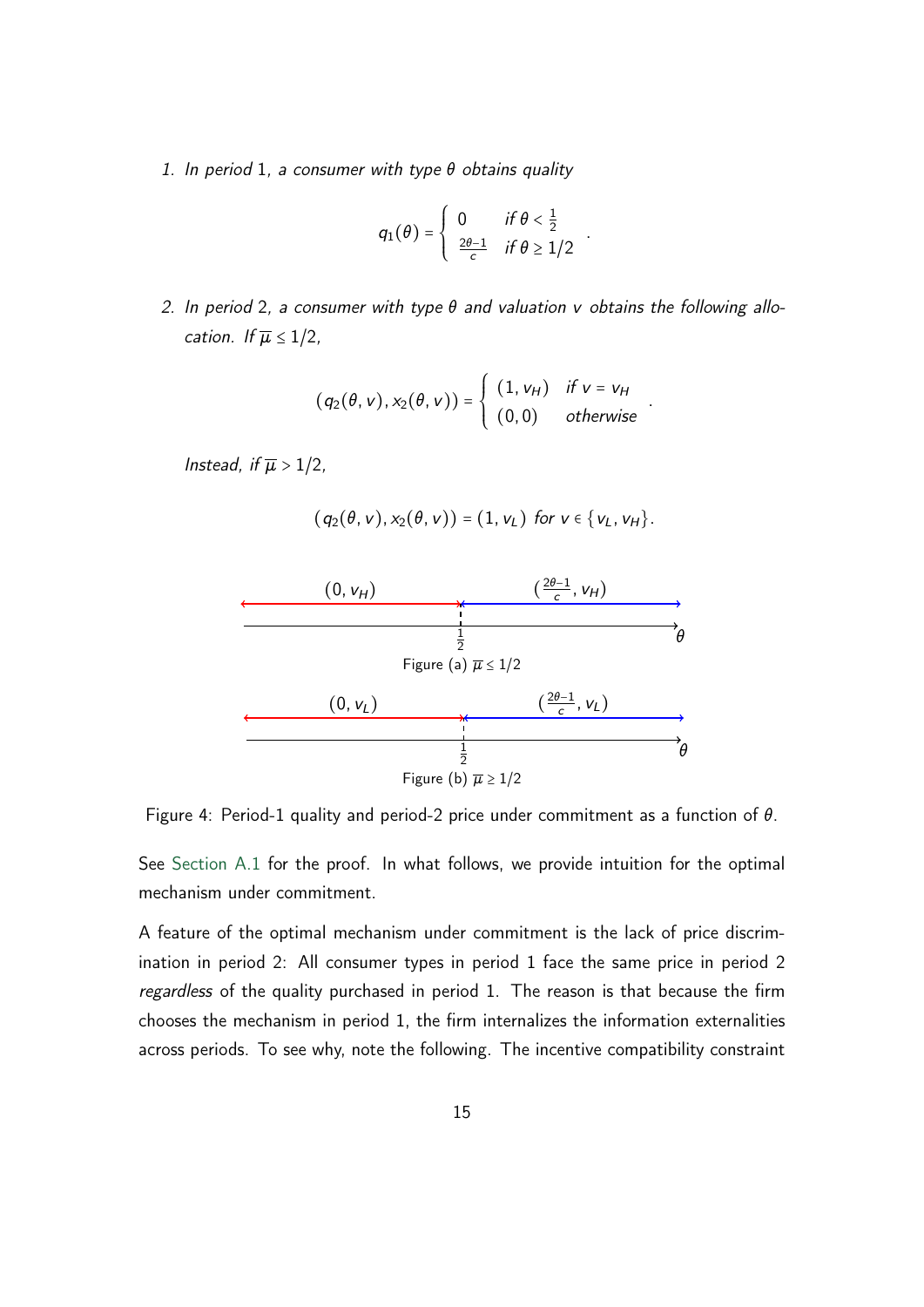in period 2 [\(F-IC](#page-13-0) $_{\theta',\nu,\nu'}$ ) implies the firm needs to leave rents to the consumer so that she truthfully reveals her value in period 2. However, the firm contracts with the consumer in period 1 so it can recoup part of these rents. Indeed, from the perspective of period 1, what matters for rents is (i) how  $\theta$  determines the willingness to pay for quality (period-1 rents) and (ii) how informative  $\theta$  is about the period-2 value *v* (portion of the period-2 rents that go to the consumer). That is, when a consumer with type  $\theta$ reports  $\theta'$ , her information rents are given by:

$$
(\theta - \theta') (q_1(\theta') + u_2(\theta', v_H) - u_2(\theta', v_L)),
$$

where the dependence of  $u_2$  on  $\theta'$  represents the possibility of price discrimination in period 2 as a function of the type report in period 1. Under our parametric assumptions, all consumer types are equally informative about *v* at the margin, and hence, price discriminating as a function of  $\theta$  is not worthwhile for the firm.

The comparison between the pricing decisions in the optimal mechanism under commitment with those in [Figure 3](#page-12-1) reveals that under commitment the firm uses the prior mean of  $\theta$  to decide on the period 2 price. (We show this result formally in [Section 4;](#page-16-0) see [Figure 6.](#page-23-0)) Indeed, the threshold of  $1/2$  against which  $\overline{\mu}$  is compared is precisely the mean of  $\theta$  at the prior. Thus, when the firm assigns ex-ante a high probability to the consumer's period-2 value being  $v_H$  (i.e.,  $\overline{\mu}$  < 1/2), prices are high in period 2. Instead, when the firm assigns ex-ante a low probability to the consumer's period-2 value being  $v_L$  (i.e.,  $1/2 \leq \overline{\mu}$ ), prices are low in period 2.

Note the optimal mechanism under commitment fails to be sequentially rational. To see this, note that for consumer types above 1/2, the quality provided at the end of period 1 fully reveals the consumer's private information. However, the price in period 2 is *independent* of this information. For instance, consider the case in which  $\overline{\mu} > 1/2$ and a consumer type  $\theta$  above  $\overline{\mu}$ . For such a consumer, the optimal period-2 price is *vH*. However, under commitment, the firm can ignore the information revealed by the mechanism and instead, set a price of *vL*.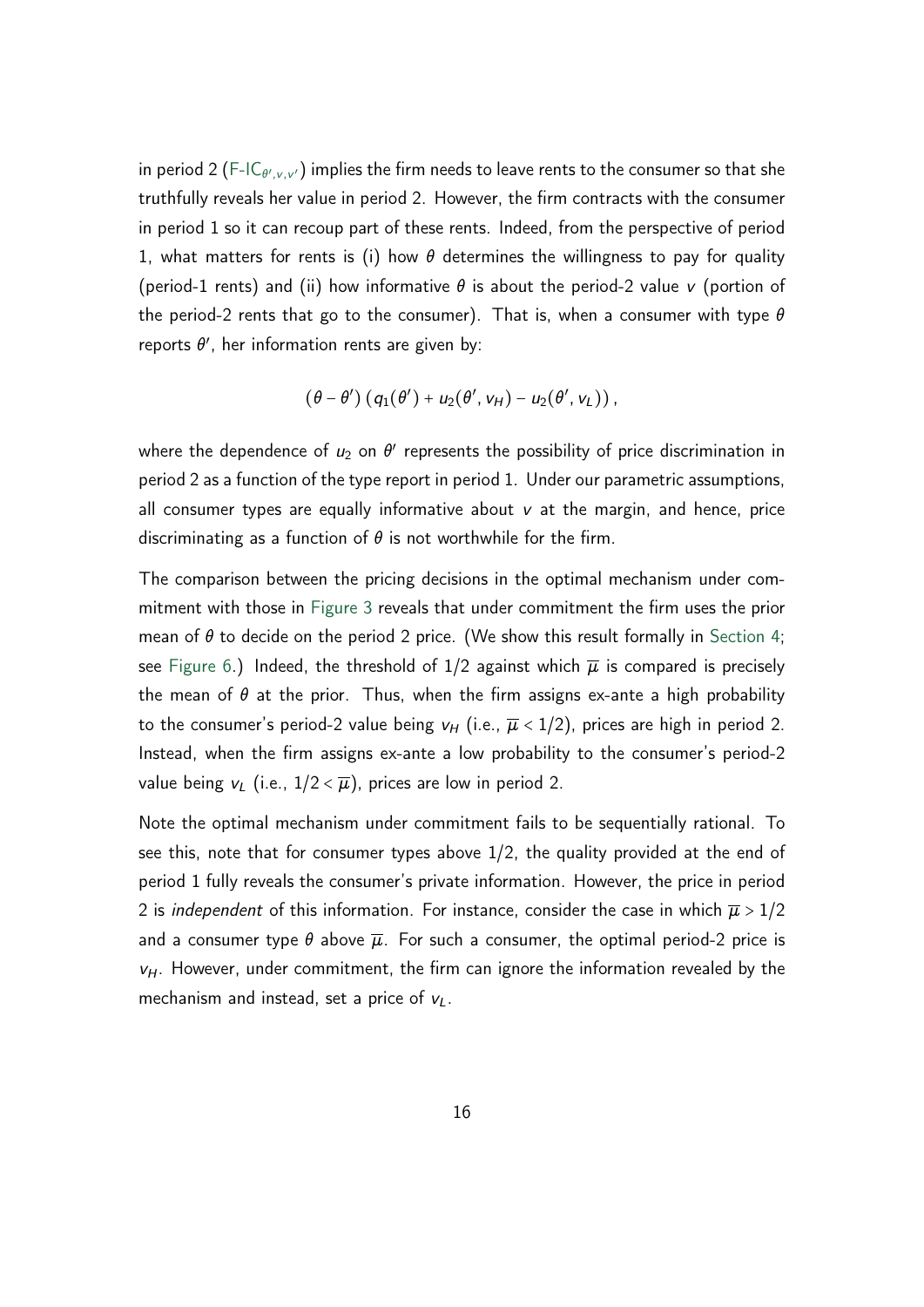# <span id="page-16-0"></span>4 Product-line design under limited commitment

[Section 4](#page-16-0) presents the firm's optimal mechanism under limited commitment. We start by formally introducing the game between the firm and the consumer and the solution concept.

**Timing and strategies:** At the beginning of each period  $t \in \{1, 2\}$ , the firm proposes a mechanism, **M***<sup>t</sup>* . A mechanism **M***<sup>t</sup>* consists of a set of input messages, *M<sup>t</sup>* a set of output messages  $S_t$ , and a device  $\varphi_t: M \mapsto \Delta(S_t \times A_t)$ , which assigns to each input message *m* ∈ *M<sup>t</sup>* a distribution over output messages and allocations.

Observing the mechanism, the consumer chooses to accept or reject the mechanism. If the consumer rejects, she gets nothing from the firm and also makes no payments. That is, the allocation at the end of period  $t$  is  $(q_t, x_t) = (0, 0)$ . Instead, if the consumer participates, she *privately* submits an input message to the mechanism  $(r_t \in \Delta(M_t))$ . This message determines the distribution  $\varphi(\cdot|m)$  from which the output message and the allocation are drawn. Both the firm and the consumer observe the output message and the allocation. The game ends at the end of period 2.

<span id="page-16-1"></span>[Figure 5](#page-16-1) summarizes the timing of the game: $11$ 



Figure 5: Timing with limited commitment

 $11$ Under the described timing, the consumer may purchase the good in period 2 even if she did not purchase the good in period 1. Our analysis would remain the same if instead we added the restriction that the consumer must contract with the firm in period 1 to purchase the good in period 2, as in the add-on application.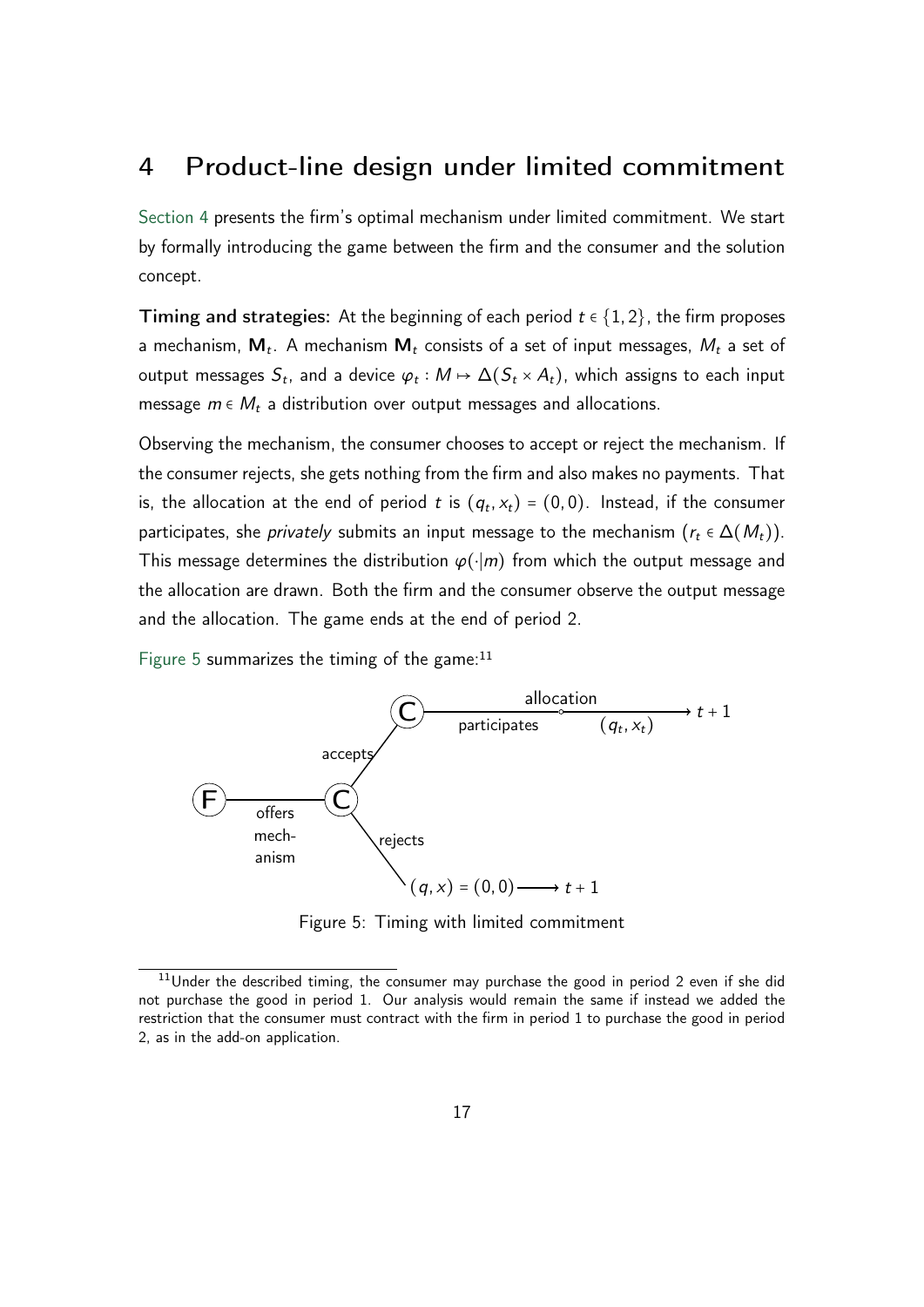**Solution concept:** We are interested in the best *perfect Bayesian equilibrium* (PBE) outcome for the firm. At a PBE, the firm's and the consumer's strategies are sequentially rational. Moreover, the firm's beliefs about the consumer's type are determined by Bayes' rule where possible.

To characterize the optimal mechanism under limited commitment, we proceed in two steps. First, we apply Theorem 2 in [Doval and Skreta](#page-35-2) [\(2020\)](#page-35-2). This allows us to restrict the search for the firm's optimal PBE to a well-defined set of mechanisms for the firm and to simple strategies for the consumer. Second, we solve for the firm's optimal mechanism in [Section 4.1.](#page-18-0)

Revelation principle: Theorem 2 in [Doval and Skreta](#page-35-2) [\(2020\)](#page-35-2) implies that without loss of generality, the firm can be restricted to choosing in each period a mechanism such that the following hold. First, the set of input and output messages are the consumer's current private information and the firm's beliefs about that information; that is,  $(M_1, S_1) = (\Theta, \Delta(\Theta))$  and  $(M_2, S_2) = (\{v_L, v_H\}, \Delta(\{v_L, v_H\}))$ , respectively. Second, the device in period  $t$ ,  $\varphi_t$ , can be decomposed into two transition probabilities,  $\beta_t$ , which maps reports into distributions over beliefs, and  $\alpha_t$ , which maps beliefs into distributions over allocations. For instance, in period 1,  $\beta_1 : \Theta \mapsto \Delta(\Delta(\Theta))$  and  $\alpha_1 : \Delta(\Theta) \mapsto \Delta(A_1).$ 

Moreover, Theorem 2 in [Doval and Skreta](#page-35-2) [\(2020\)](#page-35-2) establishes that we can focus on PBE assessments such that we have the following (i) the consumer participates in the mechanism; (ii) conditional on participating, the consumer truthfully reports her type; (iii) if the mechanism outputs a belief  $F_2$ , this is the belief that would result from Bayes' rule when the firm observes that message taking as given that the consumer participates and truthfully reveals her type.<sup>12</sup> Like in standard mechanism design, communication is direct since the consumer reveals her type to the mechanism. Furthermore, the mechanism encodes the information that the firm carries forward about the consumer's type in a Blackwell experiment.

<sup>&</sup>lt;sup>12</sup>While optimal pricing in period 2 only depends on the likelihood of  $v_L$  over  $v_H$ , the revelation principle implies that the mechanism determines the belief that the firm has in period 1 about  $\theta$ . This is similar to what happens in information design with evolving types, see [Ely](#page-35-12) [\(2017\)](#page-35-12).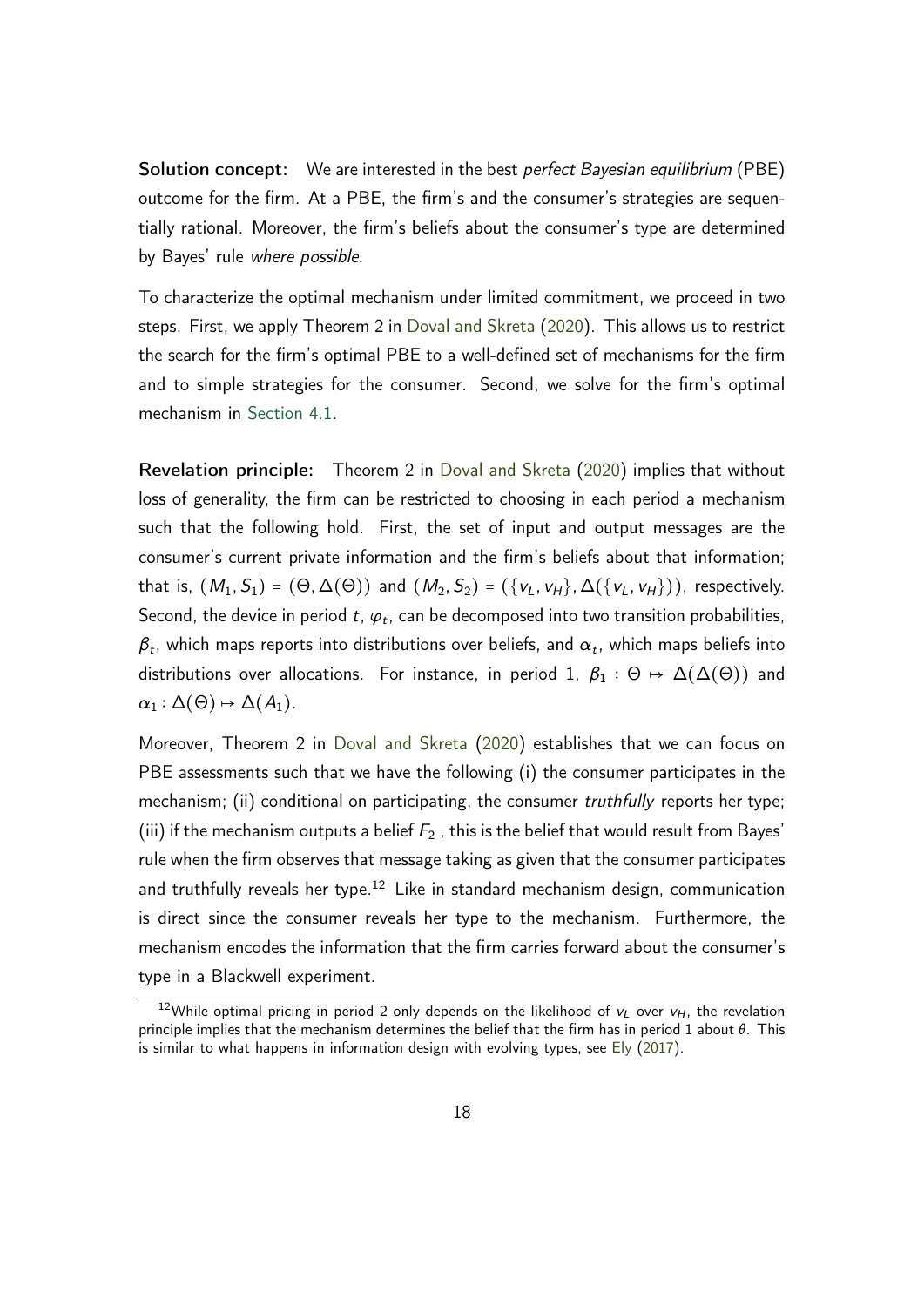The three constraints that the mechanism must satisfy, namely, the participation and truthtelling constraints for the agent and the Bayes' plausibility constraint, provide us with a tractable representation both of the consumer's behavior in a given period, as well as its impact on the mechanism offered in the next via the information that is generated about the consumer's type in the given period. Furthermore, the fact that, conditional on the induced belief, the allocation is determined independently of the consumer's type and depends only on the belief (the decomposition of  $\varphi_t$  into  $\beta_t$  and  $\alpha_t$ ), has a powerful implication: The allocation has to be measurable with respect to the information generated by the mechanism. Thus, the more the firm desires to tailor the allocation to the consumer's type, the more the firm has to learn about the consumer's type through the mechanism. As we illustrate next, this tension between the desire of the firm to offer personalized products and the information that is learned as a result is precisely what is at the heart of the optimal design of the product line.

### <span id="page-18-0"></span>4.1 Optimal mechanism under limited commitment

We now characterize the firm's optimal mechanism, starting from period 2. Following the *first order approach* that is prevalent in dynamic mechanism design and dynamic public finance (see [Pavan et al.,](#page-37-5) [2014;](#page-37-5) [Stantcheva,](#page-37-6) [2020\)](#page-37-6), we first solve a relaxed problem and then provide conditions under which the solution to the relaxed problem satisfies the remaining constraints.

#### 4.1.1 Optimal mechanism in period 2

It is immediate to show that the optimal mechanism in period 2 coincides with the one we derived in [Section 3.1.](#page-11-1) That is, the firm chooses a price in period 2 as a function of the posterior mean of  $\theta$ ,  $\mu_{F_2}$ .

In what follows, it is useful to keep track of whether it is optimal for the firm in period 2 to provide the good to a consumer with value  $v_l$  when the firm believes that  $\theta$  is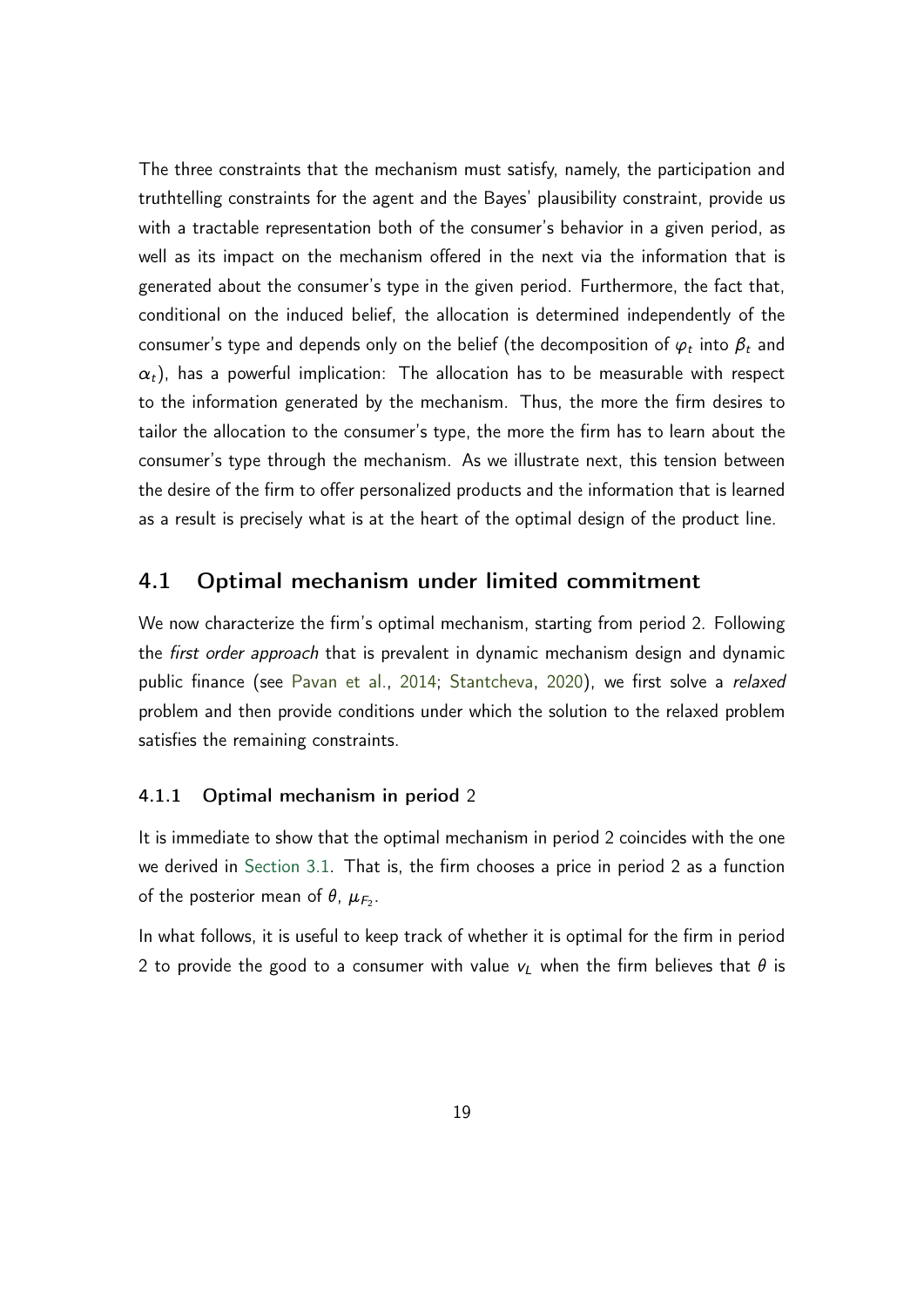distributed according to  $F_2$ . We denote this by  $q_2^*(v_L, F_2)$  and it satisfies the following:

<span id="page-19-0"></span>
$$
q_2^*(v_L, F_2) = \begin{cases} 1 & \text{if } \mu_{F_2} < \overline{\mu} \\ 0 & \text{if } \overline{\mu} < \mu_{F_2} \end{cases} .
$$
 (1)

We specify  $q_2^*(v_L, F_2)$  when  $\mu_{F_2}$  =  $\overline{\mu}$  as part of the solution to the firm's problem in period 1, to which we turn next. While the firm is indifferent between setting a price of  $v_L$  or  $v_H$  when  $\mu_{F_2} = \overline{\mu}$ , from the perspective of period 1 one of the two prices may be optimal, so the indifference will be broken in favor of the period-1 firm.

#### 4.1.2 Optimal mechanism in period 1

We now rely on the aforementioned observations to formulate a program whose solution yields the mechanism employed by the firm at the firm optimal PBE. Recall that a mechanism in period 1 is defined by two mappings:

$$
\beta: \Theta \mapsto \Delta(\Delta(\Theta)), \alpha: \Delta(\Theta) \mapsto \Delta(A_1).
$$

which assign to each type report,  $\theta'$ , a distribution over posterior beliefs,  $\beta(\cdot|\theta')$  ∈  $\Delta(\Delta(\Theta))$ , and to each posterior belief about  $\theta$ ,  $F_2$ , a randomization over allocations,  $\alpha(\cdot|F_2)$ .

Instead of considering randomized allocations, we assume each posterior  $F_2$  induces one quality level and one transfer,  $(q_1(F_2), x_1(F_2))$ . Because payoffs are quasilinear, considering mechanisms that do not randomize on the transfers is without loss of generality. While not allowing for randomization on the quality provision may be with loss of generality, it turns out to be without loss of optimality for the solution to the relaxed problem and hence, for the results that follow.

Given a mechanism, the consumer's payoff in period 1 when her type is  $\theta$  and she truthfully reports  $\theta$  is given by:

<span id="page-19-1"></span>
$$
U(\theta) = \int_{\Delta(\Theta)} \left[ \theta q_1(F_2) - x_1(F_2) + \theta \Delta \nu q_2^*(v_L, F_2) \right] \beta(dF_2|\theta), \tag{2}
$$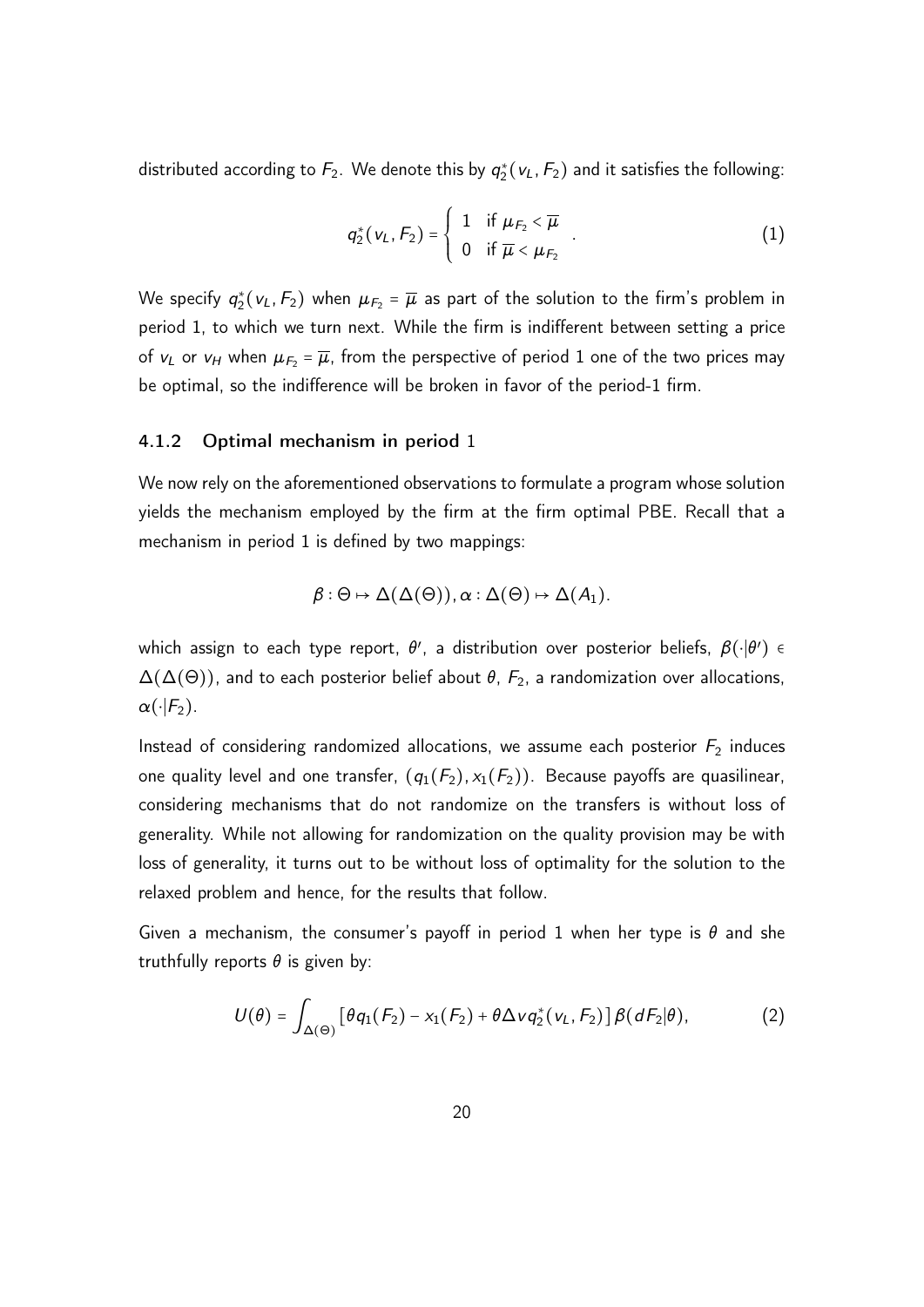where  $q_2^*(v_L, F_2)$  is defined in [Equation 1.](#page-19-0) To see how [Equation 2](#page-19-1) obtains, note that in period 2, the consumer makes a positive payoff only when her valuation is  $v_H$  and the firm sells the good at a price of  $v_L$ , in which case, she earns  $v_H - v_L \equiv \Delta v$ .

Theorem 2 in [Doval and Skreta](#page-35-2) [\(2020\)](#page-35-2) implies we can focus on mechanisms such that the following constraints hold. First, the consumer must report her type truthfully, so that

$$
U(\theta) \geq \int_{\Delta(\Theta)} \left[ \theta q_1(F_2) - x_1(F_2) + \theta \Delta \nu q_2^*(v_L, F_2) \right] \beta(dF_2 | \tilde{\theta}), \qquad (L\text{-}IC_{\theta, \tilde{\theta}})
$$

where the right hand side of  $(L\text{-}IC_{\theta,\tilde{\theta}})$  already incorporates that in period 2 a consumer whose private information is  $(\theta, v)$  makes decisions optimally, even if she deviated in period 1 and reported  $\tilde{\theta}$ .

Second, the consumer must prefer to participate in the mechanism, so that for all  $\theta \in \Theta$ ,

<span id="page-20-2"></span><span id="page-20-1"></span><span id="page-20-0"></span>
$$
U(\theta) \ge 0. \tag{L-PC\theta}
$$

To understand the right hand side of  $(L-PC_{\theta})$  $(L-PC_{\theta})$ , note the following. Because nonparticipation is an off-the-path event, Bayes' rule does not pin down the firm's beliefs about  $\theta$  conditional on not participating. Thus, the firm can assign probability 1 to the consumer's type being  $\theta = 1$  upon rejection. Thus, offering a price of  $v_H$  in period 2 is optimal. It follows that conditional on rejecting the mechanism in period 1, the consumer's payoff is 0.

Finally, the distribution over posteriors generated by the mechanism must be Bayes' plausible. That is, for all measurable subsets  $\tilde{\Theta}$  of  $\Theta$  and all measurable subsets  $\tilde{U}$  of  $\Delta(\Theta)$ , the following must hold:

$$
\int_{\tilde{\Theta}} \beta(\tilde{U}|\theta) F_1(d\theta) = \int_{\tilde{\Theta}} \int_{\tilde{U}} F_2(\tilde{\Theta}) \beta(dF_2|\theta) F_1(d\theta).
$$
 (BP<sub>F<sub>1</sub></sub>)

Theorem 2 in [Doval and Skreta](#page-35-2) [\(2020\)](#page-35-2) implies the profit-maximizing mechanism can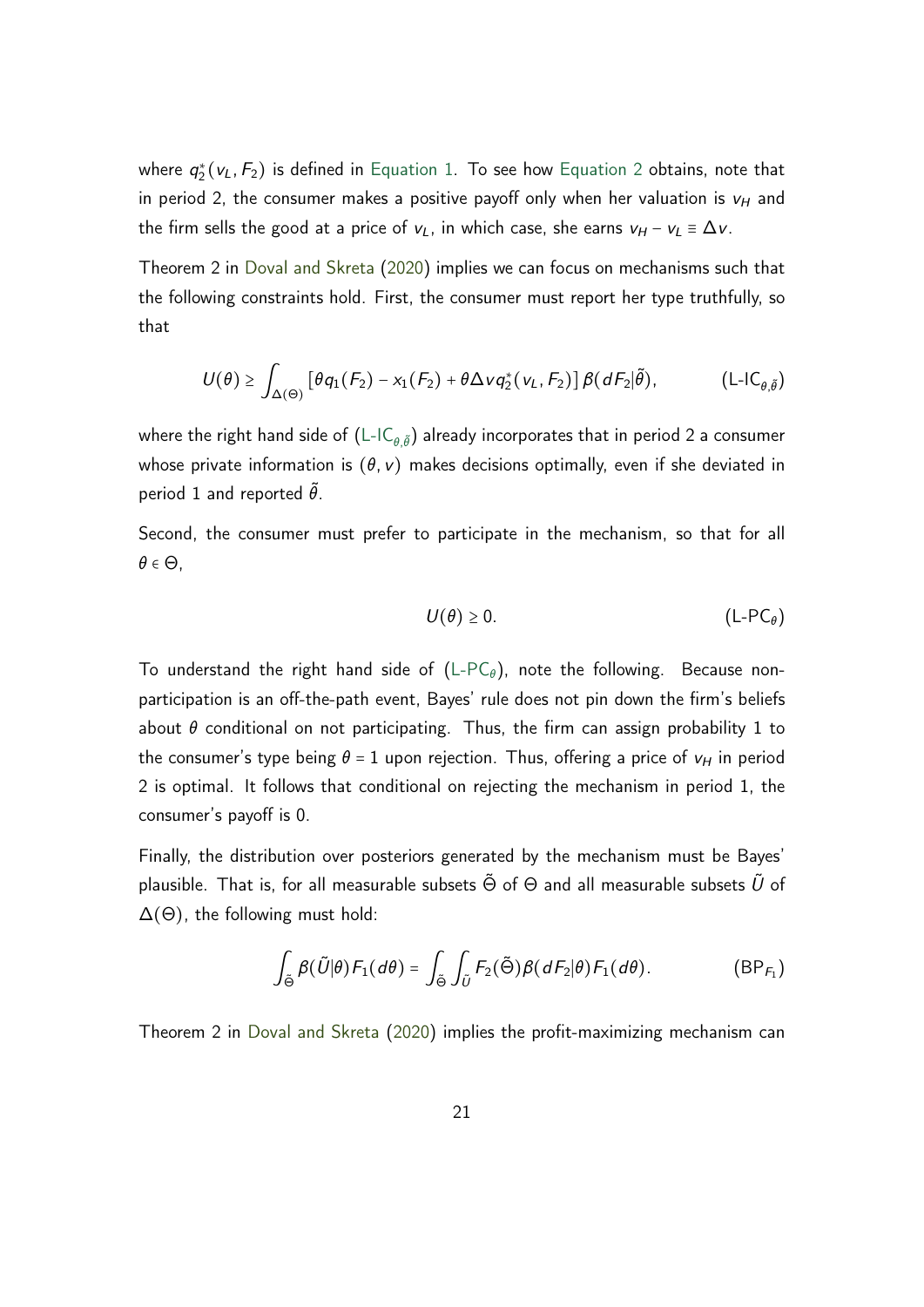be obtained by solving:

$$
\max_{\beta,q_1,x_1} \int_{\Theta} \int_{\Delta(\Theta)} \left[ x_1(F_2) - c(q_1(F_2)) + q_2^*(v_L, F_2) v_L + (1 - q_2^*(v_L, F_2)) \rho(\theta) v_H \right] \beta(dF_2|\theta) F_1(d\theta),
$$
\n(L-OPT)

subject to the constraints, [\(L-IC](#page-20-0)<sub>0, ${\tilde \theta})$ , [\(L-PC](#page-20-1) $_{\theta})$ , and [\(BP](#page-20-2) $_{\mathcal{F}_1}$ ). Note that the sequential</sub> rationality of the firm is fully captured in  $q_2^*(v_L, F_2)$ , which keeps track of how period-2 pricing depends on the information learned about the consumer in period 1.

In [Section A.2,](#page-40-0) we show how to obtain an envelope representation of the consumer's utility  $U(\theta)$ , which we can use to replace the transfers out of the firm's profits. This representation, in turn, allows us to express the firm's expected profit in terms of virtual values and to reduce the mechanism design problem in period 1 to the problem of choosing two objects: a Bayes' plausible distribution over posteriors, *P*<sup>∆</sup>(Θ) , and for each posterior, a quality level,  $q_1(F_2)$ , to maximize

$$
\int_{\Delta(\Theta)} \int_{\Theta} \left[ \begin{array}{c} q_1(F_2) \left( \theta - \frac{(1 - F_1(\theta))}{f_1(\theta)} \right) - c(q_1(F_2)) + (1 - q_2^*(v_L, F_2)) \rho(\theta) v_H + \\ q_2^*(v_L, F_2) \left( \rho(\theta) v_H + (1 - \rho(\theta)) \left( v_L - \frac{\rho'(\theta)}{1 - \rho(\theta)} \frac{1 - F_1(\theta)}{f_1(\theta)} \Delta v \right) \right) \end{array} \right] F_2(d\theta) P_{\Delta(\Theta)}(dF_2),
$$
\n(3)

subject to the constraints that

<span id="page-21-1"></span><span id="page-21-0"></span>
$$
P_{\Delta(\Theta)}
$$
 is Bayes plausible given  $F_1$ , (BP)  

$$
U'(\theta) = \int_{\Delta(\Theta)} [q_1(F_2) + p'(\theta) \Delta \nu q_2^*(\nu_L, F_2)] \beta(dF_2|\theta)
$$
 is increasing in  $\theta$ . (MON)

It is easier to develop intuition about the dynamic virtual surplus without replacing the expressions for  $p(\theta)$  and  $F_1(\theta)$ . The first two terms correspond to the static virtual surplus in the model of [Mussa and Rosen](#page-36-0) [\(1978\)](#page-36-0), but are expressed in terms of posterior beliefs. The second part of the virtual surplus corresponds to an adjusted version of the surplus in period 2. In period 2, with probability  $1 - q_2^*(v_L, F_2)$ , the firm trades only with the high-valuation consumer, in which case, a nonzero surplus exists only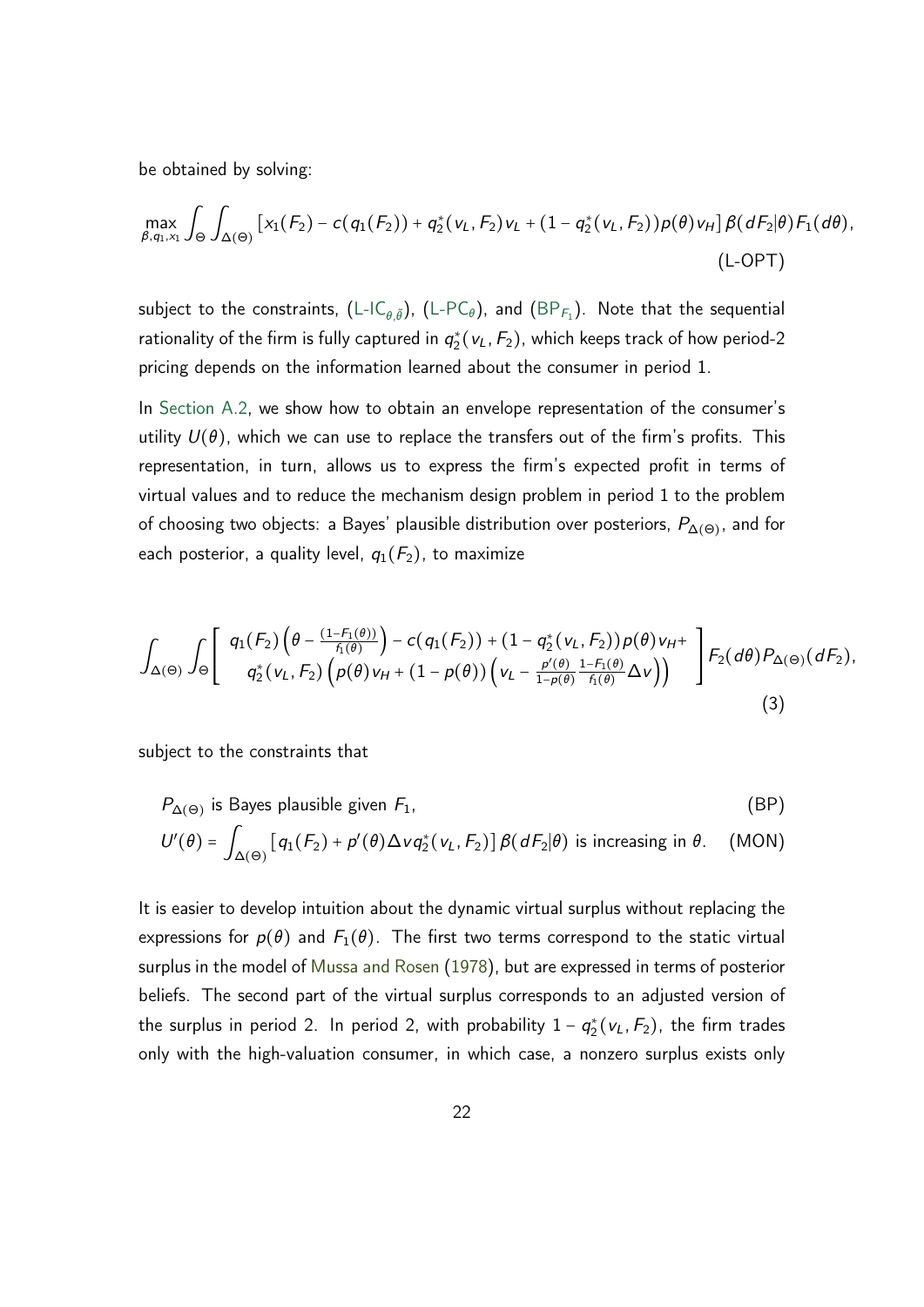when the consumer's valuation is  $v_H$ , which occurs with probability  $p(\theta)$ . With the remaining probability, the firm trades with the consumer regardless of her valuation, in which case, surplus is  $p(\theta)v_H + (1 - p(\theta))v_L$ . However, because whenever the firm trades with the low-valuation consumer, the high-valuation consumer makes rents, *v<sup>L</sup>* is modified to reflect these rents. The adjustment by the rents is accounted for using the prior, and, importantly, it reflects the dynamic nature of the consumer's information. From the perspective of period 1, the firm only leaves rents for the second-period transaction because of the impact that the consumer's current type has on her future valuation. For this reason, the inverse hazard rate is multiplied by  $p'(\theta)/(1-p(\theta)).$ 

Remark 1. Comparing the virtual surplus representation under limited commitment in [Equation 3](#page-21-0) with the one we derive in the case of commitment (see [Equation A.4](#page-39-0) in [Section A.1\)](#page-38-3) provides another way of understanding the difference between the problems. In both cases, the firm evaluates the optimality of a given mechanism using the "static" virtual values for  $\theta$  and the "dynamic" virtual values for the period-2 valuations. The difference lies in that under commitment the firm chooses in period 1 the allocations for both periods. Instead, under limited commitment, the firm chooses the product line in period 1 taking into account that how much information is revealed through the product line affects its choice of price in period 2. This is captured by the term  $q_2^*(v_L, F_2)$ .

Instead of fully solving the maximization problem implied by [Equation 3,](#page-21-0) we focus for the rest of this section on the *relaxed problem*, where we drop the monotonicity constraint [\(MON\)](#page-21-1). In addition to describing the solution to the relaxed problem in Propositions [2](#page-27-0) and [3](#page-30-0) below, we show that under a wide range of parameter configurations, the solution to the relaxed problem satisfies the monotonicity constraint (see Corollaries [1](#page-28-0) and [2\)](#page-31-0).

In the relaxed problem, for a given distribution over posteriors, *P*<sup>∆</sup>(Θ) , the firm chooses *q*<sub>1</sub>(*F*<sub>2</sub>) = (2 $\mu$ <sub>*F*2</sub> − 1)/*c* when  $\mu$ <sub>*F*2</sub> ≥ 1/2 and *q*<sub>1</sub>(*F*<sub>2</sub>) = 0, otherwise.<sup>13</sup> Replacing the expressions for  $c(\cdot)$ ,  $p(\cdot)$ ,  $F_1(\cdot)$ , and the optimal choice of  $q_1(F_2)$  reveals the firm's

 $13$ This is one of the steps where being able to separate the mechanism into a distribution over posteriors for each type,  $\theta$ , and an allocation for each posterior belief,  $F_2$ , is useful.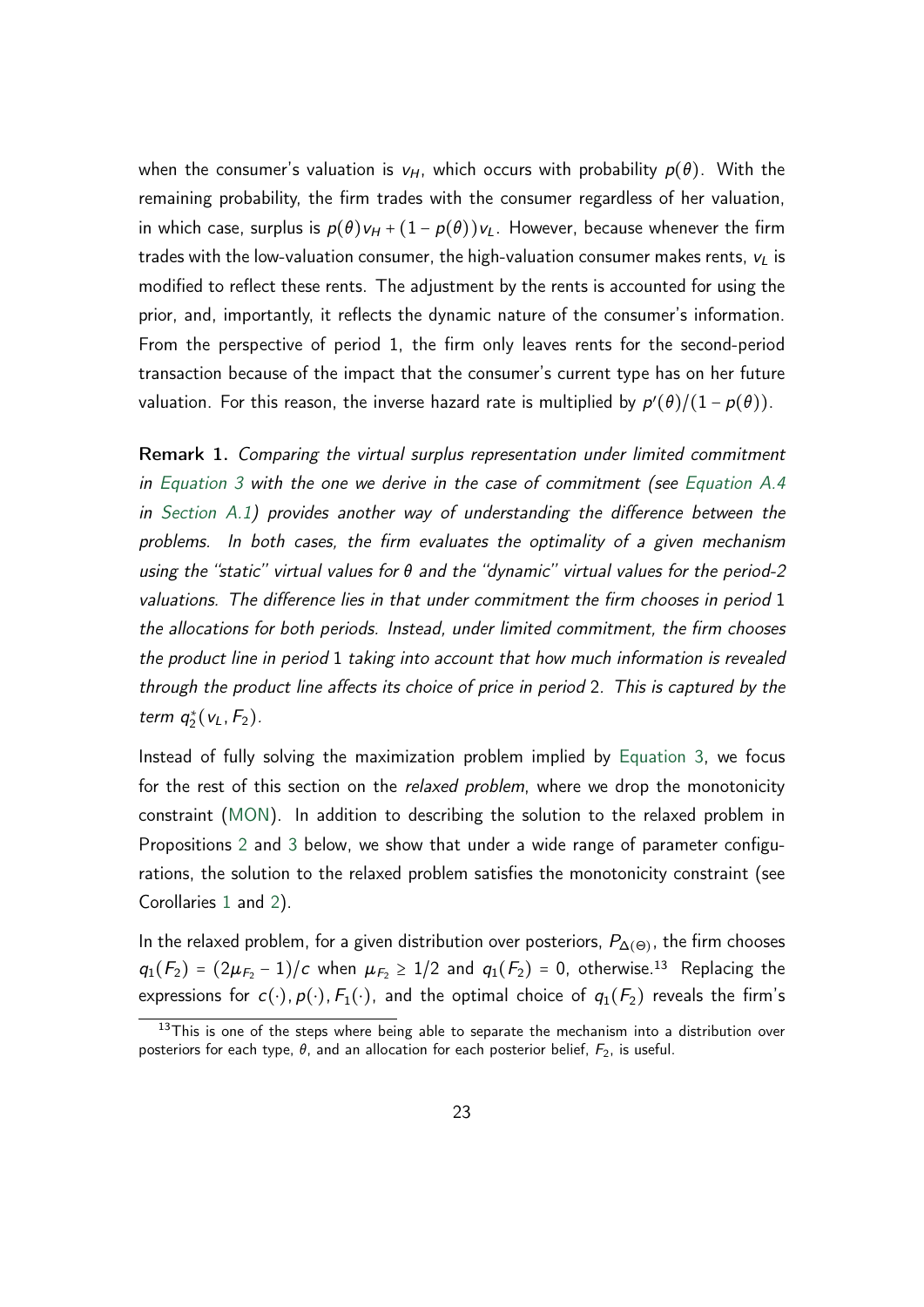payoff is only a function of  $\mu_{F_2}$ :

<span id="page-23-1"></span>
$$
\int_{\Delta(\Theta)} \frac{(\max\{2\mu_{F_2} - 1, 0\})^2}{2c} P_{\Delta(\Theta)}(dF_2) + \int_{\Delta(\Theta)} [(1 - q_2^*(v_L, F_2))v_H \mu_{F_2} + q_2^*(v_L, F_2) (v_H \mu_{F_2} + (v_L - \Delta v)(1 - \mu_{F_2}))] P_{\Delta(\Theta)}(dF_2).
$$
\n(4)

Since [\(4\)](#page-23-1) depends only on  $\mu_{F_2}$ , we can solve this problem with the tools in information design for continuum type spaces, which deal exclusively with the case in which the receiver's action and the sender's payoff are a function of the posterior mean (e.g., [Gentzkow and Kamenica,](#page-35-3) [2016;](#page-35-3) [Kolotilin,](#page-36-3) [2018;](#page-36-3) [Dworczak and Martini,](#page-35-4) [2019\)](#page-35-4).

To understand the trade-off introduced by the firm's limited commitment, it is instructive to first consider an artificial problem in which the firm can separately solve the problems represented in each line of [Equation 4.](#page-23-1) That is, suppose the firm could choose  $P_{\Delta(\Theta)}$  to maximize the first line and  $P'_{\Delta(\Theta)}$  to maximize the second line.

<span id="page-23-3"></span><span id="page-23-2"></span><span id="page-23-0"></span>

Figure 6: The firm's payoff as a function of the posterior mean  $((v_H, v_L, c) = (1, 0.75, 2))$ 

[Figure 6](#page-23-0) illustrates the firm's payoff as a function of the posterior mean,  $\mu_{F_2}$ , in each of these problems when  $\overline{\mu} > 1/2$ . [Figure 6a](#page-23-2) plots the integrand in the first line of [Equation 4.](#page-23-1) [Figure 6b](#page-23-3) plots the integrand in the second line of [Equation 4.](#page-23-1) In period 2, the firm sets a price of  $v_H$  when  $\mu_{F_2} > \overline{\mu}$ , and  $v_L$  otherwise. In period 1, because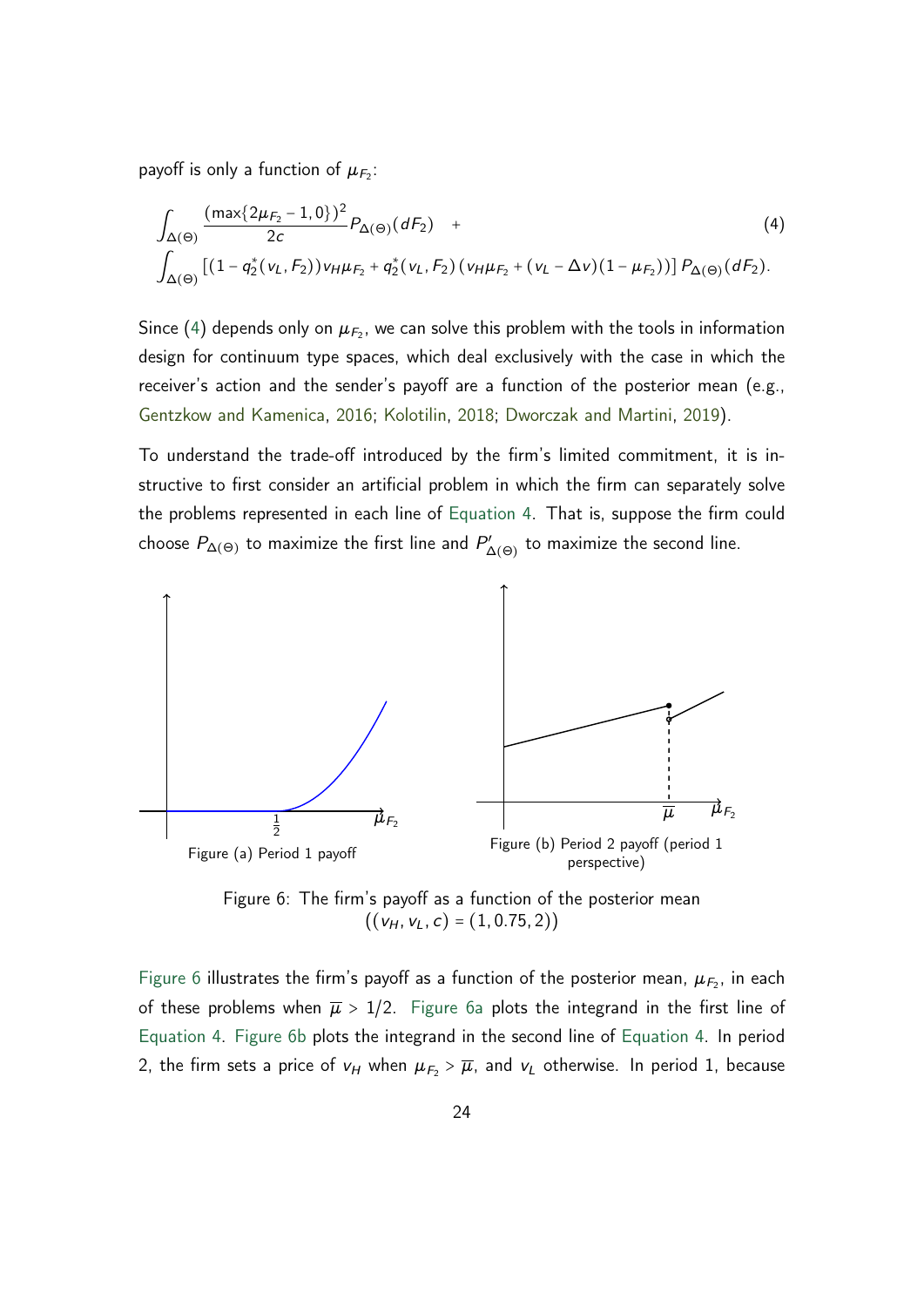$\overline{\mu}$  > 1/2, the firm prefers the price in period 2 to be  $v_L$  at  $\mu_{F_2} = \overline{\mu}$ , so we break ties accordingly.

For the purposes of maximizing its profit in period 1, the firm prefers a distribution over posterior means that perfectly reveals the types above 1/2. This preference is intuitive: The period-1 problem coincides with the linear-quadratic version of [Mussa and Rosen](#page-36-0) [\(1978\)](#page-36-0), which features full separation. Perfectly tailoring the quality provided to the consumer's type is optimal for the firm.

By contrast, when  $\overline{\mu} > 1/2$ , the firm in period 1 prefers that the price in period 2 to be *v<sup>L</sup>* regardless of the induced posterior mean. This can be achieved by not disclosing any information about  $\theta$ . Because the prior mean of  $\theta$  is less than  $\overline{\mu}$ , by not disclosing any information about  $\theta$ , the firm in period 1 can guarantee that the period 2 price is *v<sup>L</sup>* with probability 1.

When the firm has commitment, it can obtain its maximum value in both problems: It can implement the Mussa-Rosen solution in period 1, and, ignoring the information about  $\theta$  revealed by the allocation, it can set a period 2 price equal to  $v_L$ . Indeed, the mechanism described in the previous two paragraphs is precisely the commitment solution presented in [Section 3.2.](#page-12-0) If using the information revealed by the allocation is detrimental to revenue in period 2, the firm can commit to ignore it.

However, when the firm has limited commitment, the allocation has to be measurable with respect to the information released by the mechanism. Thus, to achieve the maximum payoff in period 1, the firm must bear the cost of pricing all types above 1/2 at a price of *vH*. Instead, to achieve the maximum payoff in period 2, the firm needs to reveal no information in period 1, which in this example implies all consumer types receive the lowest quality good in period 1.

Not surprisingly, the optimal mechanism turns out to be a compromise between these two forces. Except when  $\overline{\mu} \leq 1/4$ , in which the firm can obtain the commitment payoff, the optimal mechanism distorts quality provision in period 1 to discipline the revelation of information about  $\theta$  across periods. To describe the optimal mechanism, we consider separately the cases  $\overline{\mu}$  < 1/2 and  $\overline{\mu}$  > 1/2.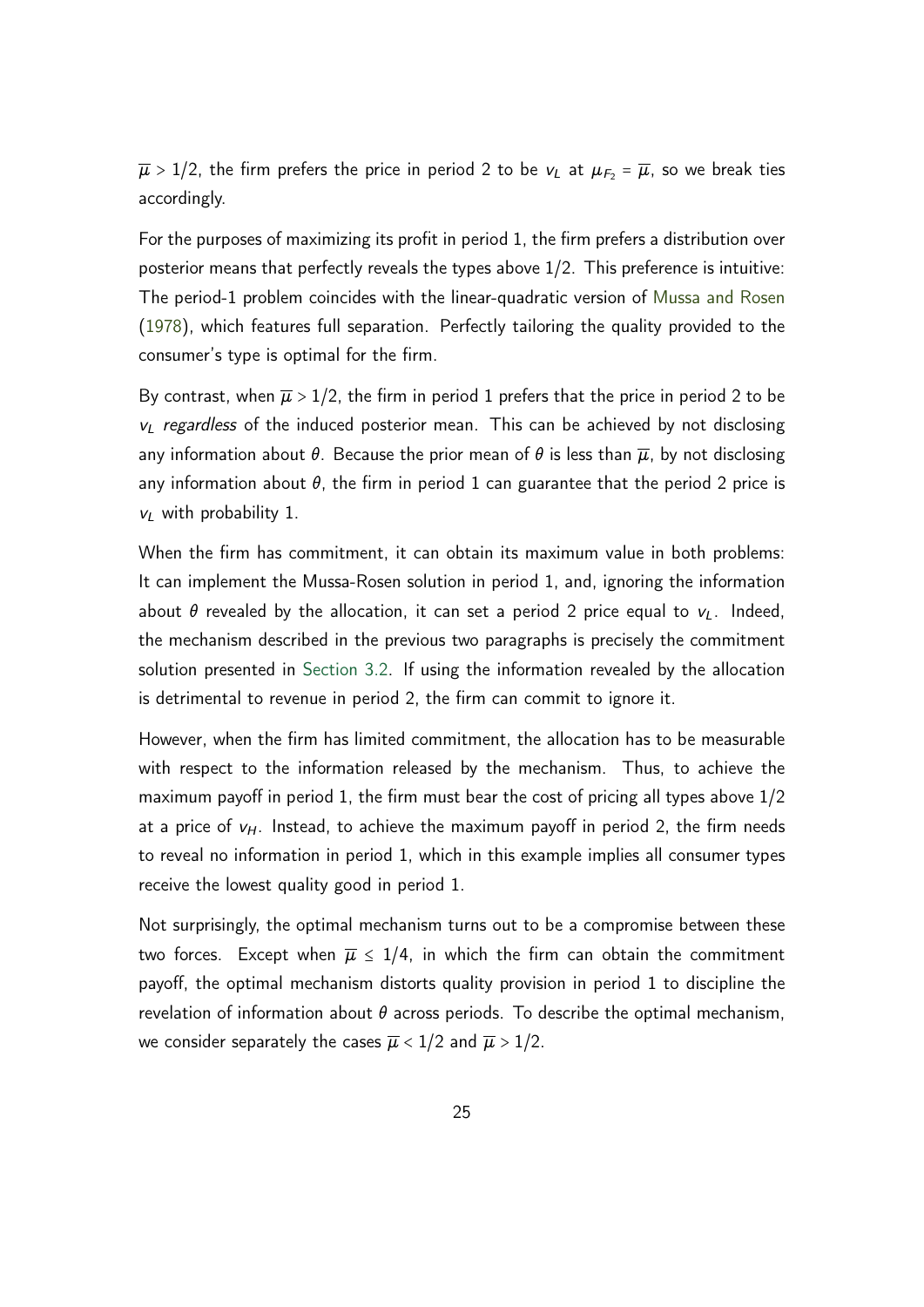**Case 1:**  $\overline{\mu}$  < 1/2 In the commitment solution, when  $\overline{\mu}$  < 1/2, the firm prefers to set a price equal to  $v_H$  in period 2. Under limited commitment, the firm only sets a price of  $v_H$  in period 2 if the posterior mean of  $\theta$  is above  $\overline{\mu}$ . Thus, to maintain high prices in period 2, the consumer's purchase decision in period 1 must convince the firm that the consumer's type is sufficiently high.

[Figure 7](#page-25-0) illustrates how the firm alters its product line to maintain high prices in period 2:

<span id="page-25-2"></span><span id="page-25-1"></span><span id="page-25-0"></span>

Figure 7: Product choice when  $\overline{\mu}$  < 1/2 in first best (black), commitment (blue), and limited commitment (red)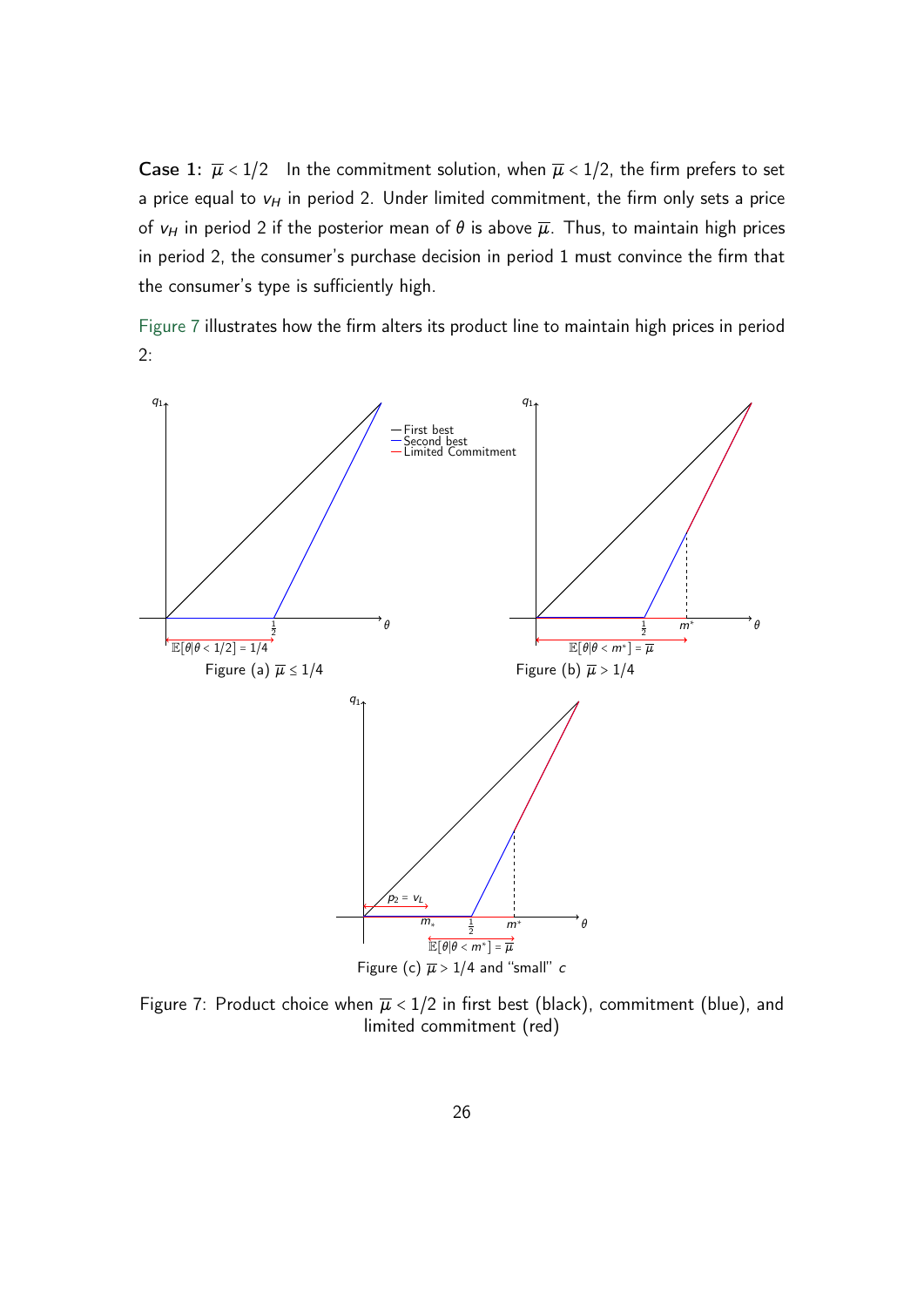When  $\overline{\mu} \leq 1/4$ , the firm can implement the optimal mechanism with commitment even under limited commitment. To see this, suppose that the firm only observed the quality purchased by the consumer under the commitment solution. For consumers with  $\theta \ge 1/2$ , the firm would perfectly learn  $\theta$  and since  $\theta \ge 1/2 > \overline{\mu}$ , it is optimal to set a price of  $v_H$  in period 2. For consumers with  $\theta < 1/2$ , the firm would only learn that they purchased the good of the lowest quality, so on average  $\theta$  is a 1/4. Since  $\overline{\mu} \le 1/4$ , it is also optimal for the firm to a set a price of  $v_H$  in period 2. Thus, if the mechanism only reveals the quality purchased in period 1, the firm can then maintain high prices in period 2. Note that whereas the firm can implement the commitment solution, limited commitment shapes how information is transmitted across periods. Indeed, when  $\overline{\mu} \leq 1/4$  there is a sense in which the commitment solution reveals "too much" information: consumer types below  $1/2$  reveal  $\theta$  to the mechanism which is used neither for product customization in period 1 nor for price discrimination in period 2.

Instead, when  $\overline{\mu} > 1/4$ , it is not enough that consumer types below 1/2 purchase the lowest quality good for the firm to maintain high prices in period 2. Thus, the firm chooses to remove some fairly low quality products so that both low and middle consumer types purchase the good of the lowest quality in period 1 (i.e.,  $q_1 = 0$ ). That is, relative to the optimal mechanism under commitment, the firm *prunes* its product line under limited commitment. In this way, the decision to purchase the lowest quality good no longer reveals that the consumer's type is low, therefore allowing the firm to maintain high prices in period 2. Indeed, as illustrated in [Figure 7b,](#page-25-1) the firm pools all consumer types that buy the good of the lowest quality in period 1 and offers all consumers a price of  $v_H$  in period 2 regardless of their period-1 purchase.

When  $\overline{\mu} \in (1/4, 1/2)$  and the firm's mechanism is as illustrated in [Figure 7b,](#page-25-1) both the firm and the consumer lose from the firm's limited commitment. Note the consumer faces the same price in period 2 as in the commitment solution. However, in period 1, a consumer with type below *m*<sup>∗</sup> in [Figure 7b](#page-25-1) receives the lowest quality good. Furthermore, a consumer with type above *m*<sup>∗</sup> faces higher prices in period 1. Indeed, by pruning products from the product line, the firm gives the consumer fewer opportunities to self-select in period 1. Therefore, the firm needs to leave less rents to the consumer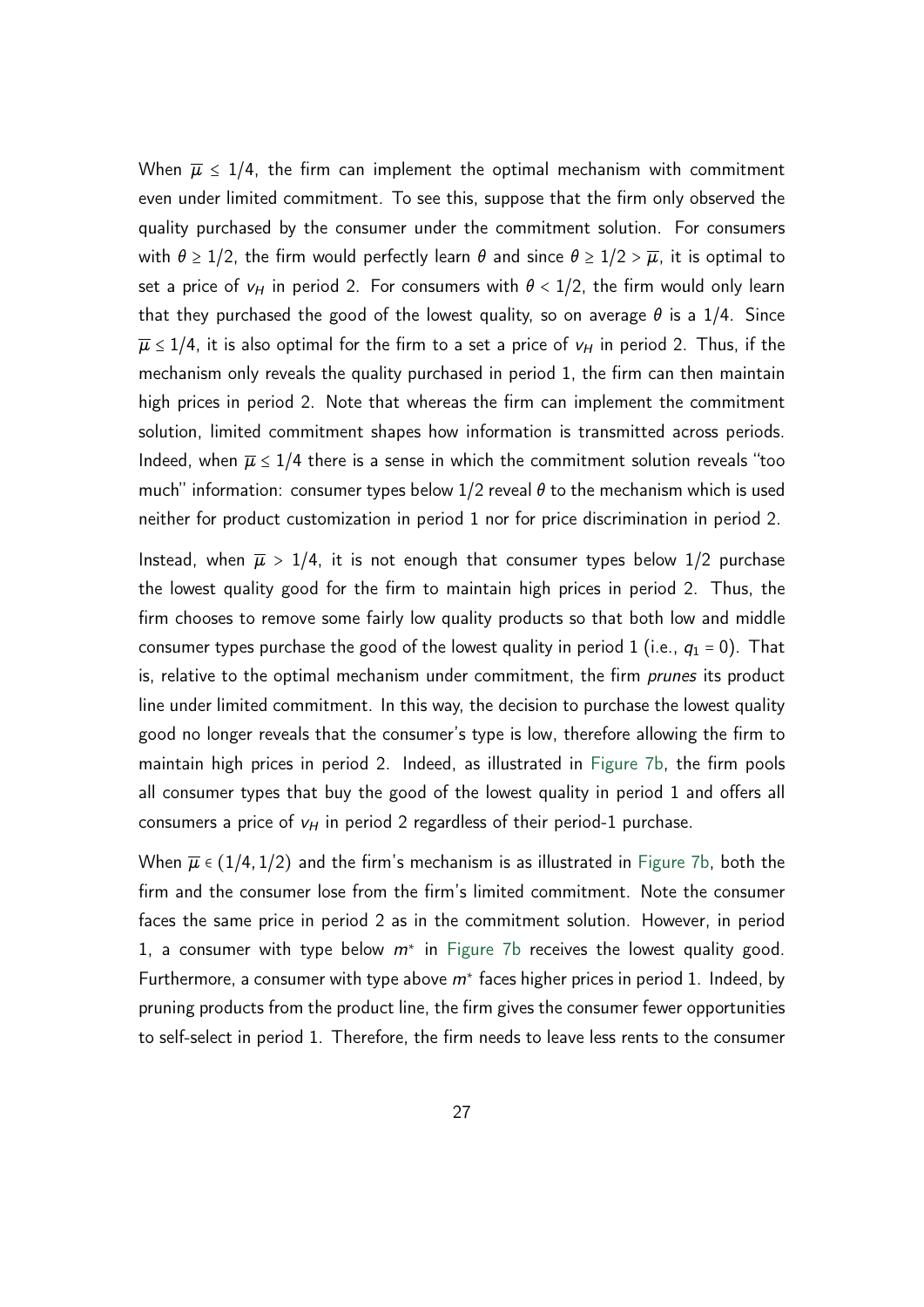in period 1, and hence charges higher prices. Despite the possibility of charging higher prices, the firm is clearly worse off because it cannot implement the commitment solution.

However, the closer  $\overline{\mu}$  is to 1/2 the more the firm needs to prune the product line to prevent price discrimination in period 2. Thus, when  $\overline{\mu}$  is high or the cost of product personalization is low (see [Equation 5\)](#page-28-1), the firm would prefer to learn more than just whether the consumer purchased a good of the lowest quality in period 1. [Figure 7c](#page-25-2) illustrates the solution to the relaxed problem in this case: The firm separates the lowest consumer types that buy  $q_1 = 0$  (i.e., those in [0,  $m_*$ ) from the low-to-middle consumer types that buy  $q_1 = 0$ , (i.e., those in  $[m_*, m^*]$ ), offering the former a price of *v<sup>L</sup>* in period 2. In turn, this allows the firm not to sacrifice product personalization for the high consumer types in period 1 (i.e., those above *m*<sup>∗</sup> ), since the firm no longer needs to pool them with the lowest types to keep a price of  $v_H$  in period 2. It is immediate to see that it is not possible to find transfers to implement the allocation that solves the relaxed problem: Since the types below  $m<sub>*</sub>$  receive a price of  $v<sub>L</sub>$  in period 2, higher consumer types must be paid rents upfront for the forgone rents in period 2. In turn, types below *m*<sup>∗</sup> would prefer to announce that they have types in [*m*∗*; m*<sup>∗</sup> ] to seize these upfront rents:

[Proposition 2](#page-27-0) summarizes the solution to the relaxed problem when  $\overline{\mu}$  < 1/2 and [Corollary 1](#page-28-0) provides conditions under which the solution to the relaxed problem can be achieved at the firm optimal PBE:

<span id="page-27-0"></span>**Proposition 2.** Assume  $\overline{\mu}$  < 1/2. Then, the following is the solution to the relaxed problem:

<span id="page-27-2"></span><span id="page-27-1"></span>1. If  $\overline{\mu}$  ≤ 1/4, consumer types above 1/2 purchase a good with quality  $\frac{2\theta-1}{c}$ , while consumer types below 1/2 purchase a good with quality 0. In period 2, the price is *v<sup>H</sup>* independently of the quality purchased in period 1.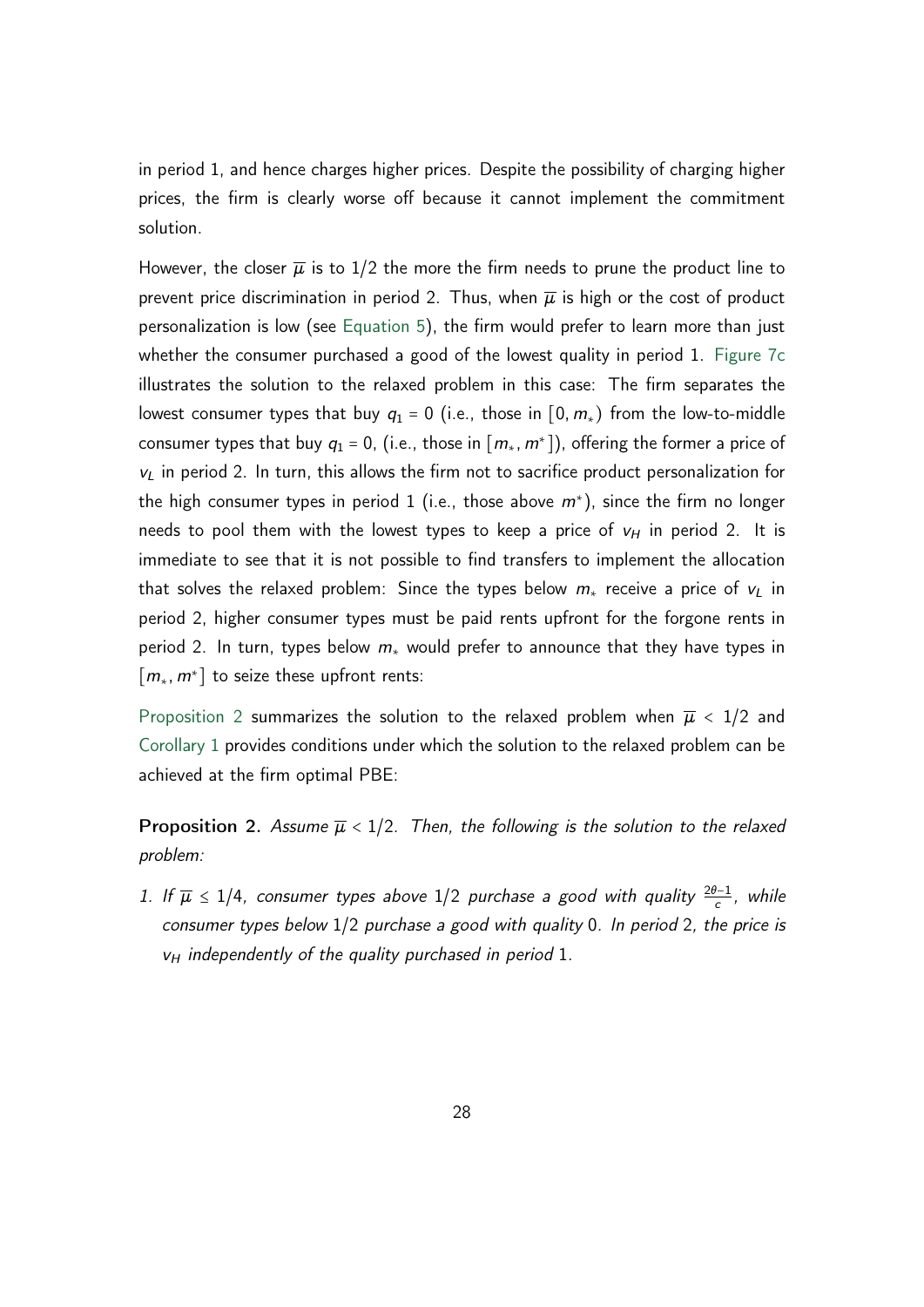2. Instead, if  $\overline{\mu} > 1/4$  and

<span id="page-28-1"></span>
$$
2c \ge \frac{(4\overline{\mu}-1)^2}{1-2\overline{\mu}},\tag{5}
$$

let *m*<sup>∗</sup> ≥ 1/2 be the unique threshold such that

$$
\overline{\mu} = \mathbb{E} [\theta | \theta \leq m^*].
$$

Then, consumer types above *m*<sup>∗</sup> purchase a good with quality <sup>2</sup>*"*−<sup>1</sup> *c* , while consumer types below *m*<sup>∗</sup> purchase a good with quality 0. In period 2, the price is *v<sup>H</sup>* independently of the quality purchased in period 1.

<span id="page-28-2"></span>3. Finally, if  $\overline{\mu} \in (1/4, 1/2)$  and [Equation 5](#page-28-1) does not hold, let  $m_*$ ,  $m^*$  be such that<sup>14</sup>

$$
\mathbb{E}\left[\theta|\theta\in\left[m_*,m^*\right]\right]=\overline{\mu}.
$$

Then, consumer types above *m*<sup>∗</sup> purchase a good with quality <sup>2</sup>*"*−<sup>1</sup> *c* , while consumer types below *m*<sup>∗</sup> purchase a good with quality 0. In period 2, the price is *v<sup>H</sup>* for  $\theta$  ≥  $m$ <sup>\*</sup> and  $v$ <sup>*L*</sup> otherwise.

In cases [1](#page-27-1) and [2,](#page-27-2) the firm's information about  $\theta$  is summarized by the consumer's product choice in period 1. That is, if the consumer receives quality *q*, then the firm believes that the consumer's valuation is  $v_H$  with probability  $\mathbb{E}[\theta|\{\theta \in [0,1]: \theta \in$ supp  $F_2$  and  $q_1(F_2) = q$ ]. Instead, in case [3,](#page-28-2) conditional on the consumer purchasing *q*<sub>1</sub> = 0, the firm also learns whether  $\theta$  is below  $m<sub>∗</sub>$  or above  $m<sub>∗</sub>$ .

<span id="page-28-0"></span>Corollary 1. Suppose  $\overline{\mu} \in [0, 1/2)$ . Then, the solution to the relaxed problem satisfies the monotonicity constraints in cases  $1$  and  $2$  in Proposition  $2$ . Therefore, finding transfers in period 1 such that the solution to the relaxed problem can be achieved at the firm optimal PBE is possible.

As previously discussed, in case [3,](#page-28-2) the firm would like to solve the trade-off between personalization and preventing price discrimination in favor of personalization. Antici-

<sup>&</sup>lt;sup>14</sup>m<sub>∗</sub>, m<sup>∗</sup> are uniquely pinned down by [Equation A.17](#page-45-0) in [Section A.2.](#page-40-0)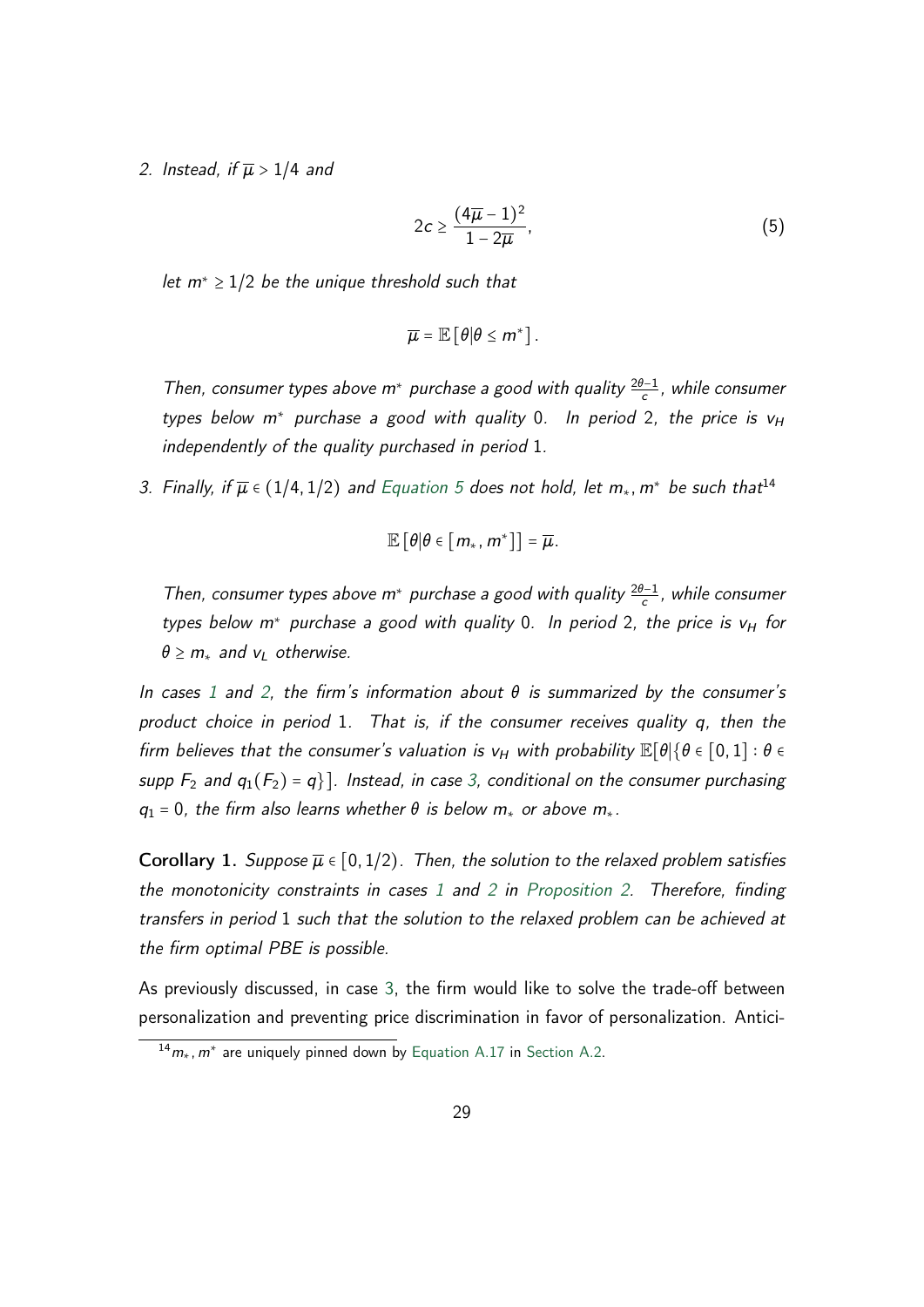pating this, the consumer demands rents upfront that prevent the firm from being able to implement the solution to the relaxed problem.

Case 2:  $\overline{\mu} \ge 1/2$  In the commitment solution, when  $\overline{\mu} \ge 1/2$ , the firm prefers to set a price equal to  $v_L$  in period 2. Under limited commitment, the firm only sets a price of  $v_L$  in period 2 if the posterior mean of  $\theta$  is below  $\overline{\mu}$ . Thus, to maintain low prices in period 2, the consumer's purchase decision in period 1 must convince the firm that the consumer's type is sufficiently low. [Figure 8](#page-29-0) illustrates how the firm alters its product line to maintain low prices in period 2. Interestingly, in this case, the firm price discriminates in period 2: Consumers who purchase products on the high end of the product line pay high prices in period 2.

<span id="page-29-1"></span><span id="page-29-0"></span>

Figure 8: Product choice when  $\overline{\mu} \geq 1/2$  in first best (black), commitment (blue), and limited commitment (red)

When the firm wishes to sustain low prices in period 2, relative to the optimal mechanism with commitment, it prunes qualities in the middle of the product line. As [Figure 8](#page-29-0) illustrates, this pruning forces middle-to-high consumer types to purchase lower qualities than in the commitment solution, whereas some low-to-middle consumer types purchase a higher quality than they would have in the commitment solution. Indeed, as illustrated in [Figure 8a,](#page-29-1) consumer types who buy the lowest-quality good under the commitment solution may buy goods of higher quality under limited commitment. By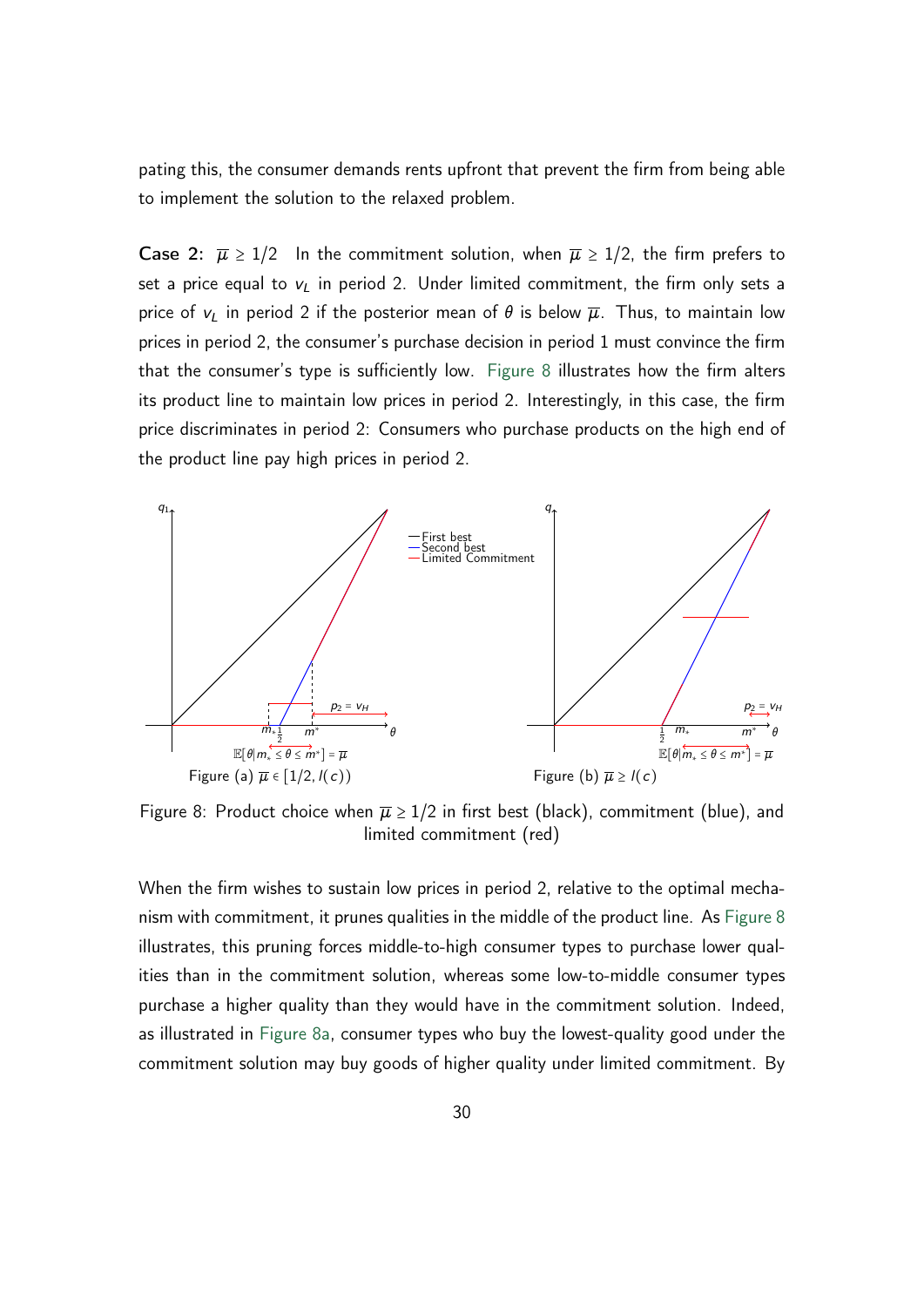pooling mid-low and mid-high consumer types in period 1, the firm is able to offer those types a low price in period 2.

Note the firm does not distort the high end of the product line, so that when a consumer purchases the highest quality products, they face a period 2 price of  $v_H$ . For these consumers, the cost of price discrimination is lower than the cost of not providing them with a product tailored to their tastes (recall [Figure 6a\)](#page-23-2).

Because high consumer types anticipate they will receive no rents in period 2, incentive compatibility in period 1 implies the firm must compensate them for the rents,  $\theta \Delta v \propto$  $\theta(1-\overline{\mu})$ , that they would obtain by pretending to be a lower type consumer. When  $\overline{\mu}$  is small, these upfront rents are "tempting" for low consumer types in period 1, who may now wish to report that they value quality in period 1 more than they actually do.<sup>15</sup> In other words, the solution to the relaxed problem may fail to satisfy the monotonicity constraint for low values of  $\overline{\mu}$ . [Proposition 3](#page-30-0) summarizes the solution to the relaxed problem when  $\overline{\mu} > 1/2$  and [Corollary 2](#page-31-0) provides conditions under which the solution to the relaxed problem can be achieved at the firm optimal PBE:

<span id="page-30-0"></span>**Proposition 3.** Assume  $\overline{\mu} \geq 1/2$ . Furthermore, let  $m_*$ ,  $m^*$  be such that<sup>16</sup>

$$
\mathbb{E}\left[\theta \left|\theta \in \left[m_*, m^*\right]\right]\right] = \overline{\mu},
$$

and let  $I(c) = (2+3c)/4(1+c)$ . The solution to the relaxed program is as follows:

- 1. If  $1/2 \leq \overline{\mu} < I(c)$ , consumer types below  $m_*$  purchase the lowest quality good in period 1 and receive a period-2 price of  $v_L$ . Consumer types  $\theta \in [m_\ast, m^\ast]$  receive quality  $(2\overline{\mu}-1)/c$  and a period-2 price of v<sub>L</sub>. Consumer types above m<sup>\*</sup> receive quality  $(2\theta - 1)/c$  and receive a period-2 price of  $v_H$ .
- 2. If  $I(c) \leq \overline{\mu} < 1$ , consumer types below 1/2 purchase the lowest quality good, consumer types in  $[1/2, m_*) \cup (m^*, 1]$  receive quality  $(2\theta - 1)/c$ , and consumer

<sup>&</sup>lt;sup>15</sup>The above logic is reminiscent of the "take the money and run" strategy in [Laffont and Tirole](#page-36-1) [\(1988\)](#page-36-1).

<sup>&</sup>lt;sup>16</sup>When  $\overline{\mu}$  = 1/2,  $m_*$  =  $m^*$  = 1/2. Otherwise,  $m_* < m^*$  and as we show in [Section A.2,](#page-40-0) they are uniquely pinned down as a function of the parameters,  $(v_L, v_H, c)$ .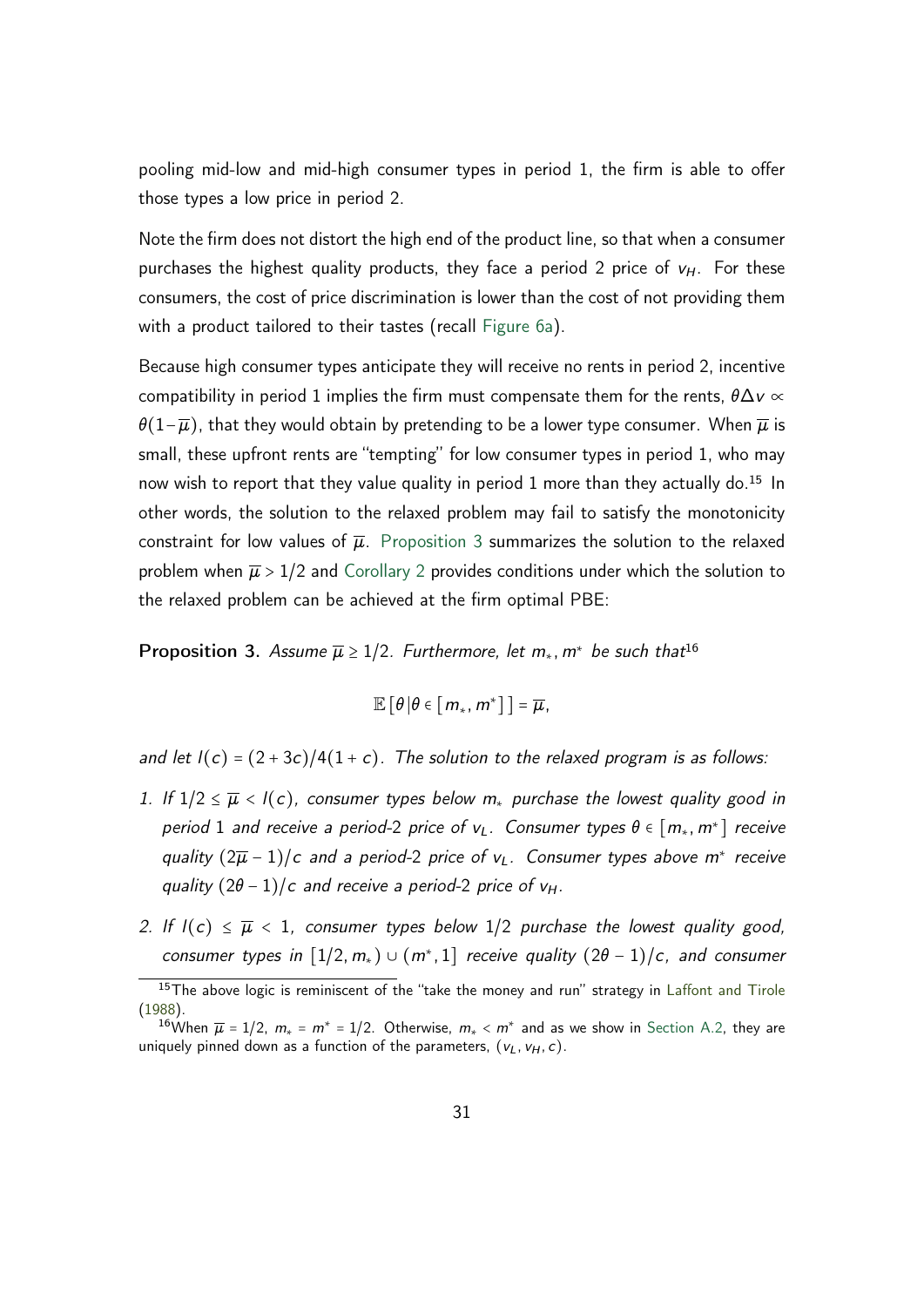types in  $[m_*, m^*]$  receive quality  $(2\overline{\mu}-1)/c$ . In period 2, consumer types below *m*<sup>∗</sup> receive a price of *vL*, and otherwise receive a price of *vH*. 17

In both cases, the firm's information about  $\theta$  is summarized by the consumer's product choice in period 1. That is, if the consumer receives quality *q*, then the firm believes that the consumer's valuation is  $v_H$  with probability  $\mathbb{E}[\theta|\{\theta \in [0,1]: \theta \in$ supp  $F_2$  and  $q_1(F_2) = q$ .

<span id="page-31-0"></span>**Corollary 2.** Suppose that  $\overline{\mu} \ge 0.5 + c/4$ . Then, the solution to the relaxed problem satisfies the monotonicity constraint, [\(MON\)](#page-21-1). Therefore, finding transfers in period 1 such that the solution to the relaxed problem can be achieved at the firm optimal PBE is possible.

Implementation: The results in Propositions [2](#page-27-0) and [3](#page-30-0) shows that the firm introduces distortions in its product line relative to the commitment solution in an attempt to obfuscate how much it learns about the consumer's preference for quality in period 1. Indeed, as described above, the optimal product line sorts the different consumer types in (sometimes multiple) separation and pooling intervals. Despite this, whenever the monotonicity constraints hold, the firm's optimal mechanism has a *simple* implementation. Indeed, the firm can offer the consumer a menu of qualities and payments in period 1, such that what the firm learns from observing the consumer's choices from the menu coincides with the information that is induced by the optimal mechanism.

A major challenge in the extant literature on limited commitment is how to keep track of how the consumer's best response to the mechanism affects the information that the firm obtains from the interaction, which in turn affects the firm's incentives to offer the mechanism in the first place. Instead, leveraging the results in [Doval and Skreta](#page-35-2) [\(2020\)](#page-35-2) allows us to reduce the consumer's best response to the firm's mechanism and its informational feedback to a set of constraints that the mechanism must satisfy. Thus, instead of having to consider complicated mixed strategies for the consumer in response to the firm's offer of a mechanism (as in, e.g., [Laffont and Tirole,](#page-36-1) [1988\)](#page-36-1),

<sup>&</sup>lt;sup>17</sup>When  $\overline{\mu}$  = 1, we have that  $v_L = v_H$  and there is no price discrimination in period 2. Thus, the limited commitment solution coincides with the commitment solution.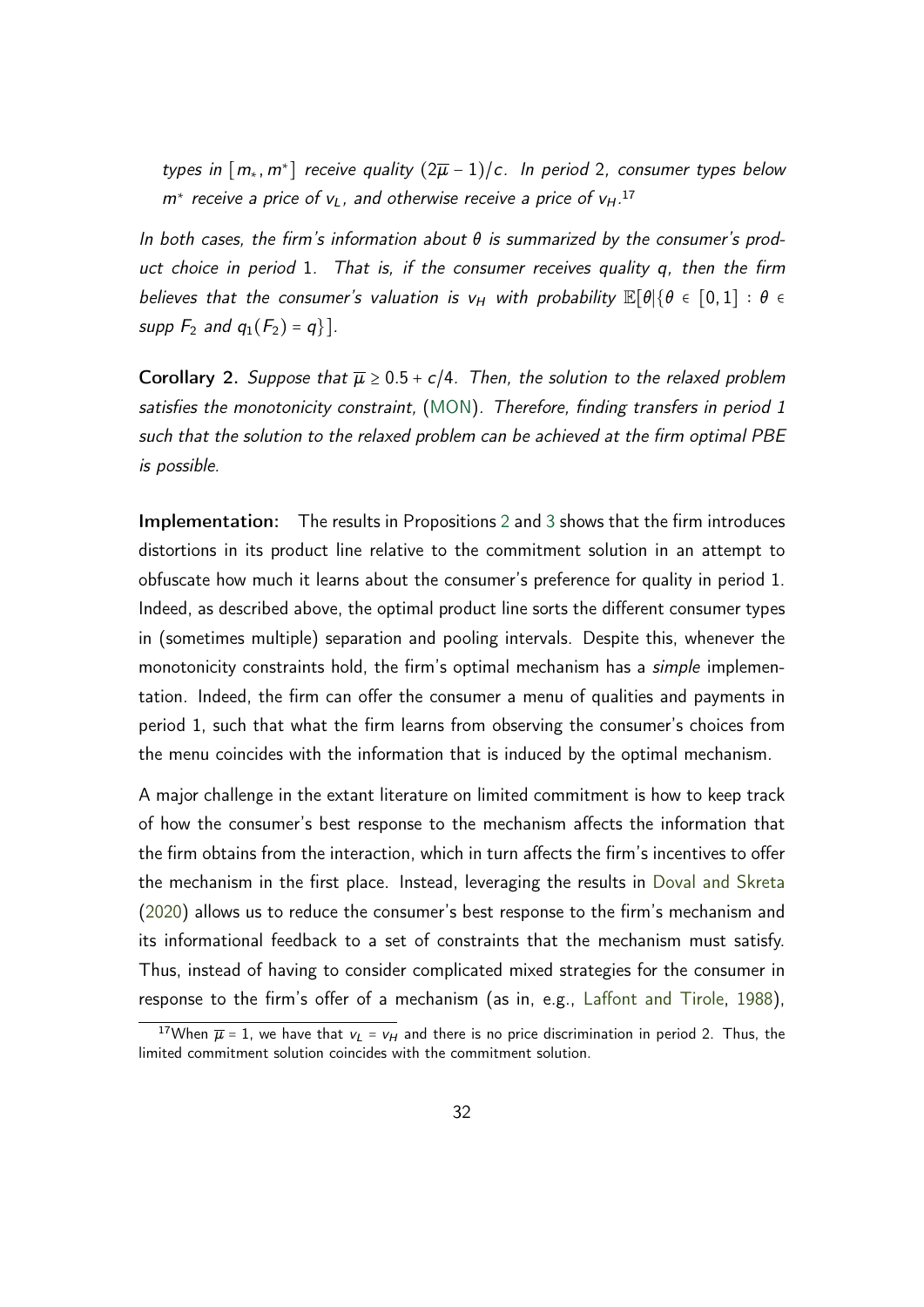the feedback between the consumer's behavior and the firm's optimal period-2 pricing is transformed into an information design problem. Leveraging techniques from that literature we can obtain a solution that involves a distribution of posterior means that we then use to back out the optimal menu.

# <span id="page-32-0"></span>5 Concluding remarks

We study how the ability to engage in price discrimination shapes the design of the product line. In doing so, we uncover a novel channel that is present in settings where a firm interacts repeatedly with its customers. A rich array of products allows for higher customer satisfaction, but, the mere choice of the product carries valuable information about the consumer that the firm can leverage for price discrimination. As we mentioned in [Section 1,](#page-1-0) this trade-off between the benefits and the costs of product personalization is at the center of the policy debate regarding the use of personalized data.<sup>18</sup> Previous studies have focused on the information revealed by accepting to pay a price to purchase a fixed product variety. Our work shows that the ratcheting frictions identified in those previous studies also play an important role in *shaping* the design of a firm's product line.

Our work opens up several avenues for future research. First, the strength of the ratchet effect, and hence the extent to which the firm may prune its product line, depends on how forward looking consumers are. Considering the effects of having consumers of different levels of sophistication in the firm's optimal mechanism would be interesting. Second, our results imply that in terms of the product line, our model is observationally distinguishable from that of [Mussa and Rosen](#page-36-0) [\(1978\)](#page-36-0). This implication puts at the forefront a concern in empirical work about the endogeneity of the set of options consumers face (e.g., [Ivaldi and Martimort,](#page-36-7) [1994;](#page-36-7) [Miravete,](#page-36-8) [2002;](#page-36-8) [Luo et al.,](#page-36-9) [2018\)](#page-36-9), making salient the possibility that this endogeneity may be pervasive in settings where firms and consumers interact repeatedly over time.

Finally, while our analysis relies on a number of parametric assumptions whose only role

<sup>18</sup>See [Executive Office of the President of the United States](#page-35-0) [\(2015\)](#page-35-0).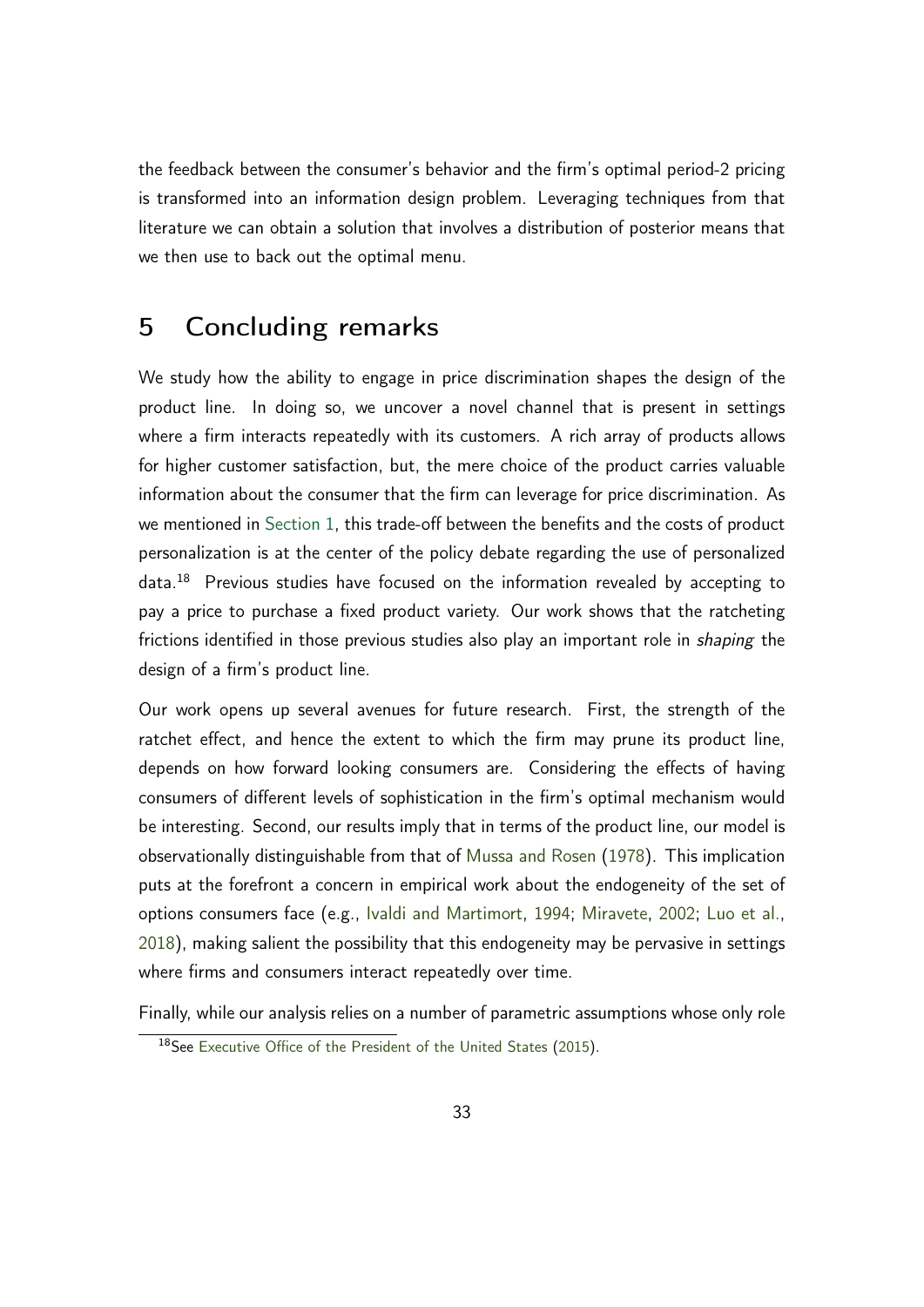is to allow us to apply the existing methodology of information design for continuum type spaces, the economic force underlying the optimal product line is likely to extend to more general settings. Indeed, an interpretation of our model is that, faced with the dynamic inconsistency of the commitment solution, the firm in period 1 prefers to acquire less information about the consumer as a self-disciplining device, as in [Carrillo](#page-34-10) [and Mariotti](#page-34-10) [\(2000\)](#page-34-10). While it is natural to conjecture that this economic force extends to more general settings, showing this formally requires extending the existing toolkit of information design with continuum type spaces.<sup>19</sup> Because it will enable a deeper exploration of the issues raised in this paper and open the analysis of new problems, we see this extension as a fruitful avenue for further research.

# References

- <span id="page-33-0"></span>Acquisti, A. and H. R. Varian (2005): "Conditioning prices on purchase history," Marketing Science, 24, 367–381.
- <span id="page-33-4"></span>Ali, N., G. Lewis, and S. Vasserman (2019): "Voluntary Disclosure and Personalized Pricing," arXiv e-prints, arXiv-1912.
- <span id="page-33-5"></span>Aliprantis, C. and K. Border (2013): Infinite Dimensional Analysis: A Hitchhiker's Guide, Springer-Verlag Berlin and Heidelberg GmbH & Company KG.
- <span id="page-33-1"></span>ANDERSON, S. P. AND L. CELIK (2015): "Product line design," Journal of Economic Theory, 157, 517–526.
- <span id="page-33-3"></span>ARGENZIANO, R. AND A. BONATTI (2020): "Information Revelation and Privacy Protection," Working paper.
- <span id="page-33-2"></span>Arieli, I., Y. Babichenko, R. Smorodinsky, and T. Yamashita (2019): "Optimal persuasion via bi-pooling," Available at SSRN 3511516.

 $19$ [Onuchic and Ray](#page-36-10) [\(2021\)](#page-36-10) is a step in this direction, where they characterize optimal monotone partitions in an information design setting with a continuum type space. However, the results in [Proposition 2](#page-27-0) and [Proposition 3](#page-30-0) highlight that in our setting mechanisms that induce monotone partitions may not be incentive feasible.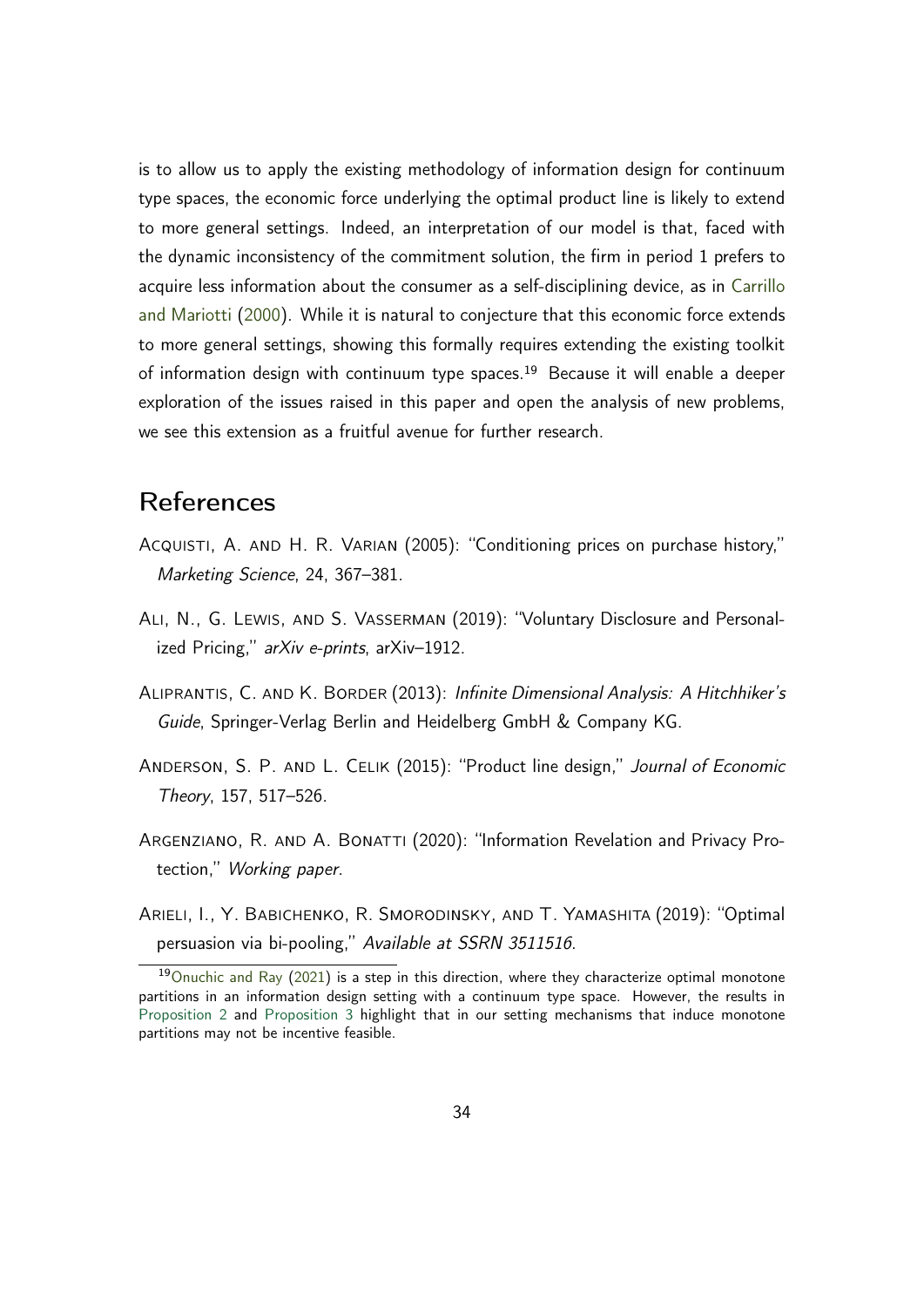- <span id="page-34-1"></span>Armstrong, M. (2006): Recent Developments in the Economics of Price Discrimination, Cambridge University Press, vol. 2 of Econometric Society Monographs, 97–141.
- <span id="page-34-0"></span>BARON, D. P. AND D. BESANKO (1984): "Regulation, asymmetric information, and auditing," The RAND Journal of Economics, 447–470.
- <span id="page-34-2"></span>Bergemann, D. and J. Välimäki (2019): "Dynamic mechanism design: An introduction," Journal of Economic Literature, 57, 235–74.
- <span id="page-34-8"></span>BESTER, H. AND R. STRAUSZ (2001): "Contracting with imperfect commitment and the revelation principle: the single agent case," Econometrica, 69, 1077–1098.

<span id="page-34-9"></span>——— (2007): "Contracting with imperfect commitment and noisy communication," Journal of Economic Theory, 136, 236–259.

- <span id="page-34-5"></span>BONATTI, A. AND G. CISTERNAS (2020): "Consumer scores and price discrimination," The Review of Economic Studies, 87, 750–791.
- <span id="page-34-7"></span>Calzolari, G. and A. Pavan (2006a): "Monopoly with resale," The RAND Journal of Economics, 37, 362–375.

<span id="page-34-4"></span>– (2006b): "On the optimality of privacy in sequential contracting," *Journal of* Economic theory, 130, 168–204.

- <span id="page-34-10"></span>CARRILLO, J. D. AND T. MARIOTTI (2000): "Strategic ignorance as a self-disciplining device," The Review of Economic Studies, 67, 529–544.
- <span id="page-34-11"></span>Crauel, H. (2002): Random probability measures on Polish spaces, vol. 11, CRC press.
- <span id="page-34-6"></span>Cummings, R., K. Ligett, M. M. Pai, and A. Roth (2015): "The strange case of privacy in equilibrium models," arXiv preprint arXiv:1508.03080.
- <span id="page-34-3"></span>DEB, R. AND M. SAID (2015): "Dynamic screening with limited commitment," Journal of Economic Theory, 159, 891–928.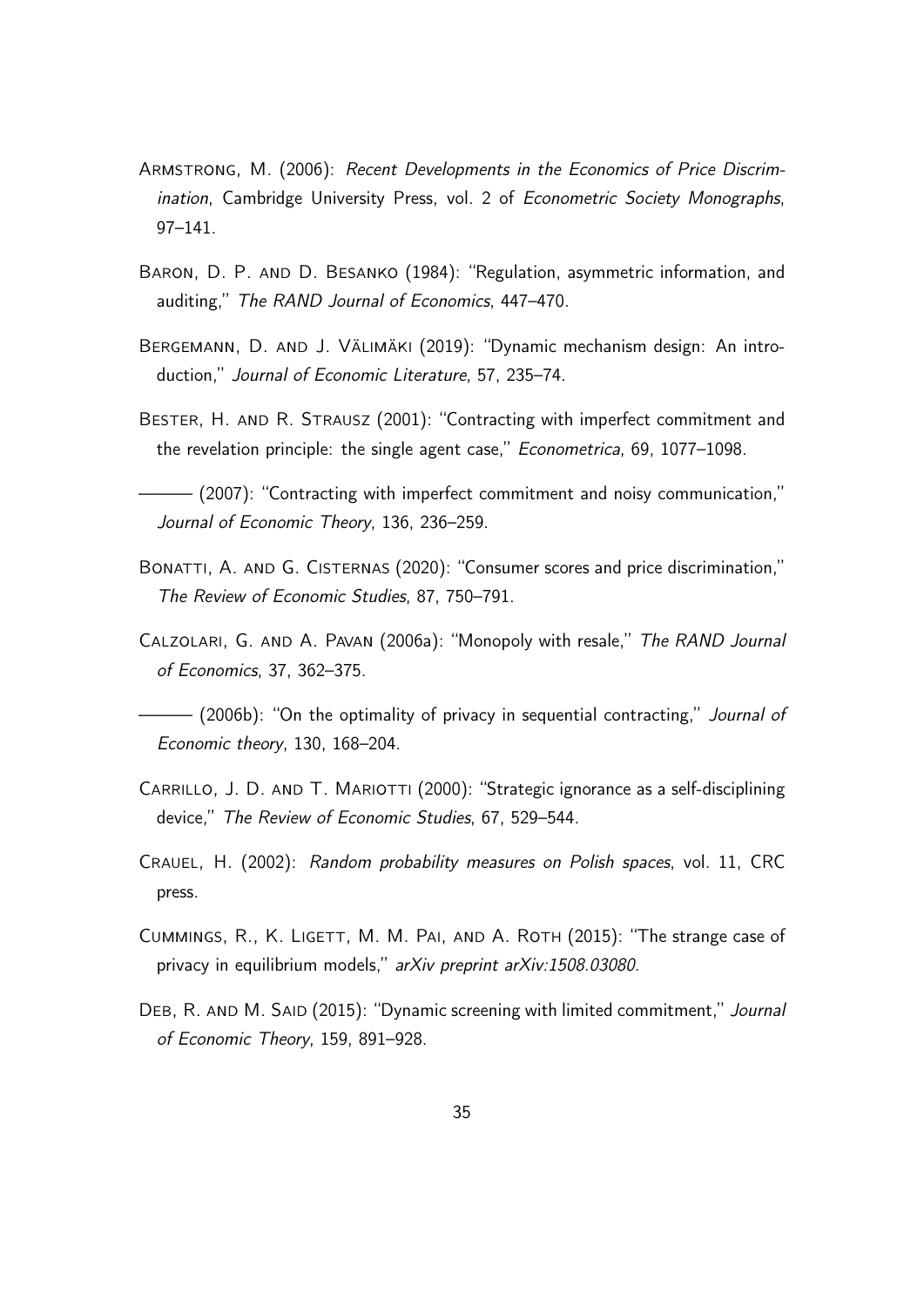- <span id="page-35-2"></span>DOVAL, L. AND V. SKRETA (2020): "Mechanism Design with Limited Commitment," arXiv preprint arXiv:1811.03579.
- <span id="page-35-11"></span>Dworczak, P. (2020): "Mechanism design with aftermarkets: Cutoff mechanisms," Econometrica, 88, 2629–2661.
- <span id="page-35-4"></span>DWORCZAK, P. AND G. MARTINI (2019): "The simple economics of optimal persuasion," Journal of Political Economy, 127, 1993–2048.
- <span id="page-35-8"></span>EILAT, R., K. ELIAZ, AND X. MU (2020): "Bayesian privacy," Ben Gurion University and Tel Aviv University and Columbia University.
- <span id="page-35-6"></span>Ellison, G. and D. Fudenberg (2000): "The neo-Luddite's lament: Excessive upgrades in the software industry," The RAND Journal of Economics, 253–272.
- <span id="page-35-12"></span>Ely, J. C. (2017): "Beeps," American Economic Review, 107, 31–53.
- <span id="page-35-0"></span>EXECUTIVE OFFICE OF THE PRESIDENT OF THE UNITED STATES (2015): "Big Data and Differential Pricing," [Click here.](https://obamawhitehouse.archives.gov/sites/default/files/whitehouse_files/docs/Big_Data_Report_Nonembargo_v2.pdf)
- <span id="page-35-5"></span>Fudenberg, D. and J. Tirole (1998): "Upgrades, tradeins, and buybacks," The RAND Journal of Economics, 235–258.
- <span id="page-35-7"></span>Fudenberg, D. and J. M. Villas-Boas (2006): "Behavior-based price discrimination and customer recognition," Handbook on economics and information systems, 1, 377–436.
- <span id="page-35-3"></span>Gentzkow, M. and E. Kamenica (2016): "A Rothschild-Stiglitz approach to Bayesian persuasion," American Economic Review, 106, 597–601.
- <span id="page-35-1"></span>Hart, O. D. and J. Tirole (1988): "Contract renegotiation and Coasian dynamics," The Review of Economic Studies, 55, 509–540.
- <span id="page-35-10"></span>HIDIR, S. AND N. VELLODI (2020): "Privacy, Personalization and Price Discrimination," Journal of the European Economic Association.
- <span id="page-35-9"></span>ICHIHASHI, S. (2020): "Online privacy and information disclosure by consumers," American Economic Review, 110, 569–95.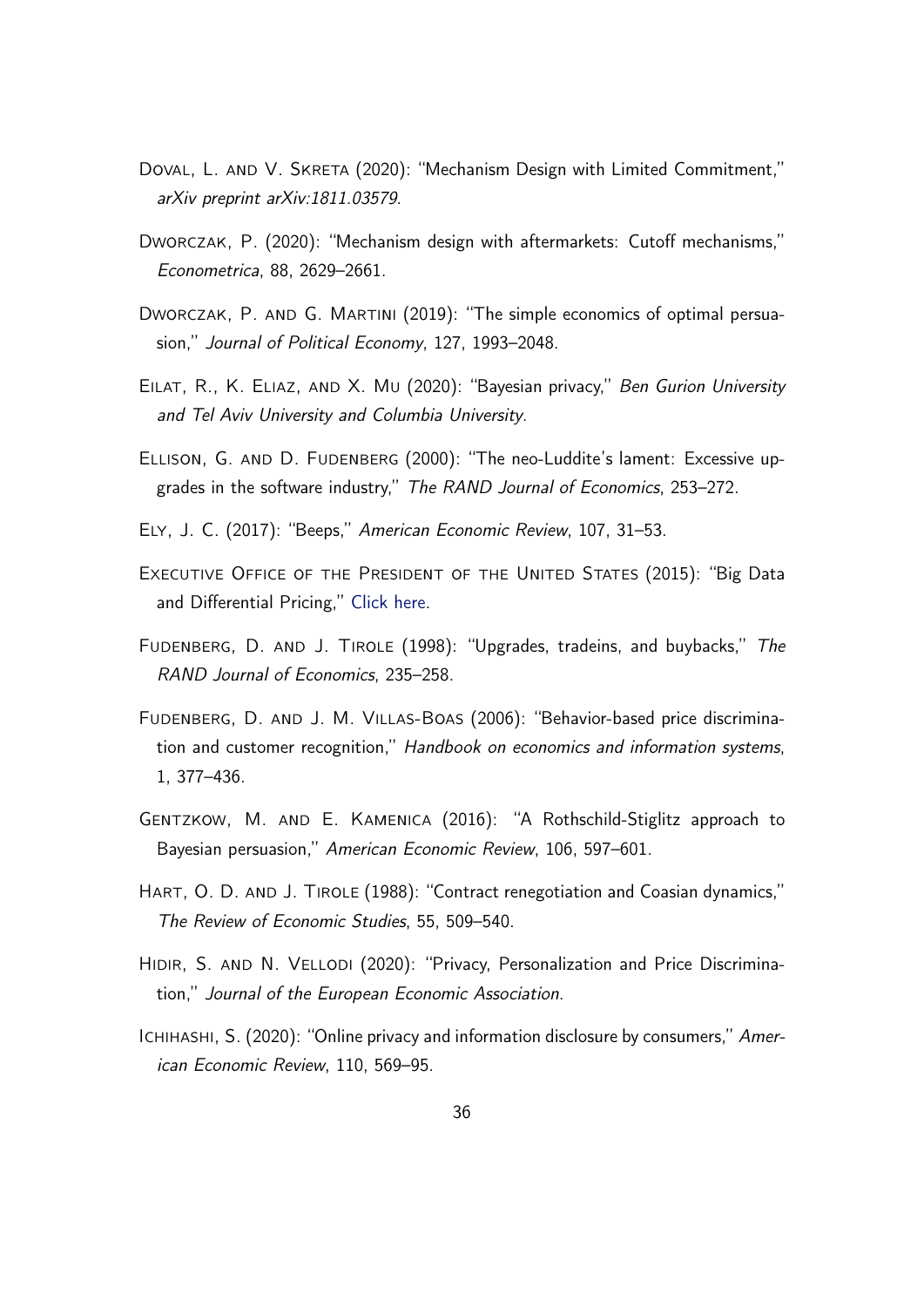- <span id="page-36-4"></span>ITOH, M. (1983): "Monopoly, product differentiation and economic welfare," Journal of Economic Theory, 31, 88–104.
- <span id="page-36-7"></span>IVALDI, M. AND D. MARTIMORT (1994): "Competition under nonlinear pricing," Annales d'Economie et de Statistique, 71–114.
- <span id="page-36-5"></span>JOHNSON, J. P. AND D. P. MYATT (2003): "Multiproduct quality competition: Fighting brands and product line pruning," American Economic Review, 93, 748–774.
- <span id="page-36-6"></span>Kamenica, E. (2008): "Contextual inference in markets: On the informational content of product lines," American Economic Review, 98, 2127–49.
- <span id="page-36-3"></span>KOLOTILIN, A. (2018): "Optimal information disclosure: A linear programming approach," Theoretical Economics, 13, 607–635.
- <span id="page-36-1"></span>LAFFONT, J.-J. AND J. TIROLE (1988): "The dynamics of incentive contracts," Econometrica, 1153–1175.
- <span id="page-36-9"></span>Luo, Y., I. Perrigne, and Q. Vuong (2018): "Structural analysis of nonlinear pricing," Journal of Political Economy, 126, 2523–2568.
- <span id="page-36-11"></span>MILGROM, P. AND I. SEGAL (2002): "Envelope theorems for arbitrary choice sets," Econometrica, 70, 583–601.
- <span id="page-36-8"></span>MIRAVETE, E. J. (2002): "Estimating demand for local telephone service with asymmetric information and optional calling plans," The Review of Economic Studies, 69, 943–971.
- <span id="page-36-0"></span>Mussa, M. and S. Rosen (1978): "Monopoly and product quality," Journal of Economic theory, 18, 301–317.
- <span id="page-36-2"></span>Myerson, R. B. (1986): "Multistage games with communication," Econometrica: Journal of the Econometric Society, 323–358.
- <span id="page-36-10"></span>Onuchic, P. and D. Ray (2021): "Conveying Value via Categories," arXiv preprint arXiv:2103.12804.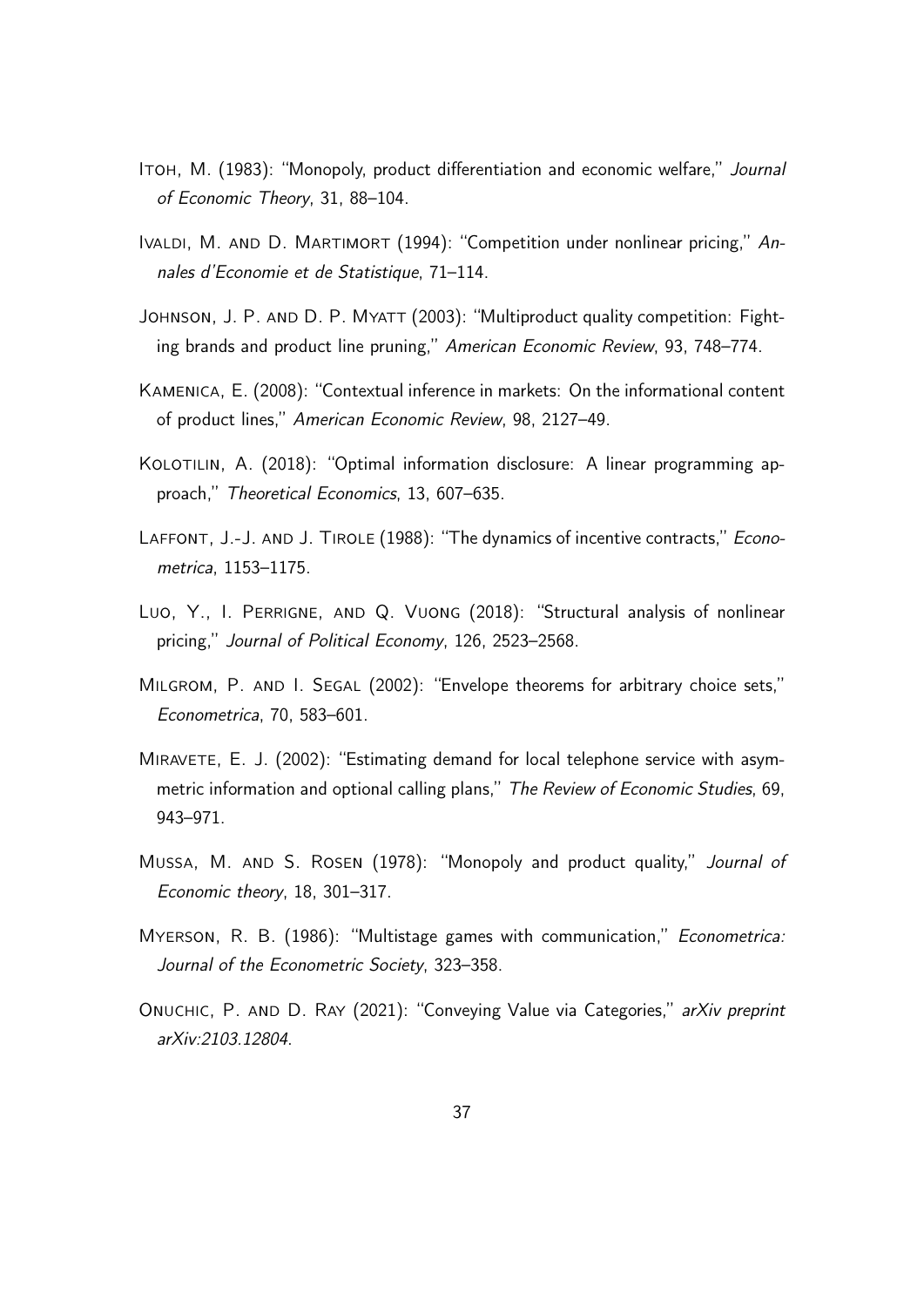- <span id="page-37-5"></span>PAVAN, A., I. SEGAL, AND J. TOIKKA (2014): "Dynamic mechanism design: A myersonian approach," Econometrica, 82, 601-653.
- <span id="page-37-3"></span>Riley, J. and R. Zeckhauser (1983): "Optimal selling strategies: When to haggle, when to hold firm," The Quarterly Journal of Economics, 98, 267–289.
- <span id="page-37-11"></span>SKRETA, V. (2006): "Sequentially optimal mechanisms," The Review of Economic Studies, 73, 1085–1111.
- <span id="page-37-12"></span> $-$  (2015): "Optimal auction design under non-commitment," Journal of Economic Theory, 159, 854–890.
- <span id="page-37-6"></span>STANTCHEVA, S. (2020): "Dynamic Taxation," Annual Review of Economics, 12, 801-831.
- <span id="page-37-0"></span>STIGLER, G. J. (1966): The theory of price, New York (USA) Macmillan.
- <span id="page-37-2"></span>Stokey, N. L. (1979): "Intertemporal price discrimination," The Quarterly Journal of Economics, 355–371.
- <span id="page-37-7"></span>Sun, C.-J. (2014): "Dynamic price discrimination with customer recognition," The BE Journal of Theoretical Economics, 14, 217–250.
- <span id="page-37-10"></span>Taylor, C. R. (2004): "Consumer privacy and the market for customer information," RAND Journal of Economics, 631–650.
- <span id="page-37-1"></span>Varian, H. R. (1989): "Price discrimination," Handbook of industrial organization, 1, 597–654.
- <span id="page-37-8"></span>Villas-Boas, J. M. (2004): "Communication strategies and product line design," Marketing Science, 23, 304–316.
- <span id="page-37-4"></span>Wilson, R. B. (1993): Nonlinear pricing, Oxford University Press on Demand.
- <span id="page-37-9"></span>Xu, Z. and A. Dukes (2019): "Product line design under preference uncertainty using aggregate consumer data," Marketing Science, 38, 669-689.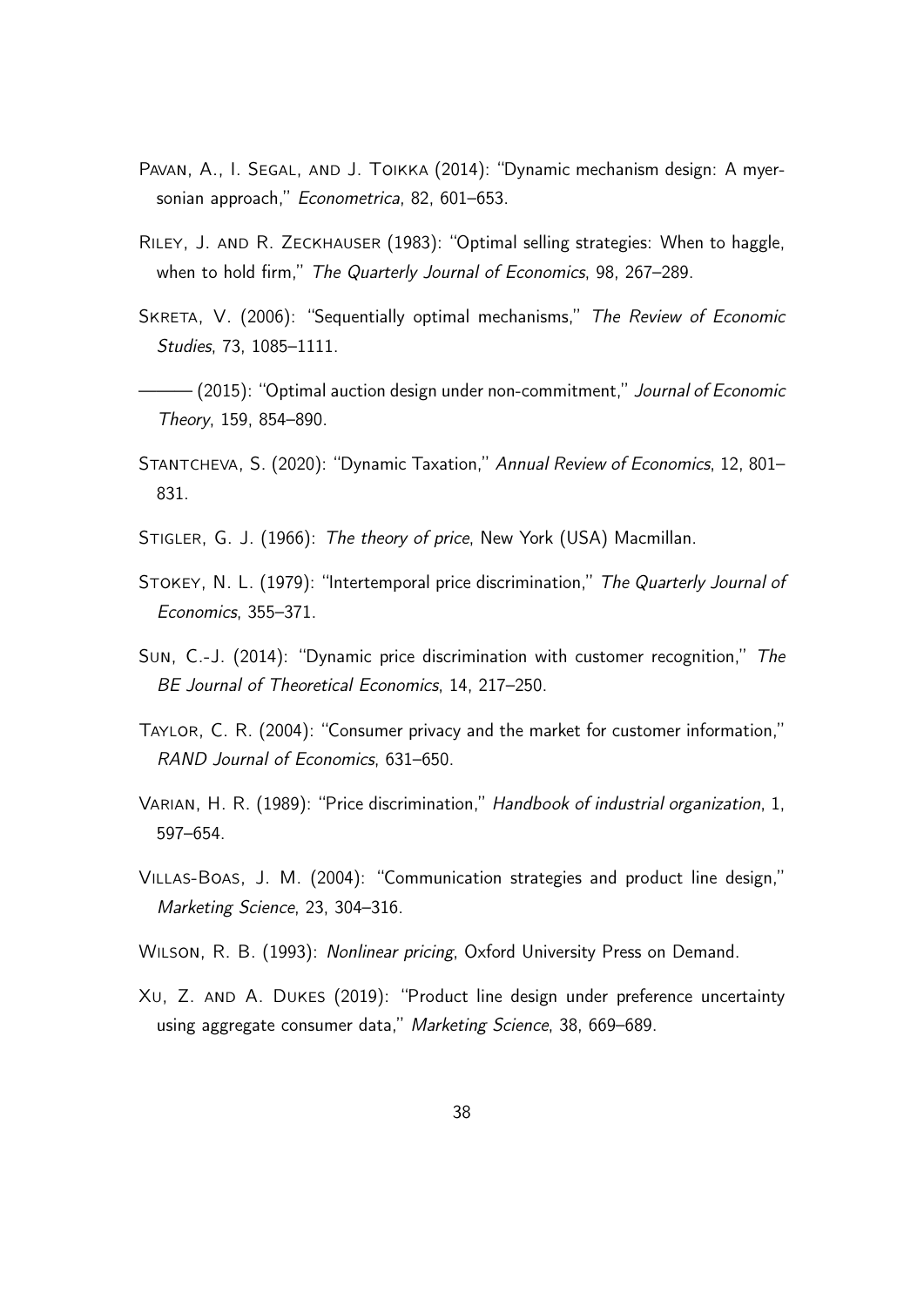<span id="page-38-0"></span>Zhang, J. (2011): "The perils of behavior-based personalization," Marketing Science, 30, 170–186.

<span id="page-38-1"></span>Zheng, C. (2002): "Optimal auction with resale," Econometrica, 70, 2197–2224.

# <span id="page-38-2"></span>A Omitted proofs

<span id="page-38-5"></span>Remark A.1. Throughout, we make the following technical assumptions. Unless noted otherwise, all spaces are Polish spaces; we endow them with their Borel  $\sigma$ algebra. Second, product spaces are endowed with their product  $\sigma$ -algebra. Third, for a Polish space *X*, we let ∆(*X*) denote the set of Borel probability measures over *X*, endowed with the weak<sup>∗</sup> topology. Thus, ∆(*X*) is also Polish [\(Aliprantis and Border](#page-33-5) [\(2013\)](#page-33-5)). Finally, for any two measurable spaces *X* and *Y*, a mapping  $\varphi$  :  $X \mapsto \Delta(Y)$  is a transition probability from *X* to *Y* if, for any measurable  $C \subseteq Y$ ,  $\varphi(C|x) \equiv \varphi(x)(C)$ is a measurable real valued function of *x* ∈ *X*.

### <span id="page-38-3"></span>A.1 Proofs of [Section 3.2](#page-12-0)

One can use  $(F\text{-IC}_{\theta',v,v'})$  to obtain a monotonicity condition,

$$
v_L(q_2(\theta, v_H) - q_2(\theta, v_L)) \le x_2(\theta, v_H) - x_2(\theta, v_L) \le v_H(q_2(\theta, v_H) - q_2(\theta, v_L)), \quad (A.1)
$$

that we use later on. Furthermore, since  $p(\cdot)$  is differentiable, we can apply the envelope theorem in [Milgrom and Segal](#page-36-11) [\(2002\)](#page-36-11) to obtain the following envelope condition from  $(F-IC_{\theta,\theta'}):$  $(F-IC_{\theta,\theta'}):$ 

<span id="page-38-4"></span>
$$
\frac{\partial}{\partial \theta} U_1(\theta', \theta)|_{\theta' = \theta} = q_1(\theta) + p'(\theta) \Delta(\theta), \tag{A.2}
$$

 $\text{where } \Delta(\theta) \equiv v_H q_2(\theta, v_H) - v_L q_2(\theta, v_L) + x_2(\theta, v_L) - x_2(\theta, v_H).$ 

The firm's profits are given by

$$
\int_{\Theta} \left[ x_1(\theta) - c(q_1(\theta)) + p(\theta) x_2(\theta, v_H) + (1 - p(\theta)) x_2(\theta, v_L) \right] F_1(d\theta).
$$
 (A.3)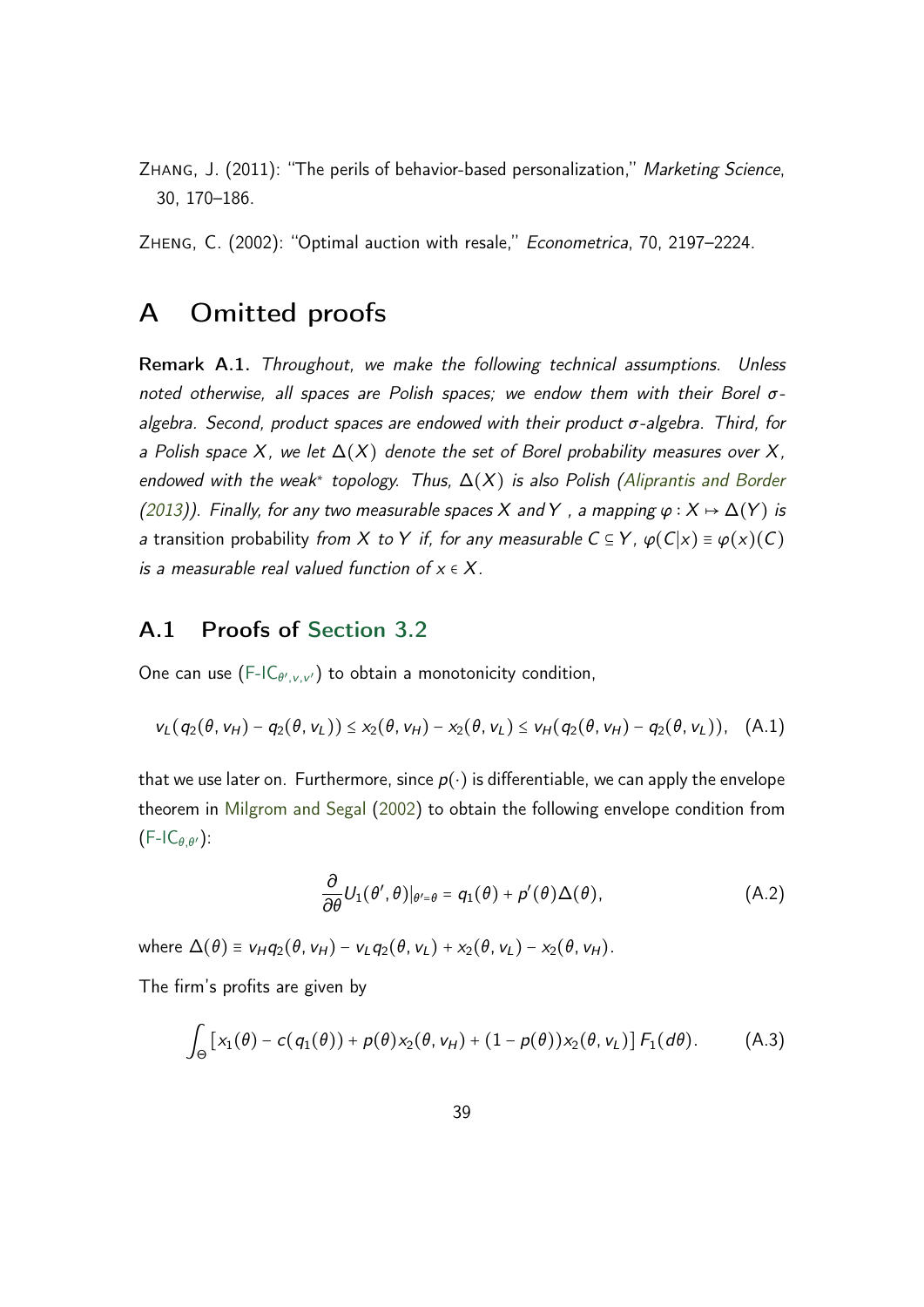Using the envelope representation of payoffs, we obtain the following version of the dynamic virtual surplus:

$$
\int_{\Theta} \left[ \begin{array}{c} q_1(\theta) \left( \theta - \frac{(1 - F_1(\theta))}{f_1(\theta)} \right) - c(q_1(\theta)) + v_H q_2(\theta, v_H) \left( p(\theta) - p'(\theta) \frac{1 - F_1(\theta)}{f_1(\theta)} \right) + \\ v_L q_2(\theta, v_L) \left( (1 - p(\theta)) + \frac{1 - F_1(\theta)}{f_1(\theta)} p'(\theta) \right) q_2(\theta, v_L) \\ + \frac{1 - F_1(\theta)}{f_1(\theta)} p'(\theta) (x_2(\theta, v_H) - x_2(\theta, v_L)) \end{array} \right] F_1(d\theta).
$$
\n(A.4)

In the above expression, we have already replaced that in a profit-maximizing mechanism  $U(0) = 0$ .

In the setting we are considering,  $p(\theta) = \theta$ -higher types are more likely to like the product more tomorrow-and  $p' > 0$ , so we want to set the difference in transfers as big as possible; that is, we set

<span id="page-39-0"></span>
$$
x_2(\theta,\mathsf{v}_H)-x_2(\theta,\mathsf{v}_L)=\mathsf{v}_H(q_2(\theta,\mathsf{v}_H)-q_2(\theta,\mathsf{v}_L)),
$$

which implies  $\Delta(\theta) = q_2(\theta, v_L) \Delta v$ . Replacing the upper bound in [Equation A.1,](#page-38-4) we obtain

$$
\int_{\Theta} \left[ q_1(\theta) \left( \theta - \frac{(1 - F_1(\theta))}{f_1(\theta)} \right) - c(q_1(\theta)) + p(\theta) v_H q_2(\theta, v_H) + (1 - p(\theta)) q_2(\theta, v_L) \left( v_L - \Delta v \frac{1 - F_1(\theta)}{f_1(\theta)} \frac{p'(\theta)}{1 - p(\theta)} \right) \right] F_1(d\theta).
$$
\n(A.5)

Replacing the parametric assumptions, this leads to the following expression for the dynamic virtual surplus:

$$
\int_{\Theta} \left[ q_1(\theta) (2\theta-1) - \frac{c}{2} (q_1(\theta))^2 + \theta v_H q_2(\theta, v_H) + (1-\theta) q_2(\theta, v_L) (2v_L - v_H) \right] F_1(d\theta).
$$

The above expression is maximized by setting the following:

- 1.  $q_1(\theta) = \frac{2\theta 1}{c}$  whenever  $\theta \ge 1/2$ , and 0 otherwise,
- 2.  $q_2(\theta, v_H) = 1$ ,
- 3.  $q_2(\theta, v_L) = 1$  if  $\overline{\mu} > 1/2$ , and 0 otherwise.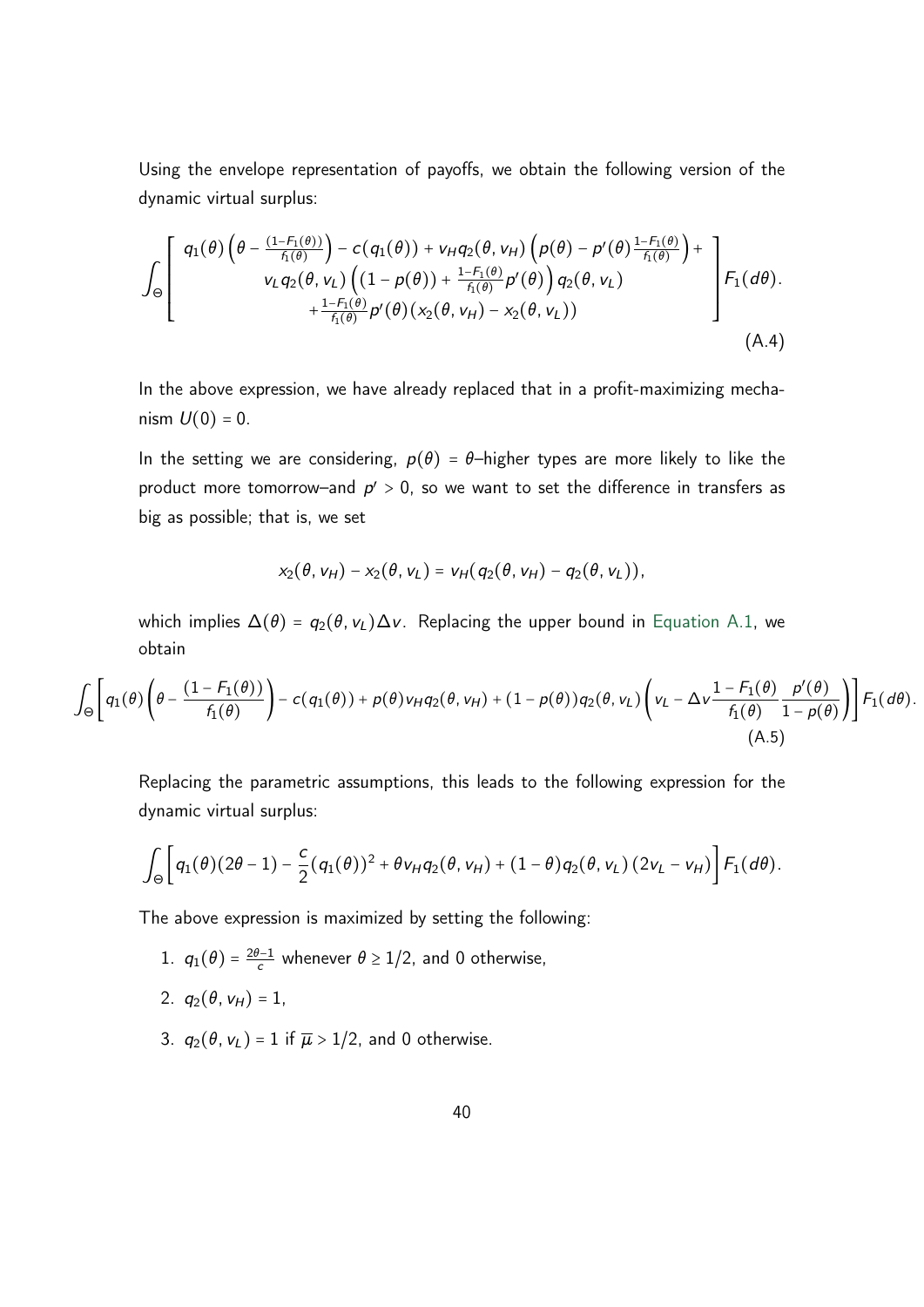It is a standard to retrieve the transfers from the consumer's envelope representation of payoffs and check that the incentive compatibility constraint is satisfied.

### <span id="page-40-0"></span>A.2 Proofs of [Section 4](#page-16-0)

Envelope theorem: We first argue that

$$
U(\theta) = \int_{\Delta(\Theta)} \left[ \theta q_1(F_2) - x_1(F_2) + \theta \Delta \nu q_2^*(v_L, F_2) \right] \beta(dF_2|\theta),
$$

is Lipschitz continuous, and hence almost everywhere differentiable. To see this, consider the payoff from the following deviation: The consumer with type  $\theta$  reports  $\tilde{\theta}$  and then follows the strategy of  $\tilde{\theta}$  in period 2. Her payoff would then be given by  $U(\tilde{\theta},\theta)$ as defined in the main text.

The optimality of truthtelling implies

$$
U(\theta) = \max_{\tilde{\theta} \in \Theta} U(\tilde{\theta}, \theta).
$$

We now establish that the family  $\{U(\tilde{\theta},\cdot):\tilde{\theta}\in\Theta\}$  is equi-Lipschitz continuous. Let  $\theta$ and  $\theta'$  be such that  $\theta \neq \theta'$ , and consider

$$
\begin{aligned} &|U(\tilde{\theta},\theta)-U(\tilde{\theta},\theta')|=|\int_{\Delta(\Theta)}((\theta-\theta')q_1(F_2)+(\theta-\theta')\Delta\nu q_2^*(v_L,F_2))\beta(dF_2|\tilde{\theta})|\\ &\leq |\theta-\theta'| \int_{\Delta(\Theta)}\left[q_1(F_2)+\Delta\nu q_2^*(v_L,F_2)\right]\beta(dF_2|\tilde{\theta})\leq |\theta-\theta'| \big(\max_{q_1}q_1+\Delta\nu\big). \end{aligned}
$$

Because max  $q_1 = \overline{Q}$  is bounded by assumption, the result follows. Then, *U* is Lipschitz continuous, because it is the max over a family of equi-Lipschitz continuous functions. Moreover, at any point of differentiability of *U*(⋅), we have

<span id="page-40-1"></span>
$$
U'(\theta) = \int_{\Delta(\Theta)} \left[ q_1(F_2) + p'(\theta) \Delta \nu q_2^*(\nu_L, F_2) \right] \beta(dF_2|\theta).
$$
 (A.6)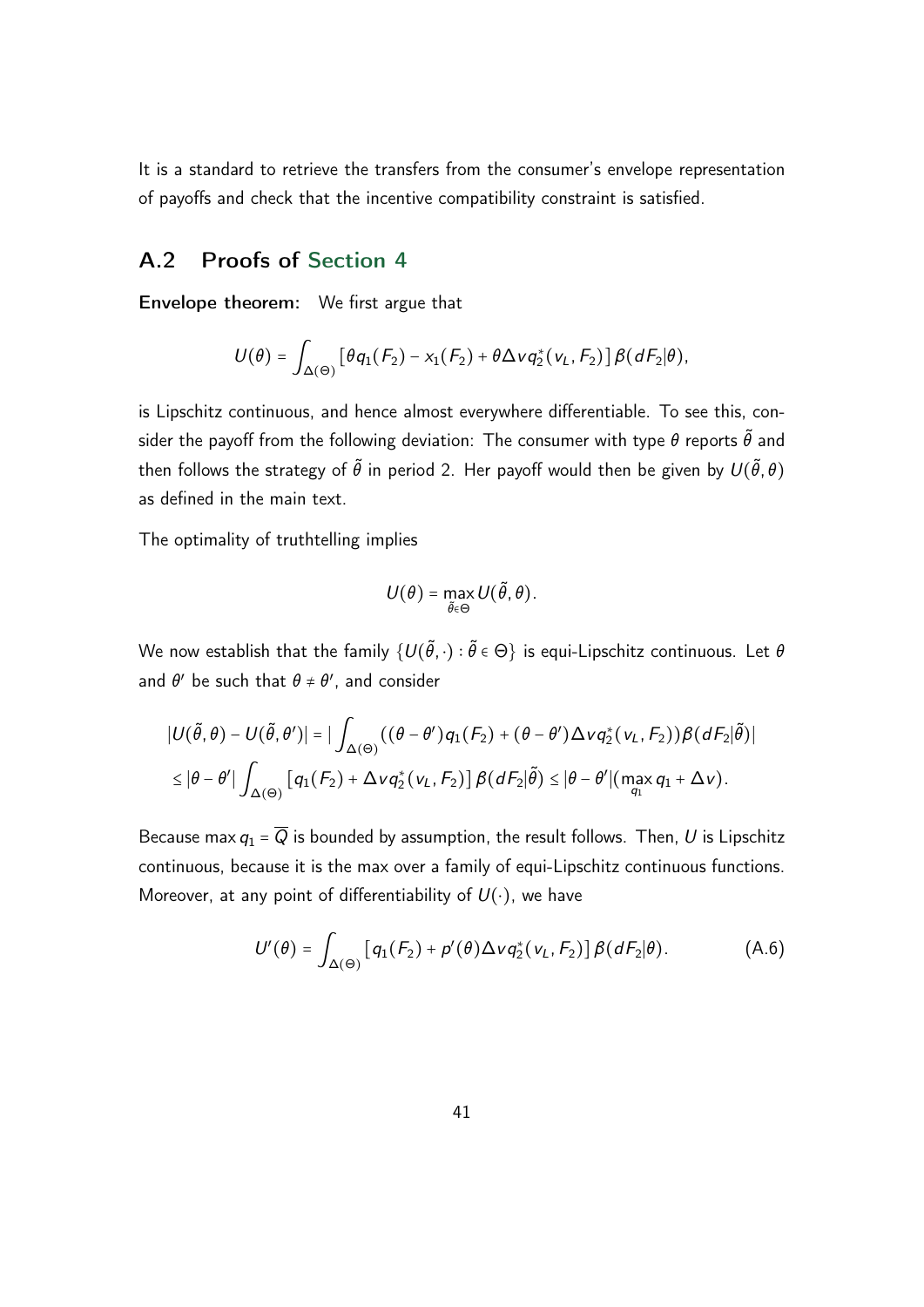Incentive compatibility implies  $U'(\theta)$  is nondecreasing. [Equation A.6](#page-40-1) implies

<span id="page-41-0"></span>
$$
\int_{\Theta} \int_{\Delta(\Theta)} x_1(F_2) \beta(dF_2|\theta) F_1(d\theta) = \int_{\Theta} \int_{\Delta(\Theta)} \left[ \theta q_1(F_2) + p(\theta) \Delta \nu q_2^*(v_L, F_2) \right] \beta(dF_2|\theta) F_1(d\theta)
$$

$$
- \int_{\Theta} \int_0^{\theta} \left( \int_{\Delta(\Theta)} \left[ q_1(F_2) + p'(\theta) \Delta \nu q_2^*(v_L, F_2) \right] \beta(dF_2|u) \right) d\mu F_1(d\theta). \tag{A.7}
$$

Virtual surplus: The firm's profits are given by:

$$
\int_{\Theta}\int_{\Delta(\Theta)}\left[x_1(F_2)-c(q_1(F_2))+(1-q_2^*(v_L,F_2))\rho(\theta)v_H+q_2^*(v_L,F_2)v_L\right]\beta(dF_2|\theta)F_1(d\theta).
$$

Replacing [Equation A.7](#page-41-0) and integrating by parts, we obtain

<span id="page-41-1"></span>
$$
\int_{\Theta}\int_{\Delta(\Theta)}\left[\begin{array}{c}q_1(F_2)\left(\theta-\frac{(1-F_1(\theta))}{f_1(\theta)}\right)-c(q_1(F_2))+(1-q_2^*(v_L,F_2))\rho(\theta)v_H\\+q_2^*(v_L,F_2)\left(\rho(\theta)v_H+(v_L-\Delta v\frac{1-F_1(\theta)}{f_1(\theta)}\frac{\rho'(\theta)}{1-\rho(\theta)})\right)\end{array}\right]\beta(dF_2|\theta)F_1(d\theta).
$$
\n(A.8)

Denote by *P* the distribution on  $\Theta \times \Delta(\Theta)$  defined as  $P(\tilde{\Theta} \times \tilde{U}) = \int_{\tilde{\Theta}} \beta(\tilde{U}|\theta) F_1(d\theta)$ , for all measurable subsets  $\tilde{\Theta}$ ,  $\tilde{U}$  of  $\Theta$  and  $\Delta(\Theta)$ . Letting  $P_{\Delta(\Theta)}$  denote its marginal on  $\Delta(\Theta)$ , Proposition 3.6 in [Crauel](#page-34-11) [\(2002\)](#page-34-11) implies [Equation A.8](#page-41-1) equals<sup>20</sup>

$$
\int_{\Delta(\Theta)} \int_{\Theta} \left[ \begin{array}{c} q_{1}(F_{2}) \left( \theta - \frac{(1-F_{1}(\theta))}{f_{1}(\theta)} \right) - c(q_{1}(F_{2})) + (1-q_{2}^{*}(v_{L}, F_{2})) p(\theta) v_{H} + \\ q_{2}^{*}(v_{L}, F_{2}) \left( p(\theta) v_{H} + (1-p(\theta)) \left( v_{L} - \frac{p'(\theta)}{1-p(\theta)} \frac{1-F_{1}(\theta)}{f_{1}(\theta)} \Delta v \right) \right) \end{array} \right] F_{2}(d\theta) P_{\Delta(\Theta)}(dF_{2}), \tag{A.9}
$$

which is the expression in [Equation 3.](#page-21-0) The optimal mechanism for the firm is the one that maximizes [Equation A.9](#page-41-2) subject to  $P_{\Delta(\Theta)}$  being Bayes plausible and  $U'(\theta)$  being nondecreasing.

Relaxed problem: Ignoring the monotonicity condition, we can choose  $q_1(F_2)$  to maximize pointwise the integrand in [Equation A.9,](#page-41-2) in which case, we obtain

<span id="page-41-3"></span><span id="page-41-2"></span>
$$
q_1(F_2) = \max\left\{0, \frac{2\mu_{F_2} - 1}{c}\right\} \equiv q_1(\mathbb{E}_{F_2}(\theta)).
$$
 (A.10)

 $20$  Recall the assumptions in [Remark A.1.](#page-38-5)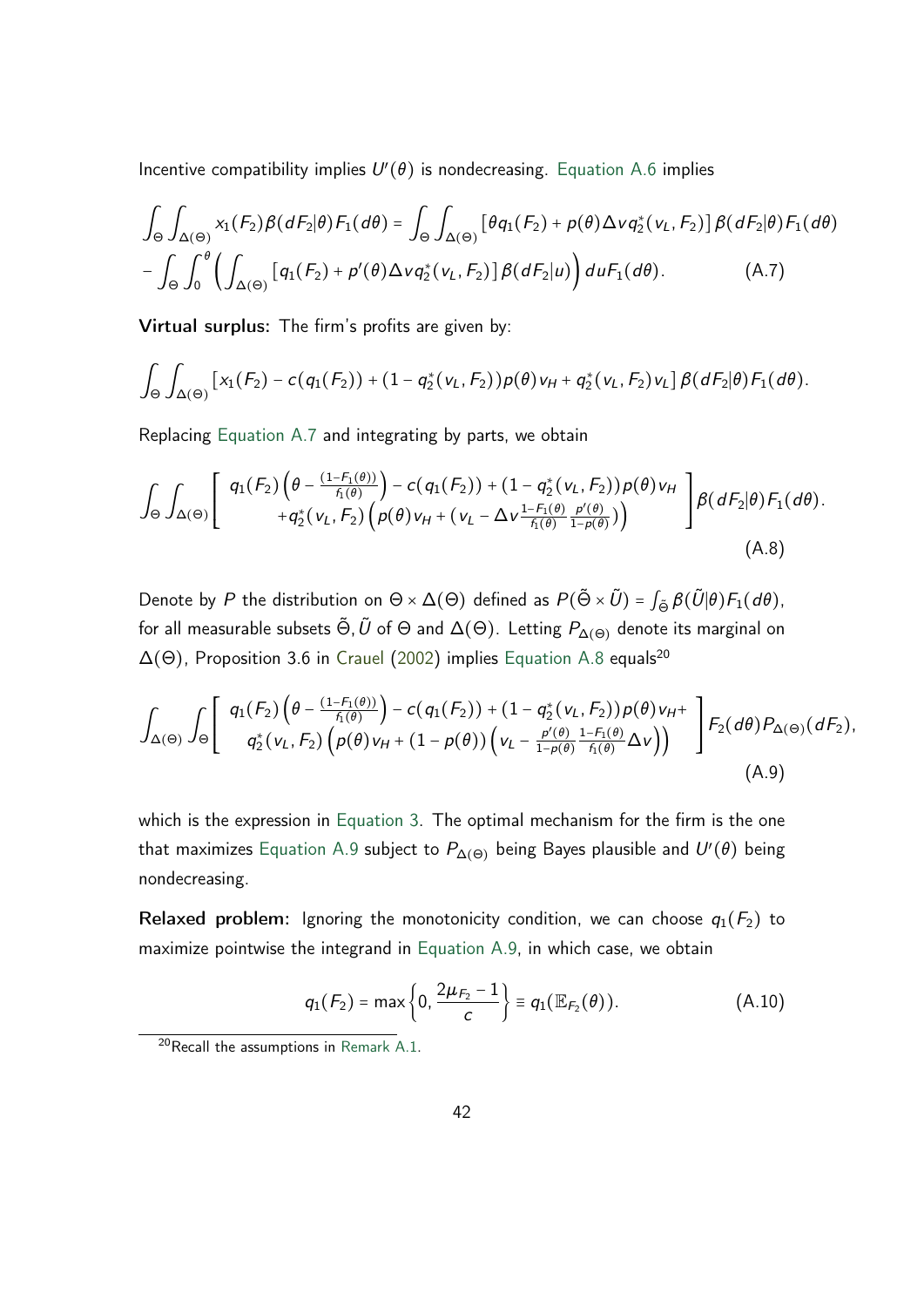Replacing [Equation A.10](#page-41-3) in [Equation A.9](#page-41-2) leads to [Equation 4,](#page-23-1) which we reproduce below for ease of reference:

$$
\int_{\Delta(\Theta)} \frac{(\max\{2\mu_{F_2} - 1, 0\})^2}{2c} P_{\Delta(\Theta)}(dF_2) + \left[ (A.11) \int_{\Delta(\Theta)} [(1 - q_2^*(v_L, F_2))v_H \mu_{F_2} + q_2^*(v_L, F_2) (v_H \mu_{F_2} + (v_L - \Delta v)(1 - \mu_{F_2}))] P_{\Delta(\Theta)}(dF_2).
$$
\n(A.11)

It follows that we can write the virtual surplus as a function of the posterior mean of  $F_2$ , and thus we can pool together all distributions  $F_2$  which induce the same posterior mean. Thus, letting *m* denote the posterior mean, the firm's payoff can be written as:

$$
\int_0^1 R(m)G(dm),
$$

where *G* is a distribution on  $[0,1]$  that is dominated by  $F_1$  in the convex order, and the function *R* is defined as follows. If  $\overline{\mu}$  < 1/2, we have

$$
R(m) = \begin{cases} 2m\Delta v + 2v_L - v_H & \text{if } 0 \le m < \overline{\mu} \\ mv_H & \text{if } \overline{\mu} \le m \le 1/2 \\ mv_H + \frac{(2m-1)^2}{2c} & \text{if } 1/2 \le m \end{cases}
$$

and if  $\overline{\mu} \geq 1/2$ , we have

$$
R(m) = \begin{cases} 2m\Delta v + 2v_L - v_H & \text{if } 0 \le m \le \frac{1}{2} \\ 2m\Delta v + 2v_L - v_H + \frac{(2m-1)^2}{2c} & \text{if } \frac{1}{2} < m \le \overline{\mu} \\ m v_H + \frac{(2m-1)^2}{2c} & \text{otherwise} \end{cases}
$$

The solution to the relaxed problem can be obtained from solving

<span id="page-42-0"></span>
$$
\max_{G:F_1>_{cx}G} \int_0^1 R(m)G(dm). \tag{A.12}
$$

Because *R* satisfies the conditions of [Dworczak and Martini](#page-35-4) [\(2019\)](#page-35-4), it follows from their work that  $G^*$  is a solution to [Equation A.12](#page-42-0) if and only if a convex function  $\pi$  exists such that (i)  $\mathbb{E}_{G^*}\pi(m) = \mathbb{E}_{F_1}\pi(m)$ , (ii)  $\pi \ge R$ , and (iii) supp  $G^* \subseteq \{m : \pi(m) = R(m)\}.$ The proof of Propositions [2](#page-27-0) and [3](#page-30-0) proceeds as follows. In each case, we prove that the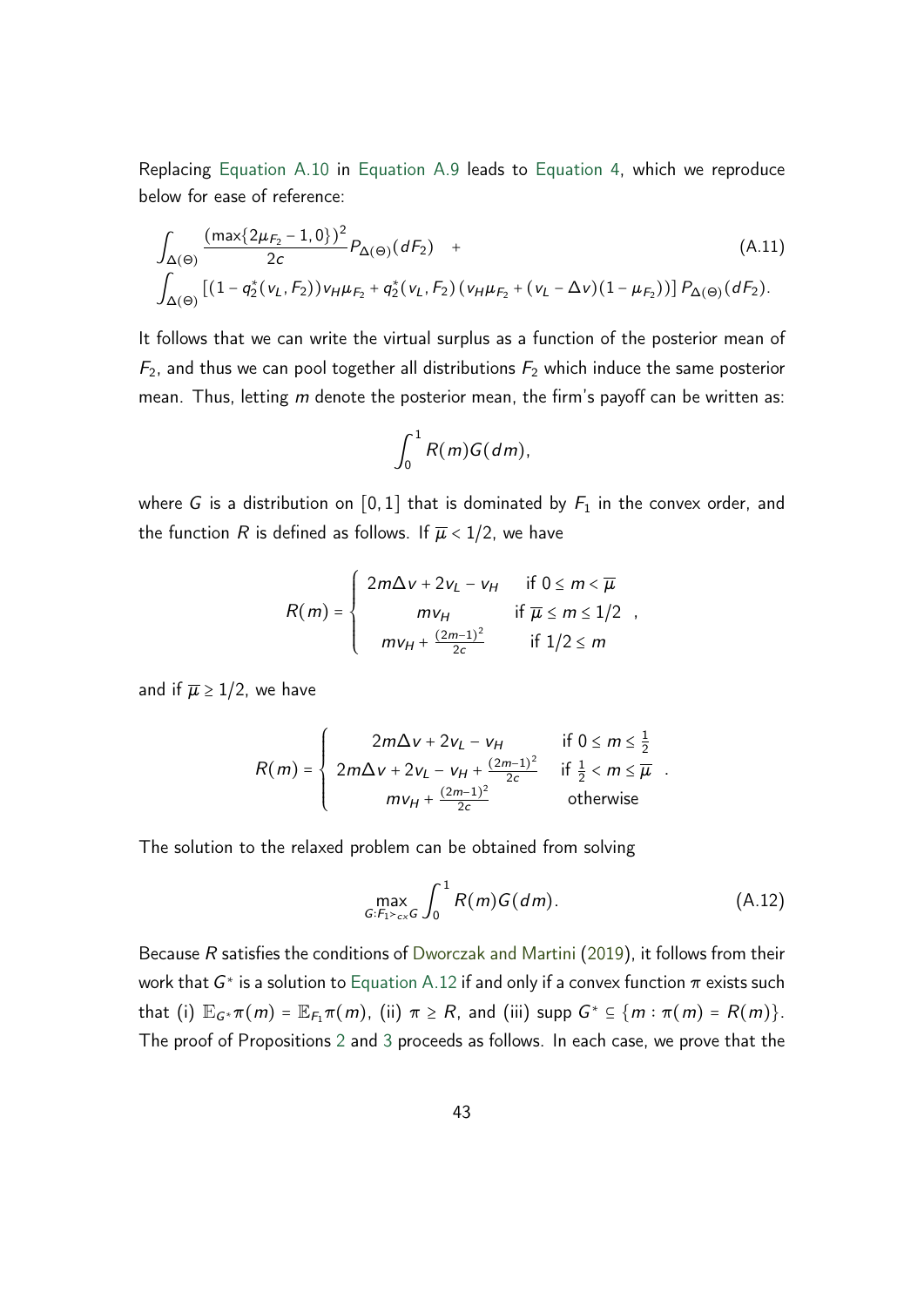induced distribution over posterior means is optimal by constructing a convex function  $\pi$  and verifying that the above conditions hold. We then use [Equation A.7](#page-41-0) to construct the transfers and provide conditions under which the solution satisfies that  $U'(\theta)$  is nondecreasing.

*Proof of [Proposition 2.](#page-27-0)* When  $\overline{\mu} \leq 1/4$ , [Proposition 2](#page-27-0) implies that the firm's optimal mechanism induces the following distribution over posterior means:

$$
G(m) = \begin{cases} 0 & \text{if } m < 1/4 \\ F_1(1/2) & \text{if } 1/4 \le m \le 1/2 \\ F_1(m) & \text{otherwise} \end{cases}.
$$

It is immediate to check that *G* is supported by the following convex function:

$$
\pi(m) = \begin{cases} m v_H & \text{if } m \leq 1/2 \\ R(m) & \text{otherwise} \end{cases}
$$

Because  $\mathbb{E}[\theta|\theta \leq 1/2] = 1/4 > \overline{\mu}$ , the period 2 firm sets a price equal to  $v_H$  for all realizations of *m*. Consumer types with  $\theta$  < 1/2 are excluded in period 1, whereas they receive  $\frac{2\theta-1}{c}$  and pay  $\frac{\theta^2-1/4}{c}$  $\frac{c^{-(1/4)}}{c}$  if  $\theta \ge 1/2$ . It is immediate to show that  $U'(\theta)$  is monotone. Suppose now that  $1/4 < \overline{\mu} < 1/2$ . In what follows, we normalize  $v_H$  to 1 to simplify notation. We consider two cases depending on whether the following inequality holds:

$$
1 - 2\overline{\mu} \ge \frac{(4\overline{\mu} - 1)^2}{2c} \tag{A.13}
$$

<span id="page-43-0"></span>*:*

*:*

If [Equation A.13](#page-43-0) holds, then the optimal disclosure policy reveals whether  $\theta$  is above or below  $m^*$ , where  $m^*$  solves  $\mathbb{E}[\theta | \theta \leq m^*] = \overline{\mu}$ , that is  $m^* = 2\overline{\mu}$ . The induced distribution over posteriors *G* and the convex function that supports it are given by:

$$
G(m) = \begin{cases} 0 & \text{if } m < \overline{\mu} \\ F_1(m^*) & \text{if } \overline{\mu} \le m \le m^* \\ F_1(m) & \text{otherwise} \end{cases}, \quad \pi(m) = \begin{cases} R(\overline{\mu}) + \frac{R(m^*) - R(\overline{\mu})}{m^* - \overline{\mu}}(m - \overline{\mu}) & \text{if } m \le m^* \\ R(m) & \text{otherwise} \end{cases}
$$
(A.14)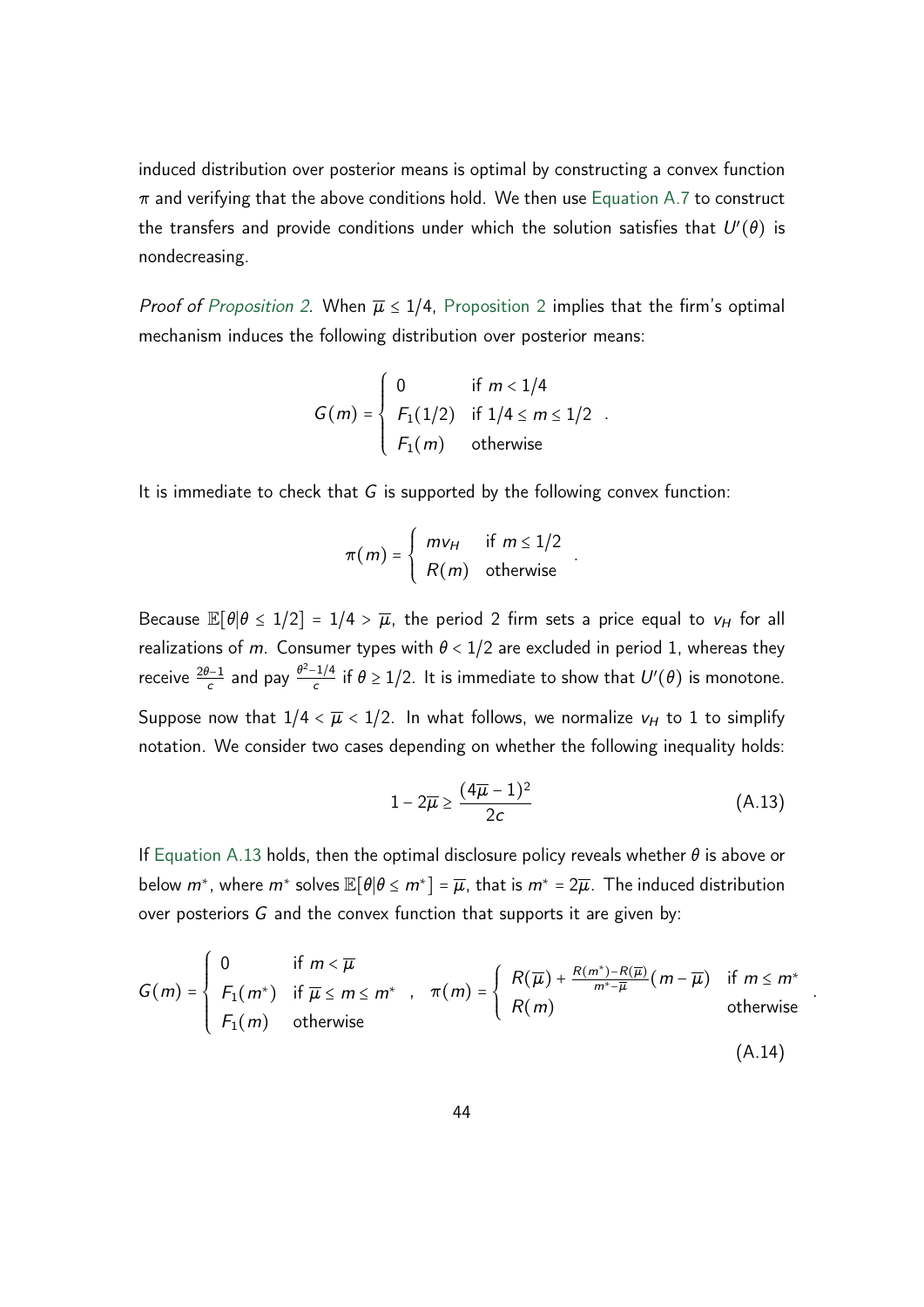The inequality in [Equation A.13](#page-43-0) ensures that  $\pi(m) \ge R(m)$  for all  $m \in [0,1]$ .

The disclosure policy described in [Equation A.13](#page-43-0) implies that in the solution to the relaxed problem types below *m*<sup>∗</sup> are excluded in period 1, whereas types above *m*<sup>∗</sup> receive  $(2\theta - 1)/c$  and pay  $\frac{\theta^2 - m^*(1 - m^*)}{c}$  $\frac{(1-m^2)}{c}$ . It is immediate to show  $U'(\theta)$  is monotone.

Suppose now that [Equation A.13](#page-43-0) does not hold. Then, the optimal disclosure policy reveals whether  $\theta$  is in  $[m_*, m^*]$  and in case  $\theta \notin [m_*, m^*]$ , it fully reveals  $\theta$ . The thresholds  $0 \le m_* < \overline{\mu} \le 1/2 \le m^*$  satisfy that

<span id="page-44-1"></span><span id="page-44-0"></span>
$$
\mathbb{E}\left[\theta|\theta\in\left[m_*,\,m^*\right]\right]=\overline{\mu},
$$

and the implied distribution over posteriors satisfies:

$$
G(m) = \begin{cases} F_1(m) & \text{if } 0 \le m < m_* \text{ or } m^* \le m \le 1 \\ F_1(m_*) & \text{if } x \in [m_*, \overline{\mu}) \\ F_1(m^*) & \text{if } x \in [\overline{\mu}, m^*) \end{cases}
$$
 (A.15)

Assume first that  $m_*$ ,  $m^*$  exist. We construct a convex function  $\pi(m)$  that satisfies the necessary properties. Define  $\pi : [0,1] \mapsto \mathbb{R}$  as follows:

$$
\pi(m) = \begin{cases}\nR(m) & \text{if } m \notin [m_*, m^*] \\
R(m_*) + \frac{R(m^*) - R(m_*)}{m^* - m_*}(m - m_*) & \text{otherwise}\n\end{cases}
$$
\n(A.16)

Clearly,  $\pi$  is convex and  $\pi(m) \ge R(m)$ . To see that  $\mathbb{E}_G[\pi] = \mathbb{E}_{F_1}[\pi]$ , note that

$$
\mathbb{E}_{F_1}[\pi(m)] - \mathbb{E}_G[\pi(m)] = \int_{m_*}^{m^*} \pi(m) dm - (m^* - m_*)\pi(\overline{\mu}).
$$

Now, because  $\pi$  is linear on  $[m_*, m^*]$ , we have that

$$
\int_{m_*}^{m^*} \pi(m) dm = (m^* - m_*) \pi(\frac{m_* + m^*}{2}) = (m^* - m_*) \pi(\overline{\mu}).
$$

To finish the proof, we show  $m_*$ ,  $m^*$  can be chosen so that  $\pi(\overline{\mu}) = R(\overline{\mu})$ . The goal is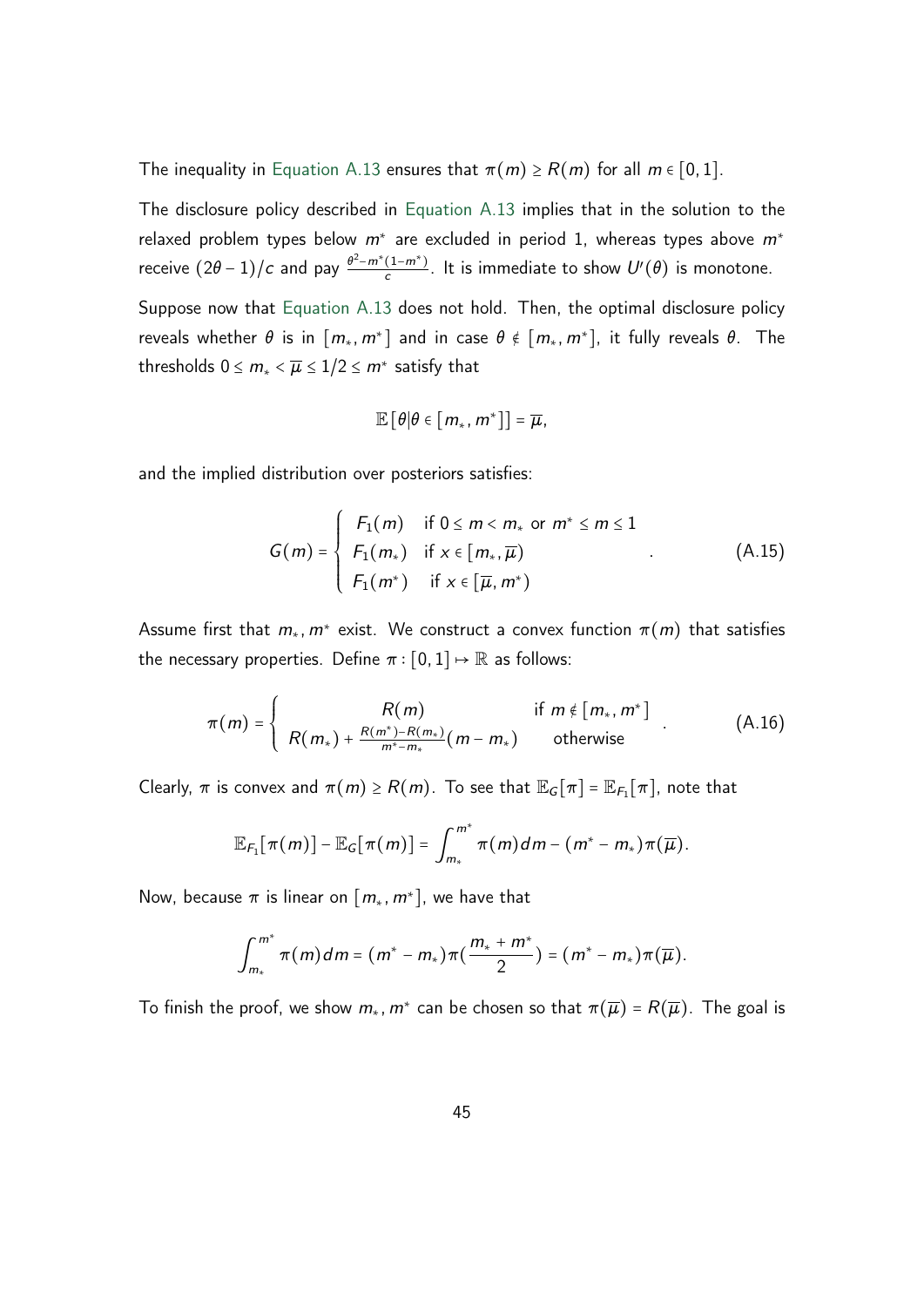to find *m*∗*; m*<sup>∗</sup> such that

$$
\frac{m_{*}+m^{*}}{2}=\overline{\mu} \qquad R(\overline{\mu})=R(m_{*})+\frac{R(m^{*})-R(m_{*})}{m^{*}-m_{*}}(\overline{\mu}-m_{*}). \qquad (A.17)
$$

Note that the last condition is equivalent to requiring that

<span id="page-45-0"></span>
$$
R(m^*) = R(m_*) + \frac{R(\overline{\mu}) - R(m_*)}{\overline{\mu} - m_*}(m^* - m_*).
$$
 (A.18)

Verifying that *m*∗*; m*<sup>∗</sup> exist that satisfy the above equations is equivalent to showing that the quadratic equation

$$
h_0(x)\equiv \frac{2}{c}x^2-x\left(\frac{2}{c}-2\overline{\mu}+1\right)+\frac{1}{2c}+4\overline{\mu}\big(1-\overline{\mu}\big)-1=0
$$

has a solution  $m^* \in [1/2, 1]$ . It is easy to verify that  $h_0(x)$  achieves its minimum at 1  $\frac{1}{2} + (1 - 2\overline{\mu})(c/4) \ge 1/2$ . So we need to show that  $h_0(2\overline{\mu}) > 0$ . This ensures that  $m_* = 2\overline{\mu} - m^* > 0$ . The latter condition is equivalent to [Equation A.13](#page-43-0) not holding, which completes the proof.

When [Equation A.13](#page-43-0) does not hold,  $U'(\theta)$  is not monotone, so the disclosure policy that solves the relaxed problem cannot be implemented.  $\Box$ 

*Proof of [Proposition 3.](#page-30-0)* We now turn to the case  $\bar{\mu} \geq 1/2$  and continue to normalize  $v_H$  to 1 to simplify notation. Note that regardless of whether  $\overline{\mu}$  is below or above *l*(*c*), the implied distribution over posteriors *G* in the policy described in [Proposition 3](#page-30-0) is as in [Equation A.15.](#page-44-0) Furthermore, conditional on *m*∗*; m*<sup>∗</sup> satisfying [Equation A.17,](#page-45-0) the convex function  $\pi$  defined in [Equation A.16](#page-44-1) satisfies the conditions in [Dworczak](#page-35-4) [and Martini](#page-35-4) [\(2019\)](#page-35-4). To finish the proof, we show *m*∗*; m*<sup>∗</sup> can be chosen so that [Equation A.17](#page-45-0) is satisfied. Consider first the case in which *m*<sup>∗</sup> ≤ 0*:*5. Verifying that *m*∗*; m*<sup>∗</sup> exist that solve [Equation A.17](#page-45-0) reduces to showing that the following quadratic equation

$$
h_1(x) \equiv \frac{2}{c}x^2 + (2\overline{\mu} - 1 - \frac{2}{c})x - \left[\frac{4\overline{\mu}^2 - 4\overline{\mu}}{c} + \frac{1}{2c} + 2\overline{\mu} - 1\right] = 0,
$$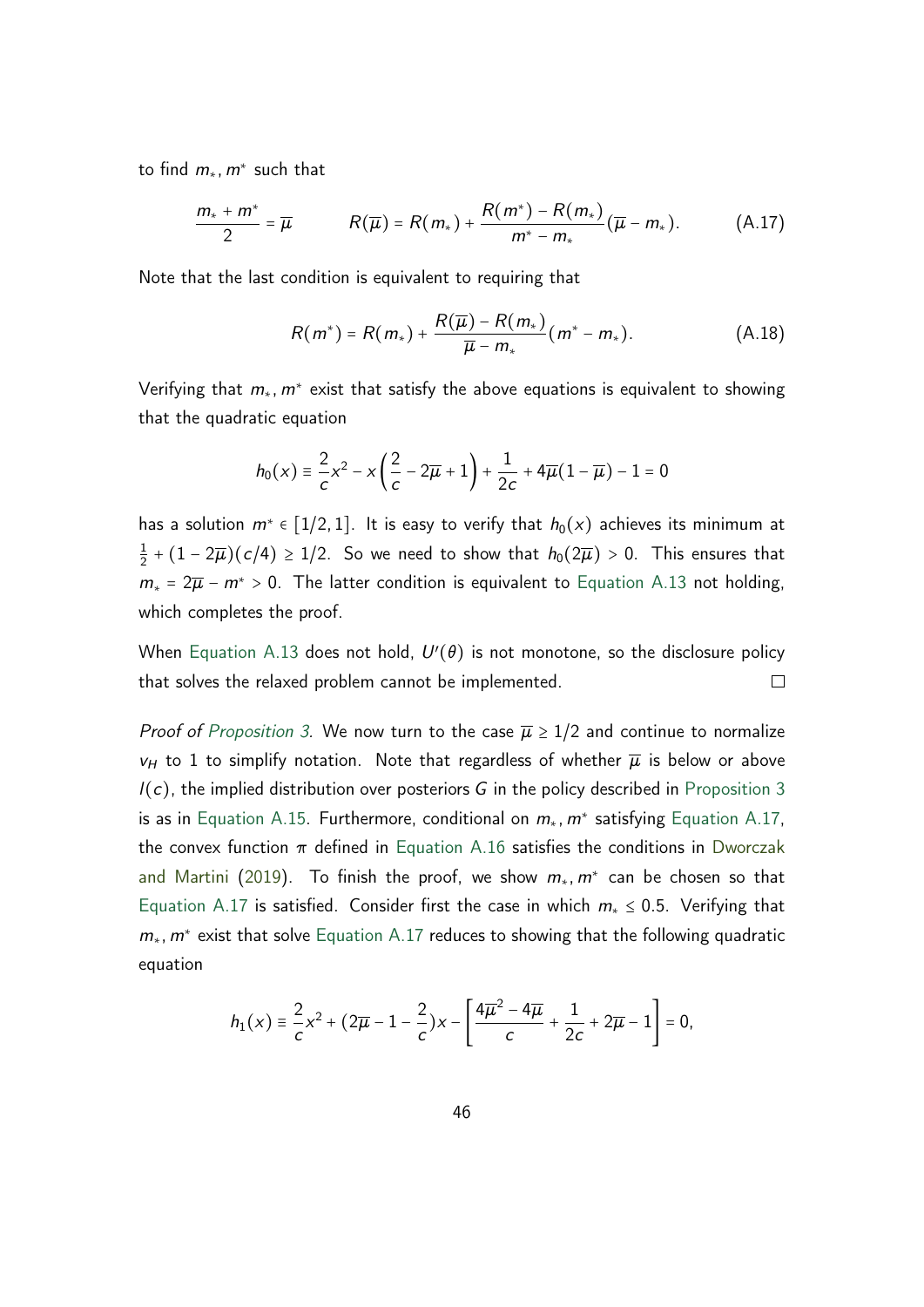has a solution  $m^* \in (\overline{\mu}, 1]$ . It is easy to verify that  $h_1(x)$  achieves its minimum at 1  $rac{1}{2} - \frac{c}{4}$  $\frac{c}{4}(2\overline{\mu}-1)<\frac{1}{2}$  $\frac{1}{2}$  <  $\overline{\mu}$ . So we need to show (i)  $h_1(\overline{\mu})$  < 0, (ii)  $h_1(1) \ge 0$  and (iii)  $h_1(2\overline{\mu}-1/2)$  < 0. The last condition ensures  $m_* = 2\overline{\mu} - m^* \leq 1/2^{21}$  Tedious but straightforward algebra verifies that a solution exists when  $\overline{\mu} \in [1/2, l(c)]^{.22}$ 

Consider now the case in which *m*<sup>∗</sup> > 0*:*5. In that case, erifying that *m*∗*; m*<sup>∗</sup> exist that solve [Equation A.17](#page-45-0) reduces to showing that the following quadratic equation

$$
h_2(x) \equiv \frac{4}{c}x^2 - x \left[ \frac{8}{c} \overline{\mu} + 2 \overline{\mu} - 1 \right] + \frac{1}{c} + (2\overline{\mu} - 1)^2 \left( \frac{1}{c} + 1 \right) + \frac{2(2\overline{\mu} - 1)}{c} = 0,
$$

has a solution  $m_* \in \left[\frac{1}{2}\right]$  $\frac{1}{2}$ ,  $\overline{\mu}$ ). It is easy to verify  $h_2(x)$  achieves its minimum at  $\overline{\mu}$  +  $(2\overline{\mu} - 1)c/8 > \overline{\mu}$ . Hence, we need to show (i)  $h_2(\overline{\mu}) < 0$ , (ii)  $h_2(0.5) \ge 0$ , and (iii)  $h_2(2\overline{\mu} - 1) \ge 0$ . The last condition ensures  $m^* = 2\overline{\mu} - m_* \le 1^{23}$  Tedious but straightforward algebra verifies such a solution exists when  $\overline{\mu} \in (I(c), 1]$ .

We now construct the period 1 allocation and transfers. We abuse notation slightly and write  $q_1(m)$  instead of  $q_1(\mathcal{F}_2)$  when  $m = \mu_{\mathcal{F}_2}$ . When  $\overline{\mu} \in (0.5, l(\mathcal{c}))$ , we have that

$$
q_1(m) = \begin{cases} 0 & \text{if } m \leq m_* \\ \frac{2\overline{\mu}-1}{c} & \text{if } m_* \leq m \leq m^* \\ \frac{2m-1}{c} & \text{otherwise} \end{cases}
$$

From [Equation A.7](#page-41-0) we recover the transfers:

$$
x_1(m) = \begin{cases} 0 & \text{if } m \le m_* \\ m_* \frac{2\overline{\mu}-1}{c} & \text{if } m_* \le m \le m^* \\ m \left[ \frac{m-m^*}{c} \right] + m_* \frac{2\overline{\mu}-1}{c} - \Delta v m^* + m^* \left[ \frac{m+m^*-2\overline{\mu}}{c} \right] & \text{otherwise} \end{cases}
$$

<sup>21</sup>In the knife edge case when  $\overline{\mu} = 1/2$ , we actually have that  $h_1(1/2) = 0$  and  $m_* = m^* = 1/2$ . <sup>22</sup>Indeed, the expression for  $I(c)$  comes from verifying (iii).

<sup>23</sup>Note that because (i) implies  $\overline{\mu} > m_*$ , it automatically follows that  $m^* > \overline{\mu}$ .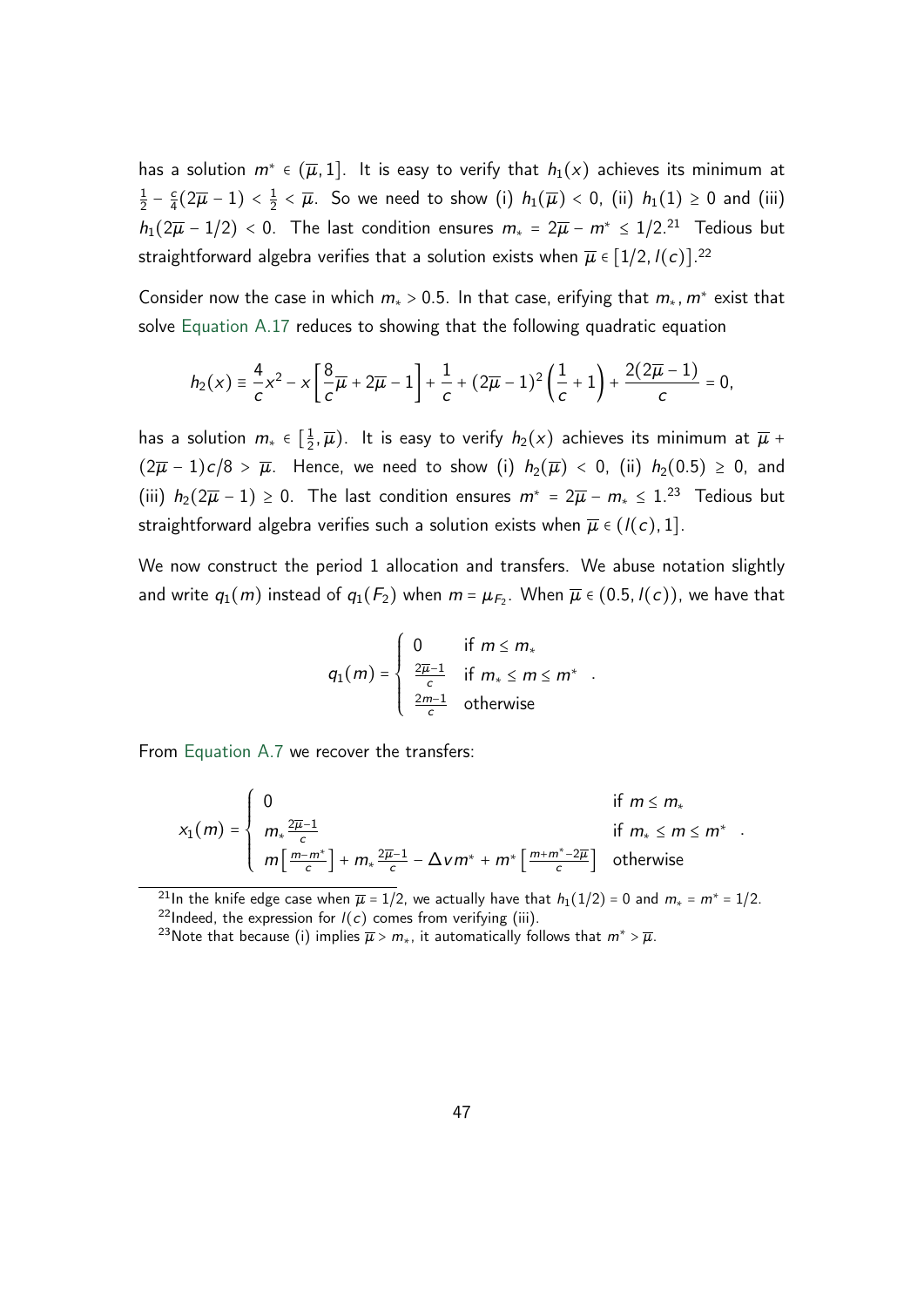The solution to the relaxed problem induces the following marginal utility for type  $\theta$ :

$$
U'(\theta) = \begin{cases} \Delta v & \text{if } \theta \leq m_* \\ \frac{2\overline{\mu}-1}{c} + \Delta v & \text{if } m_* \leq \theta \leq m^* \\ \frac{2\theta-1}{c} & \text{otherwise} \end{cases}
$$

This satisfies the monotonicity condition only if:

<span id="page-47-0"></span>
$$
m^* \ge \Delta v \frac{c}{2} + \overline{\mu} = (1 - \overline{\mu}) \frac{c}{2} + \overline{\mu}.
$$
 (A.19)

To verify whether [Equation A.19](#page-47-0) holds, it suffices to check that  $h_1(m) \leq 0$  at  $m =$  $(1 - \overline{\mu})(c/2) + \overline{\mu}$ . This is equivalent to requiring that  $\overline{\mu}(1 - \overline{\mu}) \leq 1/(4 + c^2)$ . However, this condition is incompatible with  $1/2 \leq \overline{\mu} \leq l(c)$ . Hence, monotonicity does not hold when  $1/2 \leq \overline{\mu} \leq l(c)$ . Instead, when  $\overline{\mu} \in (l(c), 1)$ , we have that

$$
q_1(m) = \begin{cases} 0 & \text{if } m \leq \frac{1}{2} \\ \frac{2m-1}{c} & \text{if } m \in (0.5, m_*) \\ \frac{2\overline{\mu}-1}{c} & \text{if } m_* \leq m \leq m^* \\ \frac{2m-1}{c} & \text{otherwise} \end{cases}
$$

From [Equation A.7](#page-41-0) we recover the transfers:

$$
x_1(m) = \begin{cases} 0 & \text{if } m \leq \frac{1}{2} \\ \frac{2m-1}{c} \frac{2m+1}{4} & \text{if } m \in (\frac{1}{2}, m_*) \\ m_* \frac{2\overline{\mu}-1}{c} - (m_* - \frac{1}{2})(\frac{2m_*-1}{c}) & \text{if } m_* \leq m \leq m^* \\ m^* \left[ \frac{m+m^*-2\overline{\mu}}{c} - \Delta v \right] + m \left( \frac{m-m^*}{c} \right) + m_* \frac{2\overline{\mu}-1}{c} - (m_* - \frac{1}{2}) \frac{1}{2} (\frac{2m_*-1}{c}) & \text{otherwise} \end{cases}
$$

*:*

The solution to the relaxed problem induces the following marginal utility for type  $\theta$ :

$$
U'(\theta) = \begin{cases} \Delta v & \text{if } \theta \le 0.5\\ \frac{2\theta - 1}{c} + \Delta v & \text{if } 0.5 < \theta < m_*\\ \frac{2\overline{\mu} - 1}{c} + \Delta v & \text{if } m_* \le \theta \le m^*\\ \frac{2\theta - 1}{c} & \text{otherwise} \end{cases}
$$

*:*